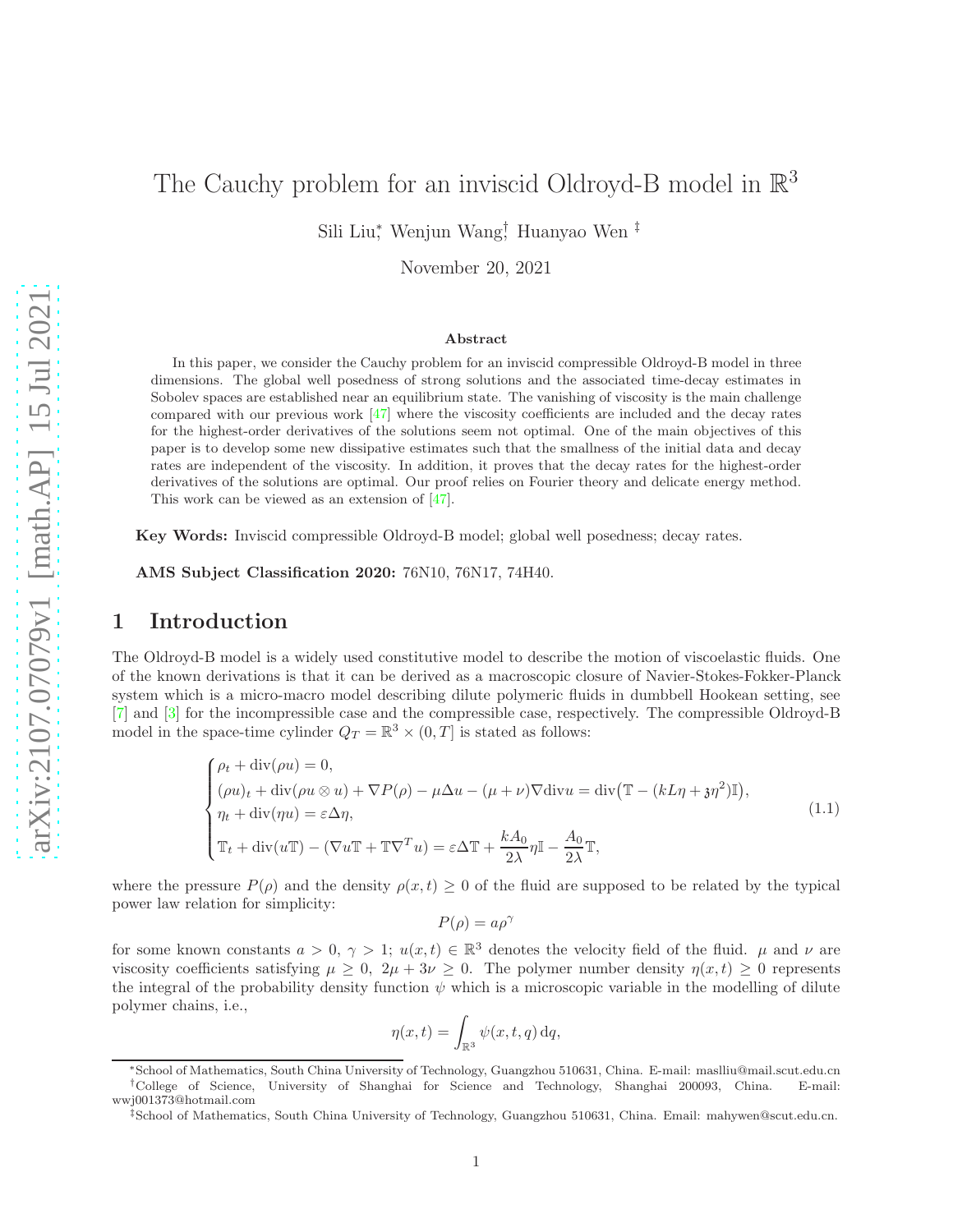where  $\psi$  is governed by the Fokker-Planck equation. The extra stress tensor  $\mathbb{T}(x,t) = (\mathbb{T}_{i,j})(x,t) \in \mathbb{R}^{3 \times 3}$ ,  $1 \leq$  $i, j \leq 3$  is a positive definite symmetric matrix defined on  $Q_T$ , and the notation div(uT) is understood as

$$
(\operatorname{div}(u\mathbb{T}))_{i,j} = \operatorname{div}(u\mathbb{T}_{i,j}), \quad 1 \le i, j \le 3.
$$

The constant parameter  $\varepsilon$  is the centre-of-mass diffusion coefficient and other parameters  $k, L, \lambda, A_0, \lambda$  are all positive and known numbers, whose meanings were explained in [\[3\]](#page-34-1). [\(1.1\)](#page-0-0) is known as diffusive Oldroyd-B model when the diffusion coefficient  $\varepsilon > 0$ . The corresponding micro-macro version of [\(1.1\)](#page-0-0) can be referred for instance to [\[2\]](#page-34-2) and references therein.

Note that the centre-of-mass diffusion term is usually smaller than other effects ([\[5\]](#page-34-3)). For such a reason, in early mathematical studies of macroscopic Oldroyd–B model, the stress diffusion is omitted, see [\[44\]](#page-36-1). In this context,  $[46]$  established the local existence theory for Dirichlet problem. Guillopé and Saut  $[23]$  obtained the existence and uniqueness of global strong solution in the Sobolev space  $H<sup>s</sup>(\Omega)$  for bounded domains  $\Omega \in \mathbb{R}^3$  with a small initial data. Some other related results can be referred to [\[21,](#page-35-1) [43\]](#page-36-3). In exterior domains, Hieber, Naito and Shibata [\[24\]](#page-35-2) obtained a global existence and uniqueness of the solution provided the initial data and the coupling constant are sufficiently small. Fang, Hieber and Zi [\[18\]](#page-34-4) extended the work [\[24\]](#page-35-2) to the case without any smallness assumption on the coupling constant. The existence of a global-large-data weak solution was established by Lions and Masmoudi  $(36)$  in the corotational derivative setting. For long-time behavior of the solution, please refer to [\[25,](#page-35-4) [31\]](#page-35-5). There are also some interesting results on other macroscopic model of Oldroyd type concerning viscoelastic flow introduced by Lin, Liu and Zhang ([\[35\]](#page-35-6)), for example [\[26,](#page-35-7) [29,](#page-35-8) [33\]](#page-35-9) and others.

However, the center-of-mass diffusion can be physically justified to model the shear and vorticity banding phenomena  $([6, 9, 10, 13, 32, 37, 42])$  $([6, 9, 10, 13, 32, 37, 42])$  $([6, 9, 10, 13, 32, 37, 42])$  $([6, 9, 10, 13, 32, 37, 42])$  $([6, 9, 10, 13, 32, 37, 42])$  $([6, 9, 10, 13, 32, 37, 42])$  $([6, 9, 10, 13, 32, 37, 42])$  $([6, 9, 10, 13, 32, 37, 42])$  $([6, 9, 10, 13, 32, 37, 42])$  $([6, 9, 10, 13, 32, 37, 42])$  $([6, 9, 10, 13, 32, 37, 42])$  $([6, 9, 10, 13, 32, 37, 42])$  $([6, 9, 10, 13, 32, 37, 42])$  $([6, 9, 10, 13, 32, 37, 42])$  $([6, 9, 10, 13, 32, 37, 42])$ , although it is small. In this case, some interesting works have been achieved. More specifically, the global-in-time existence of large-data solutions in two dimensional setting was obtained by Barrett-Boyaval ([\[1\]](#page-34-9)) for weak solutions and by Constantin and Kliegl ([\[11\]](#page-34-10)) for strong solutions. In three-dimensional setting, Bathory, Bulíček and Málek  $([4])$  $([4])$  $([4])$  proved the global existence of weak solutions for a generalized rate-type viscoelastic fluids in bounded domains. For the inviscid case, Elgindi and Rousset ([\[17\]](#page-34-12)) obtained the global existence and uniqueness of regular solutions in two dimensions with arbitrarily large initial data when  $Q = Q(\nabla u, \mathbb{T})$  is omitted and with small initial data when  $Q \neq 0$ . We refer to [\[16\]](#page-34-13) for the three-dimensional case with small initial data. For the case of fractional Laplace, please refer to [\[12\]](#page-34-14). Very recently, the second author, the third author and their collaborators ([\[31\]](#page-35-5)) studied the long-time behavior of the solutions and obtained some decay estimates. These results are concerned with homogeneous fluids, i.e., the density is constant.

For the compressible case, there are a lot of fundamental problems which are still open. We recall some mathematical results for compressible viscoelastic models, which have been the subject of related fields in recent years. The well posedness in local time and global well posedness near an equilibrium for macroscopic models of three-dimensional compressible viscoelastic fluids were considered in [\[19,](#page-35-12) [27,](#page-35-13) [28,](#page-35-14) [34,](#page-35-15) [45\]](#page-36-5) (see [\[8\]](#page-34-15) for global existence of weak solutions). In particular, Fang and Zi ([\[19\]](#page-35-12)) proved the local well posedness of strong solutions to a compressible Oldroyd–B model and established a blow-up criterion. Soon afterwards, the authors ([\[53\]](#page-36-6)) obtained the global well posedness in critical spaces. Lei ([\[34\]](#page-35-15)), Fang and Zi ([\[20\]](#page-35-16)), and Guillopé, Salloum and Talhouk  $[22]$  investigated the incompressible limit problem in torus, the whole space and bounded domain, respectively. Very recently, Zhou, Zhu and Zi ([\[51\]](#page-36-7)) obtained some time-decay estimates of strong solutions. Zhu [\[52\]](#page-36-8) obtained the global well posedness of small classical solutions to a generalized inviscid compressible Oldroyd–B model in Sobolev space  $H^s$  for  $s \geq 5$ . In [\[3\]](#page-34-1), Barrett, Lu and Süli not only showed the derivation of the compressible viscous Oldroyd–B model with stress diffusion [\(1.1\)](#page-0-0) via a macroscopic closure of a micro-macro model, but also proved the existence of global-in-time finiteenergy weak solutions with arbitrarily large initial data in two dimensions. The global-in-time existence of solutions strong or weak with arbitrarily large initial data is unknown in three dimensions either with stress diffusion or not. In two and three dimensional setting, Lu and Zhang  $(40)$  obtained the local-in-time well posedness of strong solutions together with a blow-up criterion and weak-strong uniqueness. Very recently, the second author and the third author  $(47)$  showed the global well posedness and optimal time-decay rates of strong solutions for Cauchy problem in three dimensions. In critical Besov spaces, one can refer to [\[50\]](#page-36-10). Less is known concerning the vanishing of centre-of-mass diffusion and the inviscid case in [\(1.1\)](#page-0-0) either for global well posedness or for long time behavior, until very recently the first author, the third author and their collaborator investigated the first case (i.e.,  $\varepsilon = 0$ ) in [\[38\]](#page-35-18). This work is devoted to the latter one which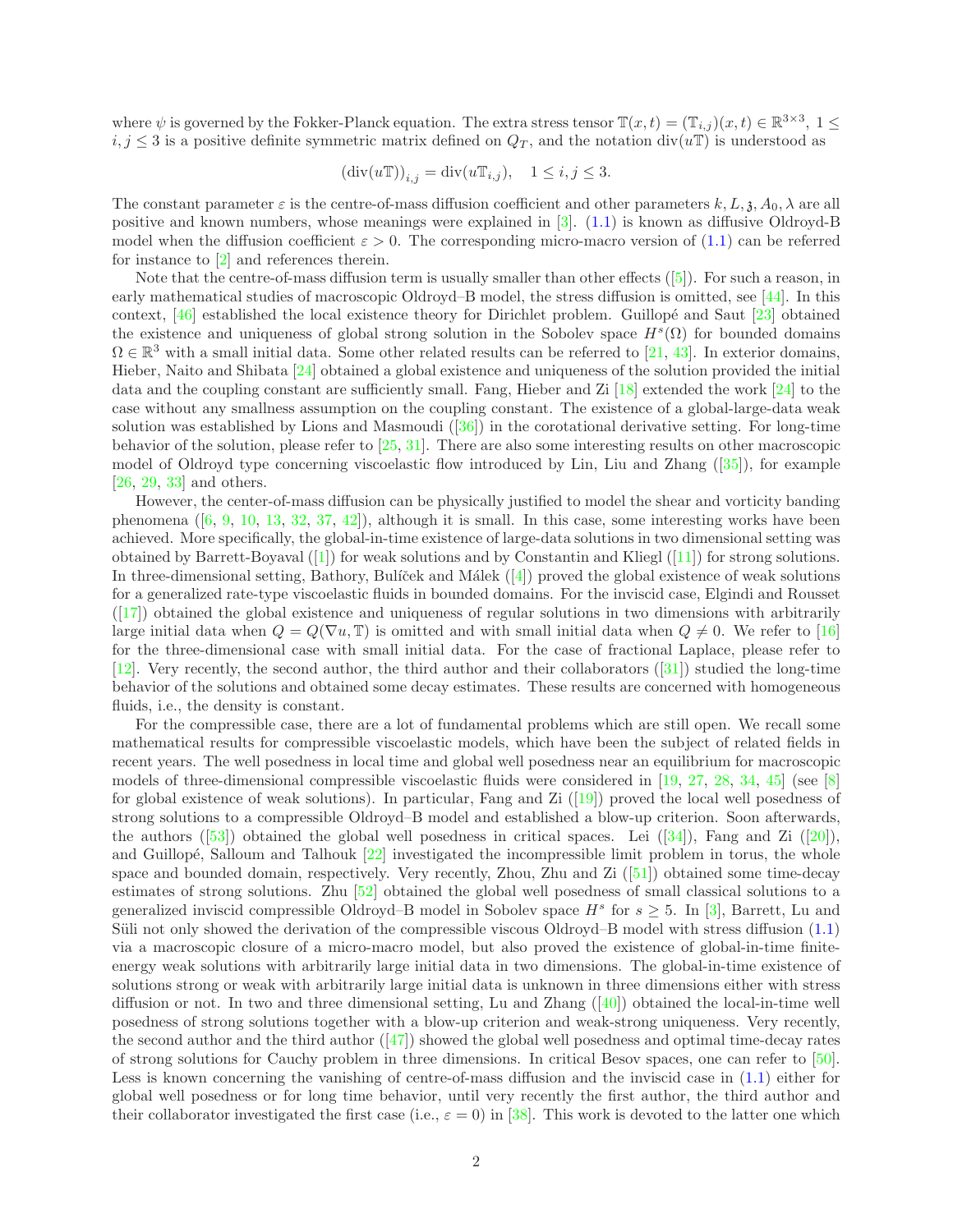is more challenging.

More precisely, we consider the case that  $\mu = \nu = 0$  in [\(1.1\)](#page-0-0), i.e.,

<span id="page-2-0"></span>
$$
\begin{cases}\n\rho_t + \operatorname{div}(\rho u) = 0, \\
(\rho u)_t + \operatorname{div}(\rho u \otimes u) + \nabla P(\rho) = \operatorname{div}(\mathbb{T} - (kL\eta + \mathfrak{z}\eta^2)\mathbb{I}), \\
\eta_t + \operatorname{div}(\eta u) = \varepsilon \Delta \eta, \\
\mathbb{T}_t + \operatorname{div}(u\mathbb{T}) - (\nabla u \mathbb{T} + \mathbb{T}\nabla^T u) = \varepsilon \Delta \mathbb{T} + \frac{kA_0}{2\lambda} \eta \mathbb{I} - \frac{A_0}{2\lambda} \mathbb{T}.\n\end{cases}
$$
\n(1.2)

### 1.1 Reformulation of the problem

In this section, we give a reformulation of [\(1.2\)](#page-2-0) to make the analysis more convenient right behind. In fact, when  $\varepsilon = 0$  and the viscosity coefficients are fixed, a similar reformulation was given in our previous work [\[38\]](#page-35-18). Thus this section is a slight modification of the corresponding part in [\[38\]](#page-35-18). More specifically, multiplying  $(1.2)_3$  $(1.2)_3$  $(1.2)_3$  by  $k\mathbb{I}_{ij}$ , we have

<span id="page-2-1"></span>
$$
(k\eta \mathbb{I}_{ij})_t + \text{div}(k\eta \mathbb{I}_{ij}u) = \varepsilon \Delta(k\eta \mathbb{I}_{ij}).
$$
\n(1.3)

Then subtracting  $(1.3)$  $(1.3)$  from  $(1.2)_4$  $(1.2)_4$  $(1.2)_4$  yields that

<span id="page-2-4"></span>
$$
\partial_t (\mathbb{T}_{ij} - k\eta \mathbb{I}_{ij}) + \partial_l ((\mathbb{T}_{ij} - k\eta \mathbb{I}_{ij})u_l) - (\partial_l u_i \mathbb{T}_{lj} + \mathbb{T}_{il}\partial_l u_j) = \varepsilon \Delta (\mathbb{T}_{ij} - k\eta \mathbb{I}_{ij}) - \frac{A_0}{2\lambda} (\mathbb{T}_{ij} - k\eta \mathbb{I}_{ij}). \tag{1.4}
$$

Further, denoting  $\tau_{ij} = \mathbb{T}_{ij} - k\eta \mathbb{I}_{ij}$ , and conducting direct calculations, we can get

<span id="page-2-2"></span>
$$
\partial_l u_i \mathbb{T}_{lj} = \partial_l u_i \tau_{lj} + k \partial_l u_i \eta \mathbb{I}_{lj} = \partial_l u_i \tau_{lj} + k \partial_j u_i \eta,
$$
\n(1.5)

and

<span id="page-2-3"></span>
$$
\mathbb{T}_{il}\partial_l u_j = \tau_{il}\partial_l u_j + k\eta \mathbb{I}_{il}\partial_l u_j = \tau_{il}\partial_l u_j + k\eta \partial_i u_j. \tag{1.6}
$$

Putting  $(1.5)$  $(1.5)$  and  $(1.6)$  into  $(1.4)$  yields

$$
\partial_t \tau_{ij} + \partial_l(\tau_{ij} u_l) - (\partial_l u_i \tau_{lj} + \tau_{il} \partial_l u_j) - k \eta (\partial_j u_i + \partial_i u_j) = \varepsilon \Delta \tau_{ij} - \frac{A_0}{2\lambda} \tau_{ij},
$$

which is

<span id="page-2-6"></span>
$$
\partial_t \tau + \operatorname{div}(u \tau) - (\nabla u \tau + \tau \nabla^T u) - k \eta (\nabla u + \nabla^T u) = \varepsilon \Delta \tau - \frac{A_0}{2\lambda} \tau.
$$
 (1.7)

Next, the term of the right-hand side in  $(1.2)_2$  $(1.2)_2$  $(1.2)_2$  can be transformed into the following form

$$
\partial_j (\mathbb{T}_{ij} - (kL\eta + \mathfrak{z}\eta^2) \mathbb{I}_{ij}) = \partial_j (\tau_{ij} + k\eta \mathbb{I}_{ij} - (kL\eta + \mathfrak{z}\eta^2) \mathbb{I}_{ij}) = \partial_j \tau_{ij} - \partial_i (k(L-1)\eta + \mathfrak{z}\eta^2) ,
$$

which together with  $(1.2)_2$  implies that

<span id="page-2-5"></span>
$$
(\rho u)_t + \operatorname{div}(\rho u \otimes u) + \nabla \left( P(\rho) + k(L-1)\eta + \mathfrak{z}\eta^2 \right) = \operatorname{div}\tau. \tag{1.8}
$$

Finally, combining  $(1.2)_1$  $(1.2)_1$  $(1.2)_1$ ,  $(1.8)$  $(1.8)$ ,  $(1.2)_3$  and  $(1.7)$  $(1.7)$  yields

<span id="page-2-7"></span>
$$
\begin{cases}\n\rho_t + \operatorname{div}(\rho u) = 0, \\
(\rho u)_t + \operatorname{div}(\rho u \otimes u) + \nabla (P(\rho) + k(L - 1)\eta + \mathfrak{z}\eta^2) = \operatorname{div}\tau, \\
\eta_t + \operatorname{div}(\eta u) = \varepsilon \Delta \eta, \\
\tau_t + \operatorname{div}(u\tau) - (\nabla u\tau + \tau \nabla^T u) - k\eta(\nabla u + \nabla^T u) = \varepsilon \Delta \tau - \frac{A_0}{2\lambda}\tau,\n\end{cases}
$$
\n(1.9)

which is equipped with the following initial condition:

<span id="page-2-8"></span>
$$
(\rho, u, \eta, \tau)(x, t)|_{t=0} = (\rho_0, u_0, \eta_0, \tau_0)(x) \to (\tilde{\rho}, 0, \tilde{\eta}, 0), \text{ as } |x| \to \infty.
$$
 (1.10)

Note that  $(1.9)$  is equivalent to the system  $(1.2)$  with the regularity of the solution in the present paper and that it seems more convenient to consider [\(1.9\)](#page-2-7) in the proof. Therefore we will state the main results afterwards for the reformulated system [\(1.9\)](#page-2-7) only.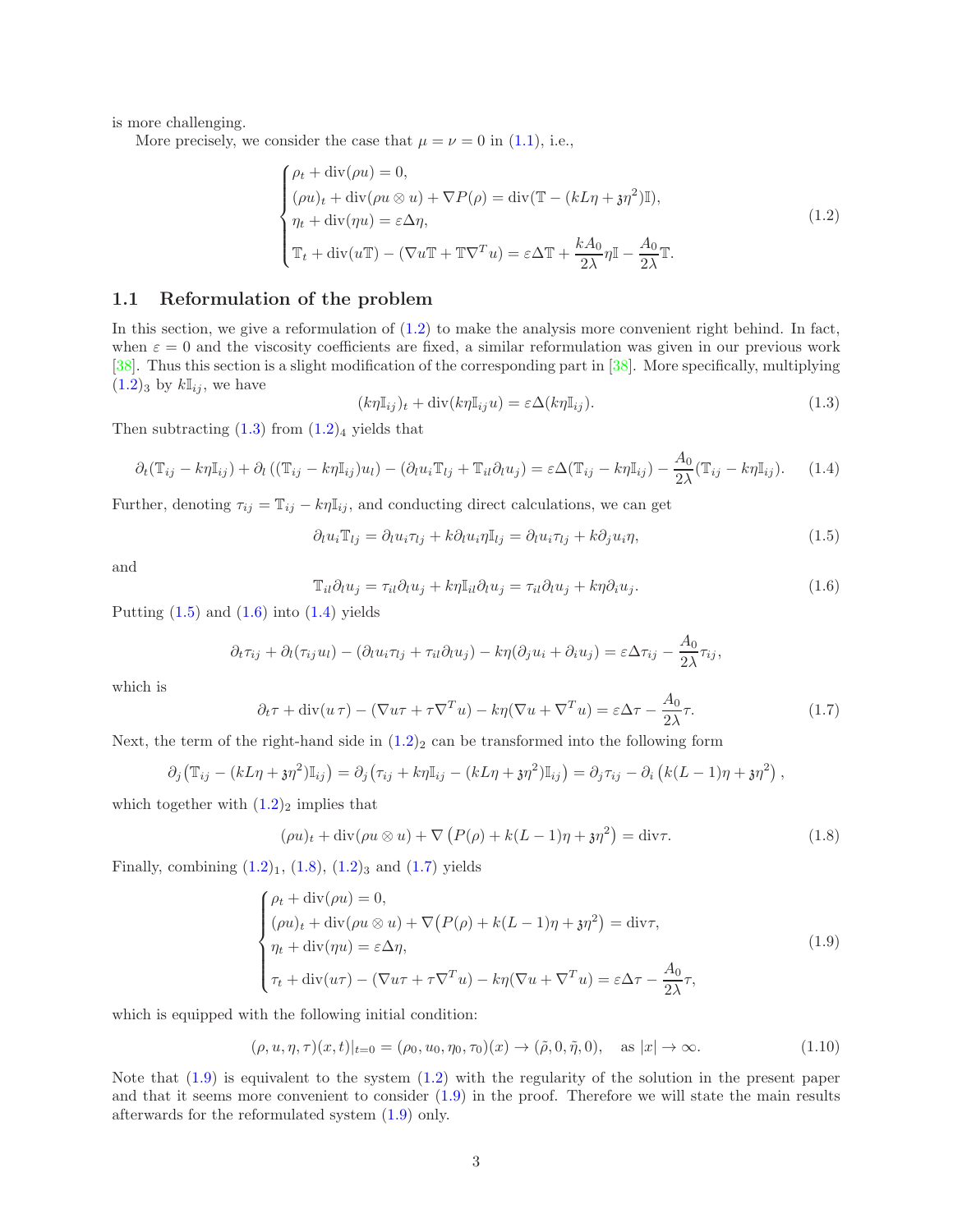#### 1.2 Main Results

Our main results are stated as follows.

**Theorem 1.1** Let  $L \geq 1$ ,  $\mathfrak{z} \geq 0$ . Assume that  $(\rho_0 - \tilde{\rho}, u_0, \eta_0 - \tilde{\eta}, \tau_0) \in H^3(\mathbb{R}^3)$  for constants  $\tilde{\rho}, \tilde{\eta} > 0$ . Then there exists a positive constant  $\theta$  sufficiently small such that if

<span id="page-3-2"></span><span id="page-3-0"></span>
$$
\|(\rho_0 - \tilde{\rho}, u_0, \eta_0 - \tilde{\eta}, \tau_0)\|_{H^3(\mathbb{R}^3)} \le \theta,
$$
\n(1.11)

the initial-value problem [\(1](#page-2-7).9)-(1.[10\)](#page-2-8) admits a unique global strong solution  $(\rho, u, \eta, \tau)$  which satisfies

$$
(\rho - \tilde{\rho}, u) \in C([0, \infty); H^3(\mathbb{R}^3)), \ (\rho_t, u_t) \in C([0, \infty); H^2(\mathbb{R}^3)), \ \rho > 0, \ \eta > 0, \ \eta > 0,
$$
  

$$
(\eta - \tilde{\eta}, \tau) \in C([0, \infty); H^3(\mathbb{R}^3)) \cap L^2(0, \infty; H^4(\mathbb{R}^3)), \ (\eta_t, \tau_t) \in C([0, \infty); H^1(\mathbb{R}^3)) \cap L^2(0, \infty; H^2(\mathbb{R}^3)).
$$

<span id="page-3-1"></span>**Theorem 1.2** In addition to the conditions of Theorem [1.1,](#page-3-0) we assume that  $(\rho_0 - \tilde{\rho}, u_0, \eta_0 - \tilde{\eta}, \text{div}\tau_0) \in$  $L^1(\mathbb{R}^3)$ . Then there exists a positive constant C independent of t such that the solution  $(\rho, u, \eta, \tau)$  satisfies the following time-decay estimates:

$$
\|\nabla^m \tau(t)\|_{L^2(\mathbb{R}^3)} \le C(1+t)^{-\frac{5}{4}-\frac{m}{2}}, \quad m = 0, 1, 2,
$$
  

$$
\|\nabla^m(\rho - \tilde{\rho}, u, \eta - \tilde{\eta})(t)\|_{L^2(\mathbb{R}^3)} \le C(1+t)^{-\frac{3}{4}-\frac{m}{2}}, \quad m = 0, 1, 2, 3,
$$
  

$$
\|\nabla^3 \tau(t)\|_{L^2(\mathbb{R}^3)} \le C(1+t)^{-\frac{9}{4}}.
$$

for any  $t \geq 0$ .

**Remark 1.3** From  $(1.9)_4$  and the conclusion in Theorem [1.2,](#page-3-1) one can observe that the decay rate of  $||\nabla^l \tau||_{L^2(\mathbb{R}^3)}$  is the same as that of  $||\nabla^{l+1}u||_{L^2(\mathbb{R}^3)}$  where the maximum of l is 2 according to the regularity of the solutions. Therefore the decay rate of  $\|\nabla^3 \tau(t)\|_{L^2(\mathbb{R}^3)}$  is not expected to be sharper.

We would like to introduce the main novelty of this work. Compared with [\[47\]](#page-36-0) where the global well posedness of strong solution for  $(1.1)$  with positive shear viscosity  $\mu$  is established subject to some smallness assumptions, the vanishing of viscosity in the present paper will bring new challenges such as the loss of regularity for the velocity. We introduce a good unknown  $\tau_{ij} = \mathbb{T}_{ij} - k\eta \mathbb{I}_{ij}$  for  $i, j = 1, 2, 3$  inspired by [\[38,](#page-35-18) [39\]](#page-35-19) and derive some new dissipative estimates of velocity from the equation of  $\tau_{ij}$  such that the smallness of the initial data does not depend on the viscosity. This demonstrates that the coupling yields new dissipative effect of the velocity satisfying the Euler equation only. Besides, the construction of the basic energy estimates in  $H^3$ -norm relies strongly on the dissipative estimate of  $\nabla^4 u$  due to the second term of the continuity equation and the pressure term of the momentum equation. It seems impossible to get the dissipative estimate of  $\nabla^4 u$ in the non-viscous case. To handle the issue, inspired by  $[52]$ , we use the variation of the continuity equation  $divu = -\frac{\rho_t + \beta u \cdot \nabla \rho}{r_1 + \beta \rho}$  and integration by parts to transfer the derivative to other term. Concerning the optimal time-decay estimates, the loss of dissipation of velocity due to the vanishing of viscosity is the main difficulty compared with the viscus case in [\[47\]](#page-36-0). Delicate energy method and low-high-frequency decomposition is the main tool in the proof. In this context, we observe that the reformulated equation of  $\tau_{ij}$  can produce the dissipation mechanism of velocity such that the decay estimates do not rely on the viscosity, which is the key to obtain the optimal time-decay estimates of the solution except for its highest order. It is unusual that the optimal decay rate for the highest-order derivatives of the solution to some hyperbolic-parabolic systems even as  $(1.1)$  with viscosity (see [\[47\]](#page-36-0)) could be obtained. To get the dissipative estimate for the hyperbolic quantities  $\nabla^k \rho$  and  $\nabla^k \tau$  where  $k=3$  is the maximal one, the usual energy method is to construct the interaction energy functional between the second-order and the third-order. Therefore it implies the decay rate for the third-order will be the same as that for the second-order. Here we use the low-highfrequency decomposition and employ the high-frequency part of velocity at  $2^{th}$  order as a test function of the equation of  $\nabla^2 \text{div} \tau_{ij}$ . The high-frequency quantity will make the damping term in the equation of  $\nabla^2 \text{div} \tau_{ii}$  keep the desired order, see Section [4.4](#page-24-0) for more details. This is different from our previous work [\[48\]](#page-36-11) for compressible Navier-Stokes equations with reaction diffusion where a new observation for cancellation of a low-medium-frequency quantity was adopted to get the optimal time-decay estimate at the highest order, see also [\[49\]](#page-36-12) for a two-phase fluid model. In addition, to get the decay estimates of the low-frequency part to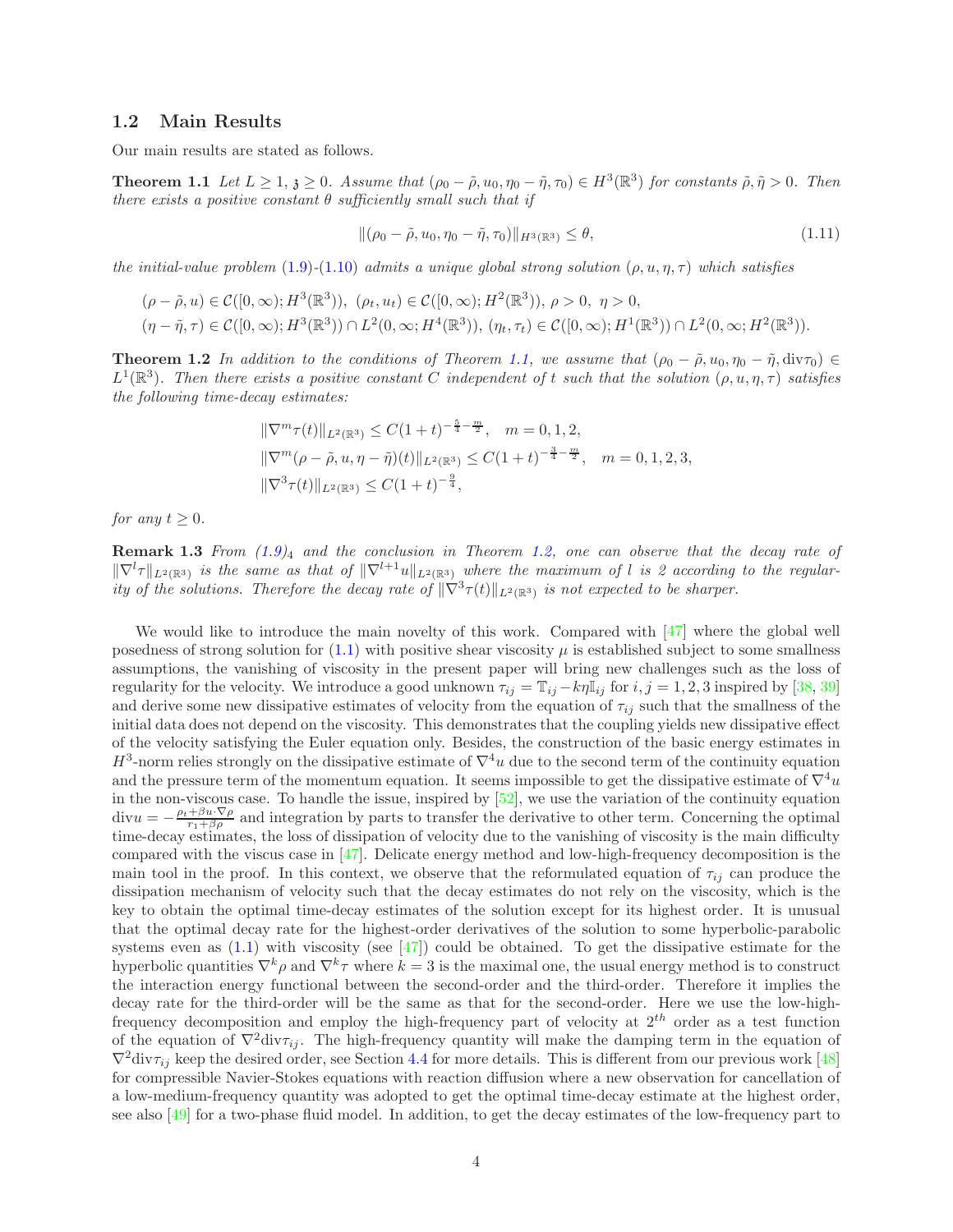the linearized system  $(A.1)$ , we apply the Hodge decomposition to u and  $\tau$ , and transfer the linearized system into two system  $(A.2)$  and  $(A.3)$ . We introduce some corrected modes different from [\[47\]](#page-36-0) to overcome the difficulties caused by the lack of dissipation of u. With the help of these estimates, the decay properties for the low-frequency part of the solutions to the nonlinear system are obtained by using the Duhamel principle. Combining the delicate energy estimates with the decay estimates of low-frequency part, we obtain the same decay rates of the solution to  $(1.9)$  up to the second-order as those for viscous case, see [\[47\]](#page-36-0). Moreover the decay rate for the third-order in the present paper is sharper.

The rest of the paper is organized as follows. In Section [2,](#page-4-0) we linearize the reformulated system which will make the following analysis more convenient. In Section [3,](#page-5-0) the proof of the global well posedness of the solutions will be given by using delicate energy method combined with the continuity technique. In Section [4,](#page-17-0) we establish some optimal time-decay estimates and finish the proof of Theorem [1.2.](#page-3-1)

# <span id="page-4-0"></span>2 Linearization of the reformulated system

To simplify the proof of the main theorems, we linearize the reformulated problem [\(1.9\)](#page-2-7)-[\(1.10\)](#page-2-8) as follows. Taking change of variables by  $(\rho, u, \eta, \tau) \to (\rho' + \tilde{\rho}, \beta u', \eta' + \tilde{\eta}, \tau)$  with  $\beta > 0$  to be determined, the initialvalue problem  $(1.9)-(1.10)$  $(1.9)-(1.10)$  is written as below

$$
\begin{cases} \rho'_t + \beta \tilde{\rho} \operatorname{div} u' = S'_1, \\ \beta u'_t + \dfrac{P'(\tilde{\rho})}{\tilde{\rho}} \nabla \rho' + \dfrac{k(L-1) + 2\tilde{\delta}\tilde{\eta}}{\tilde{\rho}} \nabla \eta' - \dfrac{\operatorname{div} \tau}{\tilde{\rho}} = S'_2, \\ \eta'_t + \beta \tilde{\eta} \operatorname{div} u' - \varepsilon \Delta \eta' = S'_3, \\ \tau_t + \dfrac{A_0}{2\lambda} \tau - \varepsilon \Delta \tau - \beta k \tilde{\eta} (\nabla u' + \nabla^T u') = S'_4, \end{cases}
$$

where

$$
\label{eq:2.1} \begin{cases} S_1'=-\beta\mathrm{div}(\rho'u'),\\ S_2'=-\beta^2u'\cdot\nabla u'-(\frac{P'(\rho'+\tilde{\rho})}{\rho'+\tilde{\rho}}-\frac{P'(\tilde{\rho})}{\tilde{\rho}})\nabla\rho'-(\frac{k(L-1)+2\mathfrak{z}(\eta'+\tilde{\eta})}{\rho'+\tilde{\rho}}-\frac{k(L-1)+2\mathfrak{z}\tilde{\eta}}{\tilde{\rho}})\nabla\eta'\\qquad \qquad +(\frac{1}{\rho'+\tilde{\rho}}-\frac{1}{\tilde{\rho}})\mathrm{div}\tau,\\ S_3'=-\beta\mathrm{div}(\eta'u'),\\ S_4'=-\beta\mathrm{div}(u'\tau)+\beta(\nabla u'\tau+\tau\nabla^T u')+\beta k\eta'(\nabla u'+\nabla^T u'), \end{cases}
$$

with initial data

$$
(\rho', u', \eta', \tau)(x, 0) = (\rho'_0, u'_0, \eta'_0, \tau_0)(x) \to (0, 0, 0, 0), \text{ as } |x| \to \infty.
$$

Denote the scaled parameters and constants by

$$
r_1 = \sqrt{P'(\tilde{\rho})}, \quad r_2 = \frac{k(L-1) + 2\tilde{\eta}}{\sqrt{P'(\tilde{\rho})}}, \quad r_3 = \frac{1}{\sqrt{P'(\tilde{\rho})}}, \quad \beta = \frac{\sqrt{P'(\tilde{\rho})}}{\tilde{\rho}}
$$

and define the nonlinear functions of  $\rho'$  by

$$
h(\rho') = \left(\frac{P'(\tilde{\rho})}{\tilde{\rho}} - \frac{P'(\rho' + \tilde{\rho})}{\rho' + \tilde{\rho}}\right)\frac{1}{\beta}, \ \ g(\rho') = \left(\frac{1}{\tilde{\rho}} - \frac{1}{\rho' + \tilde{\rho}}\right)\frac{1}{\beta}.
$$

Finally, (we remove all  $\prime$  in the following system for brevity) we rewrite the system  $(1.9)-(1.10)$  $(1.9)-(1.10)$  $(1.9)-(1.10)$  $(1.9)-(1.10)$  with linearized part on the left as

<span id="page-4-1"></span>
$$
\begin{cases}\n\rho_t + r_1 \text{div} u = S_1, \\
u_t + r_1 \nabla \rho + r_2 \nabla \eta - r_3 \text{div} \tau = S_2, \\
\eta_t + \beta \tilde{\eta} \text{div} u - \varepsilon \Delta \eta = S_3, \\
\tau_t + \frac{A_0}{2\lambda} \tau - \varepsilon \Delta \tau - \beta k \tilde{\eta} (\nabla u + \nabla^T u) = S_4,\n\end{cases}
$$
\n(2.1)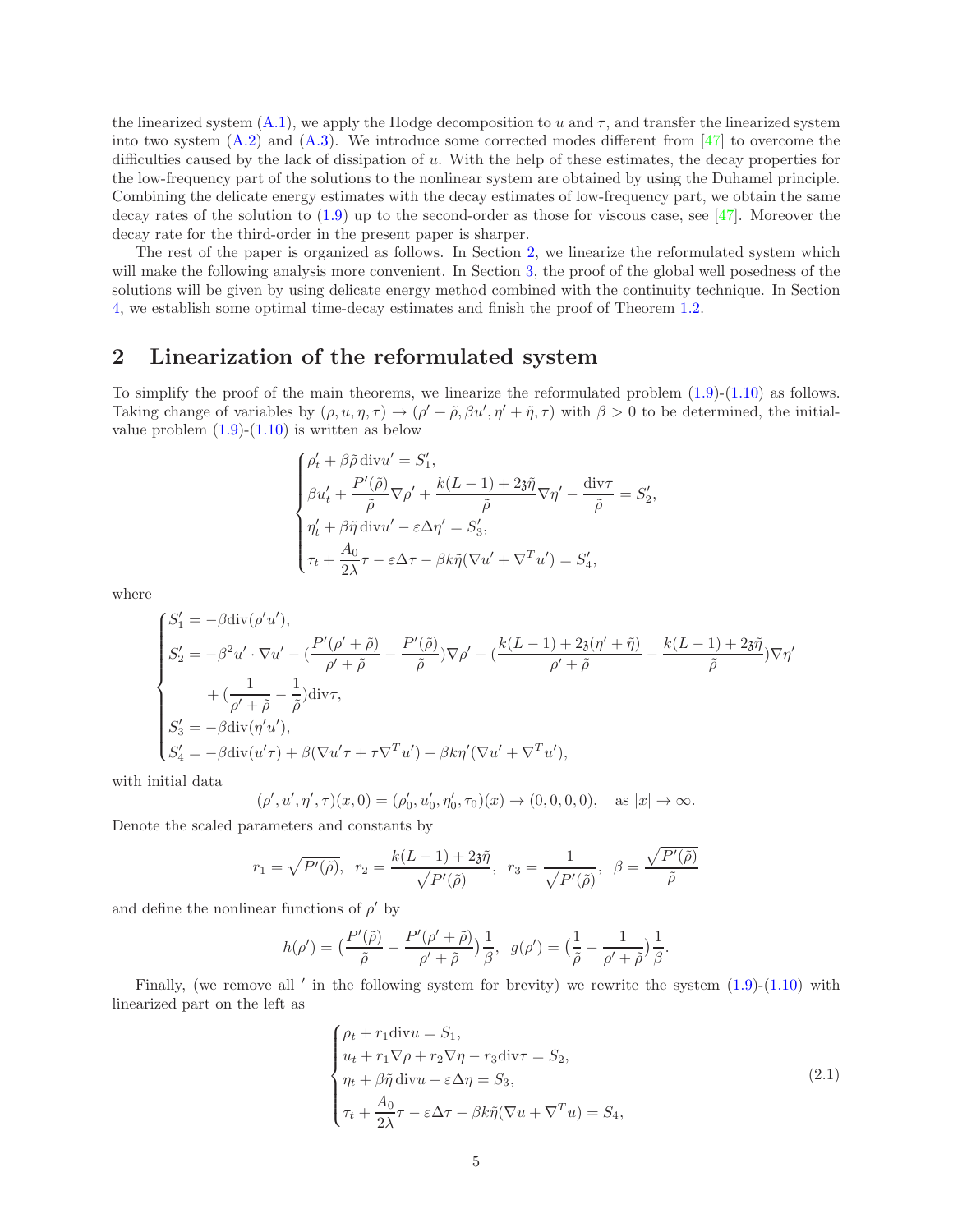and

<span id="page-5-5"></span>
$$
\begin{cases}\nS_1 = -\beta \operatorname{div}(\rho u), \\
S_2 = -\beta u \cdot \nabla u + h(\rho) \nabla \rho + g(\rho) \left[ \left( k(L-1) + 2\mathfrak{z}\tilde{\eta} \right) \nabla \eta - \operatorname{div} \tau \right] - \frac{2\mathfrak{z}}{\beta(\rho + \tilde{\rho})} \eta \nabla \eta, \\
S_3 = -\beta \operatorname{div}(\eta u), \\
S_4 = -\beta \operatorname{div}(u\tau) + \beta(\nabla u\tau + \tau \nabla^T u) + \beta k \eta (\nabla u + \nabla^T u),\n\end{cases} (2.2)
$$

with initial data

<span id="page-5-1"></span>
$$
(\rho, u, \eta, \tau)(x, t)|_{t=0} = (\rho_0, u_0, \eta_0, \tau_0)(x) \to (0, 0, 0, 0), \quad \text{as } |x| \to \infty.
$$
 (2.3)

It is worth noticing that the proof of Theorems [1.1](#page-3-0) and [1.2](#page-3-1) can be translated into that for the solution to  $(2.1)-(2.3)$  $(2.1)-(2.3)$  $(2.1)-(2.3)$  $(2.1)-(2.3)$ .

# <span id="page-5-0"></span>3 Proof of Theorem [1.1](#page-3-0)

In this section, we will prove Theorem [1.1](#page-3-0) via taking vanishing viscosity limit of  $(1.1)$ . In fact, the global existence and uniqueness of solutions to the corresponding viscous case has been achieved by the second author and the third author in [\[47\]](#page-36-0) where the smallness of initial data depends on the viscosity coefficients. Therefore the aim in this section is to derive some a *priori* estimates globally in time subject to some smallness of data independent of the viscosity coefficients. We assume that  $\mu, \nu \leq 1$  in the section for simplicity.

After conducted a reformulation similar to  $(2.1)$ ,  $(1.1)$  can be converted to the following form.

<span id="page-5-2"></span>
$$
\begin{cases}\n\rho_t + r_1 \operatorname{div} u = S_1, \\
u_t + r_1 \nabla \rho + r_2 \nabla \eta - r_3 \operatorname{div} \tau - \mu_1 \Delta u - \mu_2 \nabla \operatorname{div} u = \tilde{S}_2, \\
\eta_t + \beta \tilde{\eta} \operatorname{div} u - \varepsilon \Delta \eta = S_3, \\
\tau_t + \frac{A_0}{2\lambda} \tau - \varepsilon \Delta \tau - \beta k \tilde{\eta} (\nabla u + \nabla^T u) = S_4,\n\end{cases}
$$
\n(3.1)

where

and

<span id="page-5-4"></span><span id="page-5-3"></span>
$$
\mu_1 = \frac{\mu}{\tilde{\rho}}, \mu_2 = \frac{\mu + \nu}{\tilde{\rho}},
$$

$$
\tilde{S}_2 = -\beta u \cdot \nabla u + h(\rho) \nabla \rho + g(\rho) \left[ \left( k(L-1) + 2\tilde{\eta} \right) \nabla \eta - \text{div}\tau \right] - \frac{2\tilde{\eta}}{\beta(\rho+\tilde{\rho})} \eta \nabla \eta - \mu \beta g(\rho) \Delta u \tag{3.2}
$$
\n
$$
-(\mu+\nu)\beta g(\rho) \nabla \text{div}u,
$$

We begin with a local existence and uniqueness result of the initial-value problem  $(3.1)$  $(3.1)$  and  $(2.3)$  $(2.3)$ .

Proposition 3.1 (local existence and uniqueness) Assume that

$$
(\rho_0, u_0, \eta_0, \tau_0) \in H^3(\mathbb{R}^3), \inf_{x \in \mathbb{R}^3} {\rho_0(x) + \tilde{\rho}, \eta_0(x) + \tilde{\eta}} > 0.
$$

Then, there exists a constant  $T_0 > 0$  depending on  $\mu$ ,  $\nu$  and  $\|(\rho_0, u_0, \eta_0, \tau_0)\|_{H^3(\mathbb{R}^3)}$ , such that the initial-value problem [\(3](#page-5-2).1) and [\(2](#page-5-1).3) has a unique strong solution  $(\rho^{\mu,\nu}, u^{\mu,\nu}, \eta^{\mu,\nu}, \tau^{\mu,\nu})$  over  $\mathbb{R}^3 \times [0, T_0]$ , which satisfies

$$
\rho^{\mu,\nu} \in \mathcal{C}([0,T_0];H^3(\mathbb{R}^3)), \ \rho_t^{\mu,\nu} \in \mathcal{C}([0,T_0];H^2(\mathbb{R}^3)), \ \inf_{Q_{T_0}} (\rho^{\mu,\nu} + \tilde{\rho}, \eta^{\mu,\nu} + \tilde{\eta}) > 0,
$$
  

$$
(u^{\mu,\nu}, \eta^{\mu,\nu}, \tau^{\mu,\nu}) \in \mathcal{C}([0,T_0];H^3(\mathbb{R}^3)) \cap L^2(0,T_0;H^4(\mathbb{R}^3)),
$$
  

$$
(u_t^{\mu,\nu}, \eta_t^{\mu,\nu}, \tau_t^{\mu,\nu}) \in \mathcal{C}([0,T_0];H^1(\mathbb{R}^3)) \cap L^2(0,T_0;H^2(\mathbb{R}^3)),
$$

where  $Q_{T_0} = \mathbb{R}^3 \times (0, T_0)$ .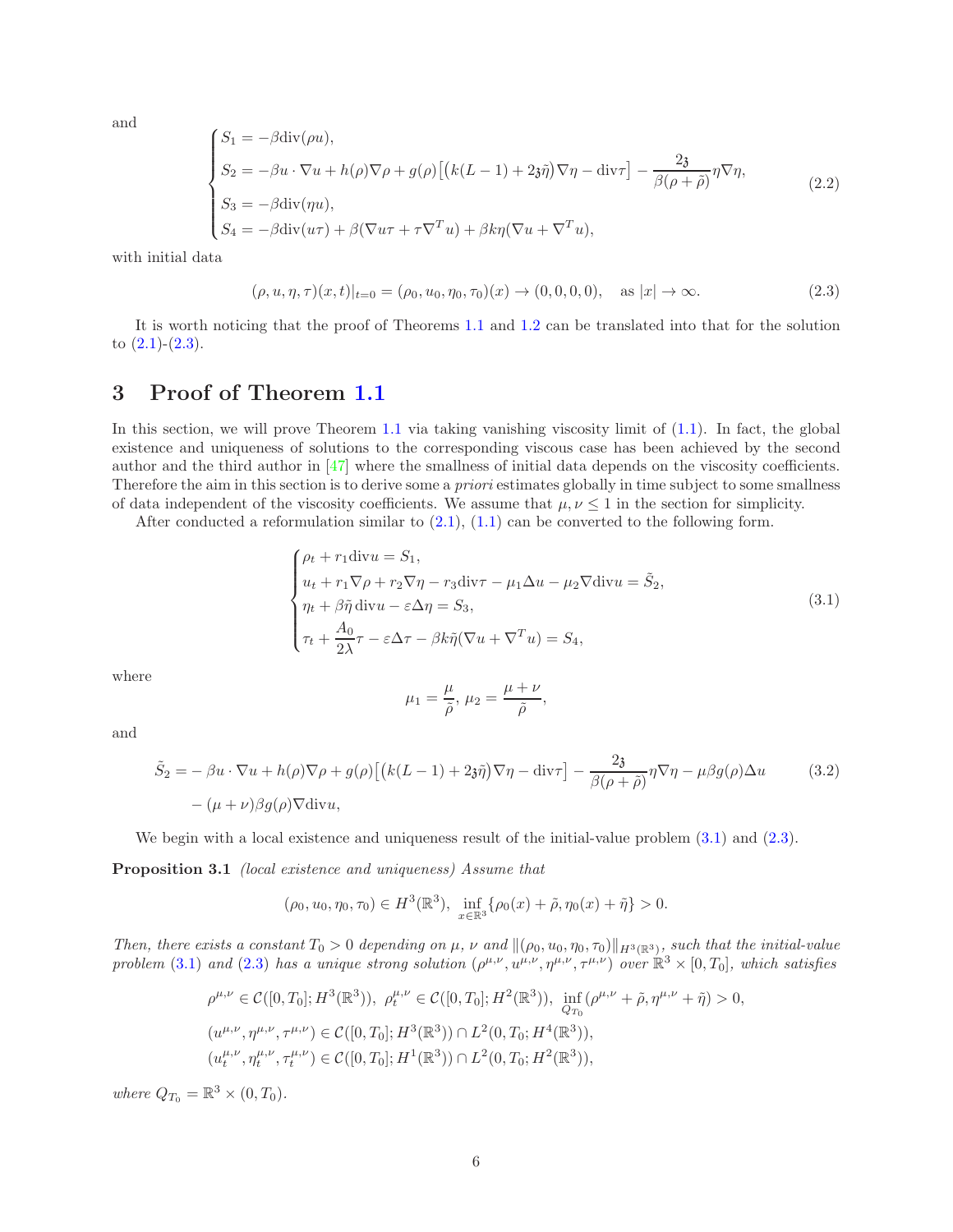Proof. The proof can be achieved by using some standard iteration arguments, please refer for instance to [\[19](#page-35-12), [30](#page-35-20), [40\]](#page-36-9). We omit the details for brevity.  $\square$ 

<span id="page-6-0"></span>Proposition 3.2 (A priori estimate) Under the assumptions of Theorem [1.1,](#page-3-0) there exists a positive constant  $\delta$  independent of  $\mu$  and  $\nu$  and at least bigger than  $\frac{3\theta}{2}$  (determined by (3.[55\)](#page-16-0) for some  $\theta$  given by (1.[11\)](#page-3-2)), such that if the strong solution of the initial-value problem  $(3.1)$  $(3.1)$  and  $(2.3)$  $(2.3)$  satisfies

<span id="page-6-3"></span><span id="page-6-1"></span>
$$
\|(\rho^{\mu,\nu}, u^{\mu,\nu}, \eta^{\mu,\nu}, \tau^{\mu,\nu})(t)\|_{H^3} \le \delta,
$$
\n(3.3)

for any  $t \in [0,T]$ , where  $0 < T^* \leq +\infty$  is the maximum existence time for the solution and  $T \in (0,T^*)$ , then the following estimates

$$
\|(\rho^{\mu,\nu}, u^{\mu,\nu}, \eta^{\mu,\nu}, \tau^{\mu,\nu})(t)\|_{H^3}^2 + \int_0^t \left( \|\nabla(\rho^{\mu,\nu}, u^{\mu,\nu})\|_{H^2}^2 + \|\nabla(\eta^{\mu,\nu}, \tau^{\mu,\nu})\|_{H^3}^2 \right) ds \tag{3.4}
$$

$$
+ \int_0^t \left( \mu_1 \|\nabla u^{\mu,\nu}\|_{H^3}^2 + \mu_2 \|\text{div} u^{\mu,\nu}\|_{H^3}^2 \right) ds \leq C \|(\rho_0, u_0, \eta_0, \tau_0)\|_{H^3}^2 \leq \frac{2\delta}{3},
$$

holds for any  $t \in [0, T]$ .

**Remark 3.3** A similar result has been obtained by the second author and the third author in  $\left[\frac{1}{1}\right]$  (Proposition [3.2](#page-6-0)) when  $\delta$  depends on  $\mu$  and  $\nu$ . Proposition 3.2 removes the dependence between  $\delta$  and the viscosity coefficients, which gives the possibilities to take the vanishing viscosity limit.

Based on the Propositions [3.1](#page-5-3) and [3.2,](#page-6-0) the global existence of solutions to the initial-value problem [\(3](#page-5-2).1) and [\(2](#page-5-1).3) will be established with the help of the standard continuity arguments. Then, with the aid of the uniform estimates [\(3.4\)](#page-6-1) and some compactness arguments, we conclude that a subsequence of solutions  $(\rho^{\mu,\nu}, u^{\mu,\nu}, \eta^{\mu,\nu}, \tau^{\mu,\nu})$  converges to a limit  $(\rho, u, \eta, \tau)$  (in some strong sense) which is a strong solution to the original problem (2.[1\)](#page-4-1)-[\(2](#page-5-1).3). Therefore to prove Theorem [1.1,](#page-3-0) it suffices to prove Proposition [3.2](#page-6-0) which will be achieved step by step in the following lemmas.

Throughout the rest of the paper, we denote  $L^p := L^p(\mathbb{R}^3)$  and  $\int f dx := \int_{\mathbb{R}^3} f dx$ , and let  $C \geq 1$ represent a generic positive constant that depends on some known constants but is independent of  $\theta$ ,  $\delta$ ,  $\mu$ ,  $\nu$ , t and  $T^*$ .

<span id="page-6-2"></span>Although the solutions usually depend on  $\mu$  and  $\nu$ , one can find that the following results and procedures are applicable to the case  $\mu = \nu = 0$ . For brevity, we omit the superscripts throughout Lemmas [3.4](#page-6-2)[-3.6.](#page-14-0)

Lemma 3.4 Under the same assumptions of Theorem [1.1](#page-3-0) and [\(3.3\)](#page-6-3), the following estimate

$$
\frac{1}{2}\frac{d}{dt}\left(\|\rho\|_{H^3}^2 + \|u\|_{H^3}^2 + \frac{r_2}{\beta\tilde{\eta}}\|\eta\|_{H^3}^2 + \frac{r_3}{2\beta k\tilde{\eta}}\|\tau\|_{H^3}^2 - \int \frac{h(\rho) + \beta\rho}{r_1 + \beta\rho}|\nabla^3\rho|^2 dx\right) \n+ \frac{\mu_1}{2}\|\nabla u\|_{H^3}^2 + \frac{\mu_2}{2}\|\text{div}u\|_{H^3}^2 + \frac{r_2\varepsilon}{2\beta\tilde{\eta}}\|\nabla\eta\|_{H^3}^2 + \frac{A_0r_3}{4\lambda\beta k\tilde{\eta}}\|\tau\|_{H^3}^2 + \frac{r_3\varepsilon}{4\beta k\tilde{\eta}}\|\nabla\tau\|_{H^3}^2
$$
\n
$$
\leq C\delta(\|\nabla\rho\|_{H^2}^2 + \|\nabla u\|_{H^2}^2)
$$
\n(3.5)

<span id="page-6-5"></span>holds for any  $t \in [0, T]$ .

**Proof.** Applying derivatives  $\nabla^{\ell}(\ell=0,1,2,3)$  to the system [\(3.1\)](#page-5-2), taking inner product with  $\nabla^{\ell}\rho$ ,  $\nabla^{\ell}u$ ,  $\frac{r_2}{\beta \tilde{\eta}} \nabla^{\ell} \eta$  and  $\frac{r_3}{2\beta k \tilde{\eta}} \nabla^{\ell} \tau$  respectively, and then adding the results, we can obtain

<span id="page-6-4"></span>
$$
\frac{1}{2}\frac{d}{dt}\left(\|\rho\|_{H^3}^2 + \|u\|_{H^3}^2 + \frac{r_2}{\beta\tilde{\eta}}\|\eta\|_{H^3}^2 + \frac{r_3}{2\beta k\tilde{\eta}}\|\tau\|_{H^3}^2\right) \n+ \mu_1 \|\nabla u\|_{H^3}^2 + \mu_2 \|\text{div}u\|_{H^3}^2 + \frac{r_2 \varepsilon}{\beta\tilde{\eta}}\|\nabla \eta\|_{H^3}^2 + \frac{A_0}{2\lambda} \frac{r_3}{2\beta k\tilde{\eta}}\|\tau\|_{H^3}^2 + \frac{r_3 \varepsilon}{2\beta k\tilde{\eta}}\|\nabla \tau\|_{H^3}^2
$$
\n(3.6)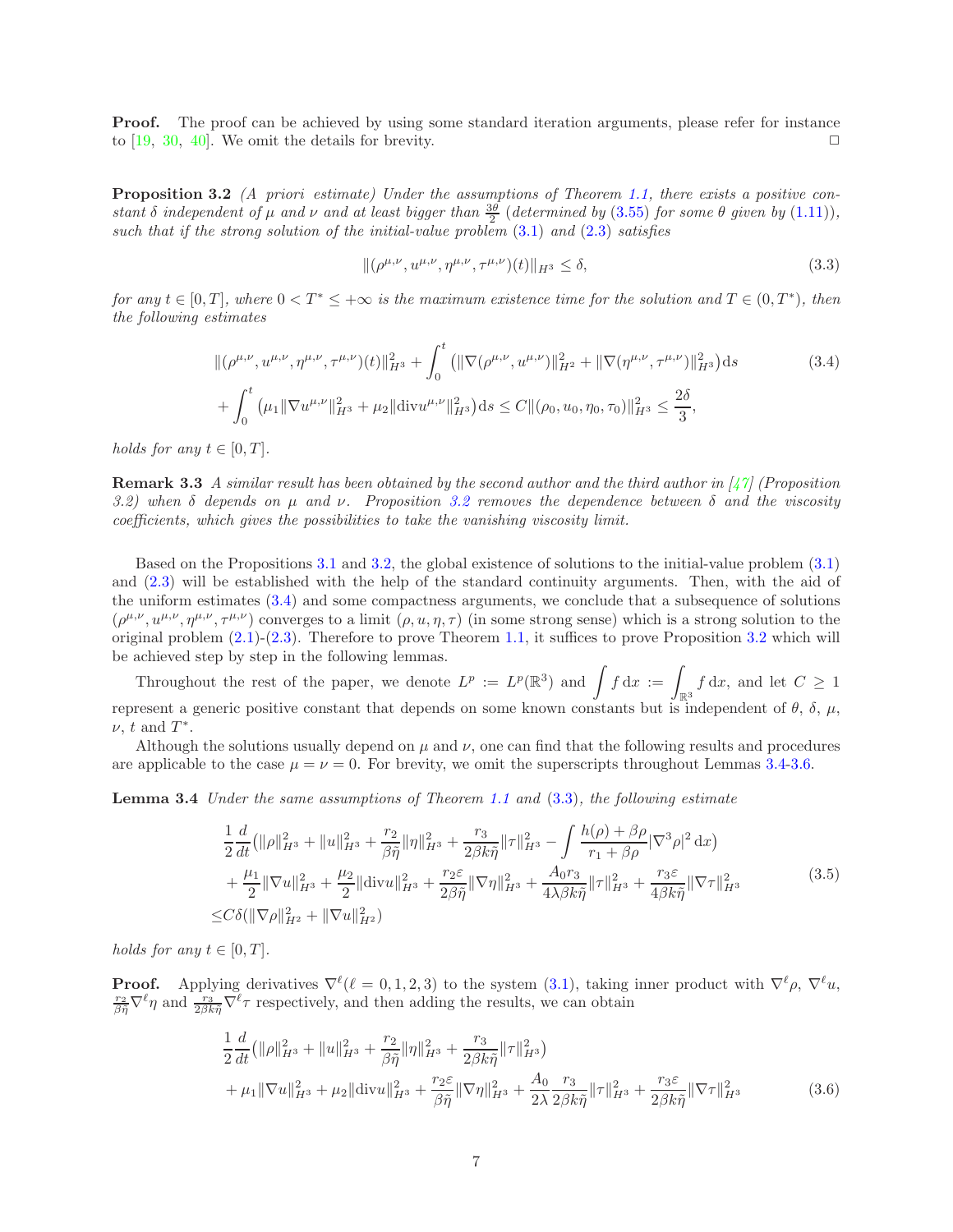$$
= \sum_{\ell=0}^3 \int (\nabla^\ell S_1 : \nabla^\ell \rho + \nabla^\ell \tilde{S}_2 : \nabla^\ell u + \frac{r_2}{\beta \tilde{\eta}} \nabla^\ell S_3 : \nabla^\ell \eta + \frac{r_3}{2\beta k \tilde{\eta}} \nabla^\ell S_4 : \nabla^\ell \tau) \, \mathrm{d}x.
$$

Before we estimate each term on the right-hand side of  $(3.6)$ , it is worth noticing that the disappearance of the viscous terms in the momentum equation  $(3.1)_2$  leads to partial loss of regularity of velocity u. Hence, to derive some uniform estimates independent of  $\mu$  and  $\nu$ , those terms containing the fourth derivative of density  $\rho$  or velocity u can not be directly controlled. In the following proof, we will list them separately and deal with them in detail.

Firstly, for the first term on the right-hand side of  $(3.6)$ , by noticing the definition of  $S_1$ , we have

<span id="page-7-5"></span>
$$
\sum_{\ell=0}^{3} \int \nabla^{\ell} S_1 : \nabla^{\ell} \rho \, dx = -\beta \sum_{\ell=0}^{3} \int \nabla^{\ell} \text{div}(\rho u) : \nabla^{\ell} \rho \, dx
$$

$$
= -\beta \int \text{div}(\rho u) \rho \, dx - \beta \int \nabla \text{div}(\rho u) \cdot \nabla \rho \, dx - \beta \sum_{\ell=2}^{3} \int \nabla^{\ell} \text{div}(\rho u) : \nabla^{\ell} \rho \, dx \tag{3.7}
$$

$$
:= \sum_{i=1}^{3} I_{1i}.
$$

The reason why we discuss  $\ell$  separately here is to make the proof more concise when proving decay estimates later in this article. We first deal with the lower derivative terms,  $I_{11}$  and  $I_{12}$ , using Hölder inequality, Sobolev inequality, Cauchy inequality and Lemma [A.5,](#page-33-0) it holds that

<span id="page-7-3"></span><span id="page-7-2"></span>
$$
|I_{11}| \leq C \left( \|\nabla \rho\|_{L^2} \|u\|_{L^3} + \|\rho\|_{L^3} \|\nabla u\|_{L^2} \right) \|\rho\|_{L^6} \leq C \delta \left( \|\nabla \rho\|_{L^2}^2 + \|\nabla u\|_{L^2}^2 \right),\tag{3.8}
$$

and

<span id="page-7-4"></span>
$$
|I_{12}| \leq C \left( \|\nabla^2 \rho \|_{L^2} \|u\|_{L^3} + \|\rho \|_{L^3} \|\nabla^2 u\|_{L^2} \right) \|\nabla \rho\|_{L^6} \leq C \delta (\|\nabla^2 \rho\|_{L^2}^2 + \|\nabla^2 u\|_{L^2}^2).
$$
 (3.9)

Then, for  $I_{13}$ , which can be divided into the following five terms.

$$
I_{13} = -\beta \int \nabla^2 \text{div}(\rho u) : \nabla^2 \rho \, dx - \beta \int \nabla^3 \text{div}(\rho u) : \nabla^3 \rho \, dx \qquad (3.10)
$$
  
\n
$$
= -\beta \int \nabla^2 \text{div}(\rho u) : \nabla^2 \rho \, dx - \beta \int \nabla^3 (u \cdot \nabla \rho) : \nabla^3 \rho \, dx - \beta \int \nabla^3 (\rho \, \text{div} u) : \nabla^3 \rho \, dx
$$
  
\n
$$
= -\beta \int \nabla^2 \text{div}(\rho u) : \nabla^2 \rho \, dx - \beta \int u \cdot \nabla \nabla^3 \rho \nabla^3 \rho \, dx - \beta \sum_{\ell=1}^3 \int \mathbb{C}_3^{\ell} \nabla^{\ell} u \cdot \nabla \nabla^{3-\ell} \rho \nabla^3 \rho \, dx
$$
  
\n
$$
- \beta \sum_{\ell=0}^2 \int \mathbb{C}_3^{\ell} \nabla^{\ell} \text{div} u \nabla^{3-\ell} \rho : \nabla^3 \rho \, dx - \beta \int \rho \nabla^3 \text{div} u : \nabla^3 \rho \, dx
$$
  
\n
$$
:= \sum_{i=1}^5 I_{13_i}.
$$
 (3.10)

Next, we turn to deal with the terms. In the same way, we first deal with the lower derivative terms,  $I_{13_1}$ ,  $I_{133}$  and  $I_{134}$ , using Hölder inequality, Sobolev inequality, Cauchy inequality and Lemma [A.5,](#page-33-0) it holds that

$$
|I_{13_1} + I_{13_3} + I_{13_4}| \le C \left( \|\nabla^3 \rho\|_{L^2} \|u\|_{L^3} + \|\rho\|_{L^3} \|\nabla^3 u\|_{L^2} \right) \|\nabla^2 \rho\|_{L^6} + C \left( \|\nabla u\|_{L^\infty} \|\nabla^3 \rho\|_{L^2} + \|\nabla^2 u\|_{L^3} \|\nabla^2 \rho\|_{L^6} + \|\nabla^3 u\|_{L^2} \|\nabla \rho\|_{L^\infty} \right) \|\nabla^3 \rho\|_{L^2} \le C \delta \left( \|\nabla^3 \rho\|_{L^2}^2 + \|\nabla^3 u\|_{L^2}^2 \right).
$$
\n(3.11)

Then, for the terms containing the fourth derivative,  $I_{13_2}$  and  $I_{13_5}$ . On one hand, for  $I_{13_2}$ , by virtue of integration by parts, Hölder inequality and Sobolev inequality, we can directly deduce

<span id="page-7-1"></span><span id="page-7-0"></span>
$$
I_{13_2} = \frac{\beta}{2} \int \text{div} u \, |\nabla^3 \rho|^2 \, \mathrm{d} x \le C \|\nabla u\|_{L^\infty} \|\nabla^3 \rho\|_{L^2}^2 \le C \delta \|\nabla^3 \rho\|_{L^2}^2. \tag{3.12}
$$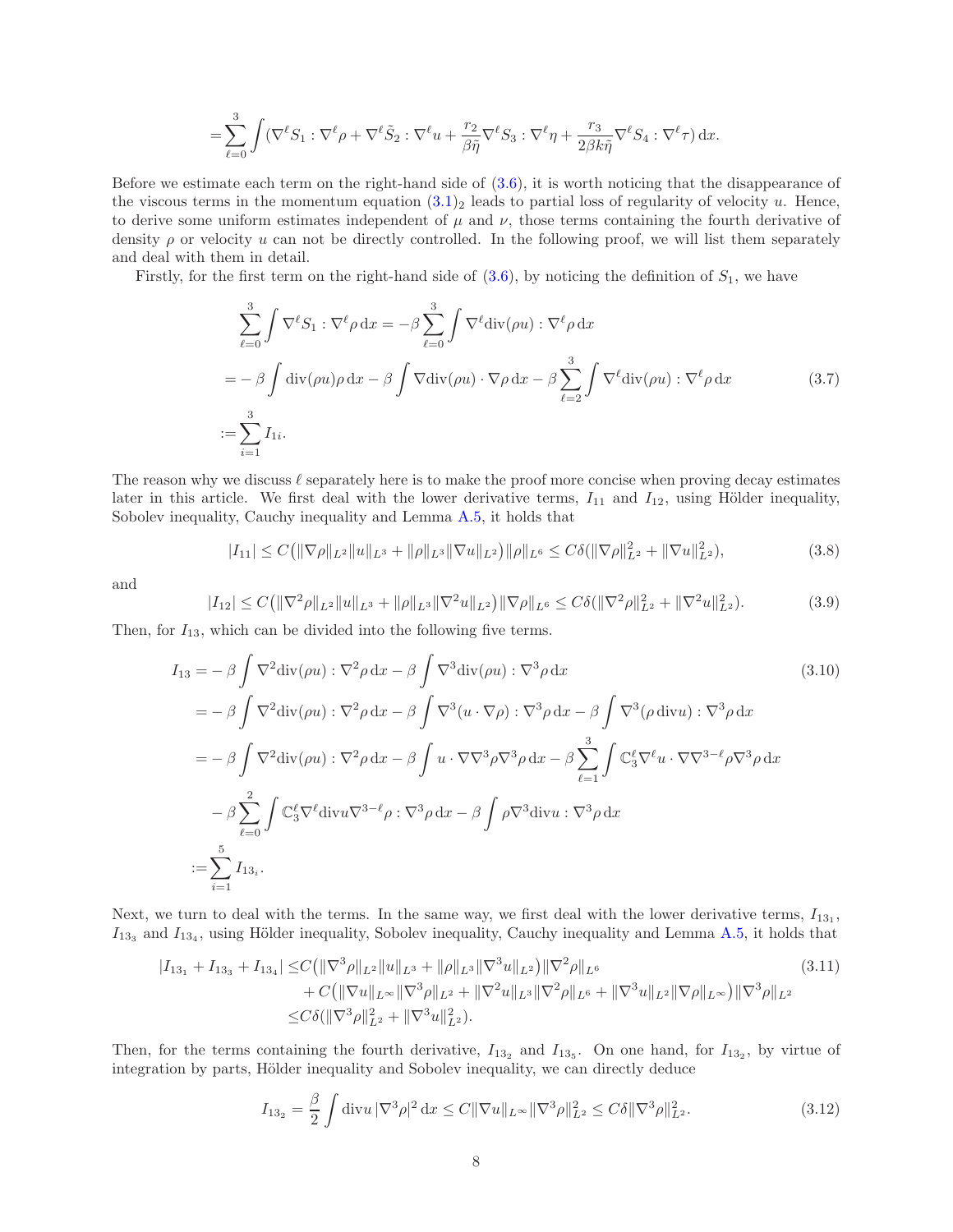On the other hand, for  $I_{13_5}$ , by using  $(3.1)_1$ : div $u = -\frac{\rho_t + \beta u \cdot \nabla \rho}{r_1 + \beta \rho}$ , we can get

$$
I_{13_5} = \beta \int \rho \nabla^3 \left( \frac{\rho_t + \beta u \cdot \nabla \rho}{r_1 + \beta \rho} \right) : \nabla^3 \rho \, dx
$$
  
\n
$$
= \beta \sum_{\ell=0}^2 \int \mathbb{C}_3^{\ell} \rho \nabla^{\ell} (\rho_t + \beta u \cdot \nabla \rho) \nabla^{3-\ell} (\frac{1}{r_1 + \beta \rho}) : \nabla^3 \rho \, dx + \beta \int \frac{\rho}{r_1 + \beta \rho} \nabla^3 \rho_t : \nabla^3 \rho \, dx \qquad (3.13)
$$
  
\n
$$
+ \beta^2 \int \frac{\rho}{r_1 + \beta \rho} \nabla^3 (u \cdot \nabla \rho) : \nabla^3 \rho \, dx
$$
  
\n
$$
= \beta \sum_{\ell=0}^2 \int \mathbb{C}_3^{\ell} \rho \nabla^{\ell} (\rho_t + \beta u \cdot \nabla \rho) \nabla^{3-\ell} (\frac{1}{r_1 + \beta \rho}) : \nabla^3 \rho \, dx + \beta \int \frac{\rho}{r_1 + \beta \rho} \nabla^3 \rho_t : \nabla^3 \rho \, dx
$$
  
\n
$$
+ \beta^2 \sum_{\ell=1}^3 \int \frac{\rho}{r_1 + \beta \rho} \mathbb{C}_3^{\ell} \nabla^{\ell} u \cdot \nabla \nabla^{3-\ell} \rho : \nabla^3 \rho \, dx + \beta^2 \int \frac{\rho}{r_1 + \beta \rho} u \cdot \nabla \nabla^3 \rho : \nabla^3 \rho \, dx.
$$
 (3.13)

Further, the second term and the last term on the right-hand side of [\(3.13\)](#page-8-0) equal

<span id="page-8-1"></span>
$$
\frac{\beta}{2}\frac{d}{dt}\int \frac{\rho}{r_1+\beta\rho}|\nabla^3\rho|^2\,\mathrm{d}x - \frac{\beta}{2}\int \left(\frac{\rho}{r_1+\beta\rho}\right)_t|\nabla^3\rho|^2\,\mathrm{d}x - \frac{\beta^2}{2}\int \mathrm{div}\big(\frac{\rho u}{r_1+\beta\rho}\big)|\nabla^3\rho|^2\,\mathrm{d}x,\tag{3.14}
$$

where we use integration by parts.

 $(3.13)$ , combined with  $(3.14)$ , Hölder inequality, Sobolev inequality and Cauchy inequality, yields

<span id="page-8-2"></span><span id="page-8-0"></span>
$$
I_{13_5} \leq C\delta(\|\nabla^2 \rho\|_{H^1}^2 + \|\nabla^3 u\|_{L^2}^2) + \frac{\beta}{2} \frac{d}{dt} \int \frac{\rho}{r_1 + \beta \rho} |\nabla^3 \rho|^2 dx. \tag{3.15}
$$

Putting [\(3.11\)](#page-7-0), [\(3.12\)](#page-7-1) and [\(3.15\)](#page-8-2) into [\(3.10\)](#page-7-2) yields

<span id="page-8-3"></span>
$$
I_{13} \leq C\delta(\|\nabla^2 \rho\|_{H^1}^2 + \|\nabla^3 u\|_{L^2}^2) + \frac{\beta}{2} \frac{d}{dt} \int \frac{\rho}{r_1 + \beta \rho} |\nabla^3 \rho|^2 dx. \tag{3.16}
$$

Now, substituting  $(3.8)$ ,  $(3.9)$  and  $(3.16)$  into  $(3.7)$ , it holds that

<span id="page-8-6"></span>
$$
\sum_{\ell=0}^{3} \int \nabla^{\ell} S_1 : \nabla^{\ell} \rho \, dx \le C \delta (\|\nabla \rho\|_{H^2}^2 + \|\nabla u\|_{H^2}^2) + \frac{\beta}{2} \frac{d}{dt} \int \frac{\rho}{r_1 + \beta \rho} |\nabla^3 \rho|^2 \, dx. \tag{3.17}
$$

Secondly, the second term on the right-hand side of  $(3.6)$  equals

<span id="page-8-5"></span><span id="page-8-4"></span>
$$
\sum_{\ell=0}^{3} \int \nabla^{\ell} \tilde{S}_2 : \nabla^{\ell} u \, dx
$$
\n
$$
= \int \tilde{S}_2 \cdot u \, dx + \int \nabla \tilde{S}_2 : \nabla u \, dx + \sum_{\ell=2}^{3} \int \nabla^{\ell} \tilde{S}_2 : \nabla^{\ell} u \, dx
$$
\n
$$
:= \sum_{i=1}^{3} I_{2i}.
$$
\n(3.18)

From  $(3.2)$ , we first estimate  $I_{21}$  and  $I_{22}$ . Using Hölder inequality, Sobolev inequality and Cauchy inequality, it holds that

$$
I_{21} = \int \left\{ -\beta u \cdot \nabla u + h(\rho) \nabla \rho + g(\rho) \left[ \left( k(L-1) + 2\mathfrak{z}\tilde{\eta} \right) \nabla \eta - \text{div}\tau \right] - \frac{2\mathfrak{z}}{\beta(\rho+\tilde{\rho})} \eta \nabla \eta \right\} \cdot u \, dx \tag{3.19}
$$

$$
- \int \left( \mu \beta g(\rho) \Delta u + (\mu + \nu) \beta g(\rho) \nabla \text{div} u \right) \cdot u \, dx
$$

$$
\leq C \left( \|u\|_{L^3} \|\nabla u\|_{L^2} + \|h(\rho)\|_{L^3} \|\nabla \rho\|_{L^2} + \|g(\rho)\|_{L^3} \|\nabla (\eta, \tau)\|_{L^2} + \|\frac{\eta}{\rho+\tilde{\rho}}\|_{L^3} \|\nabla \eta\|_{L^2} \right) \|u\|_{L^6}
$$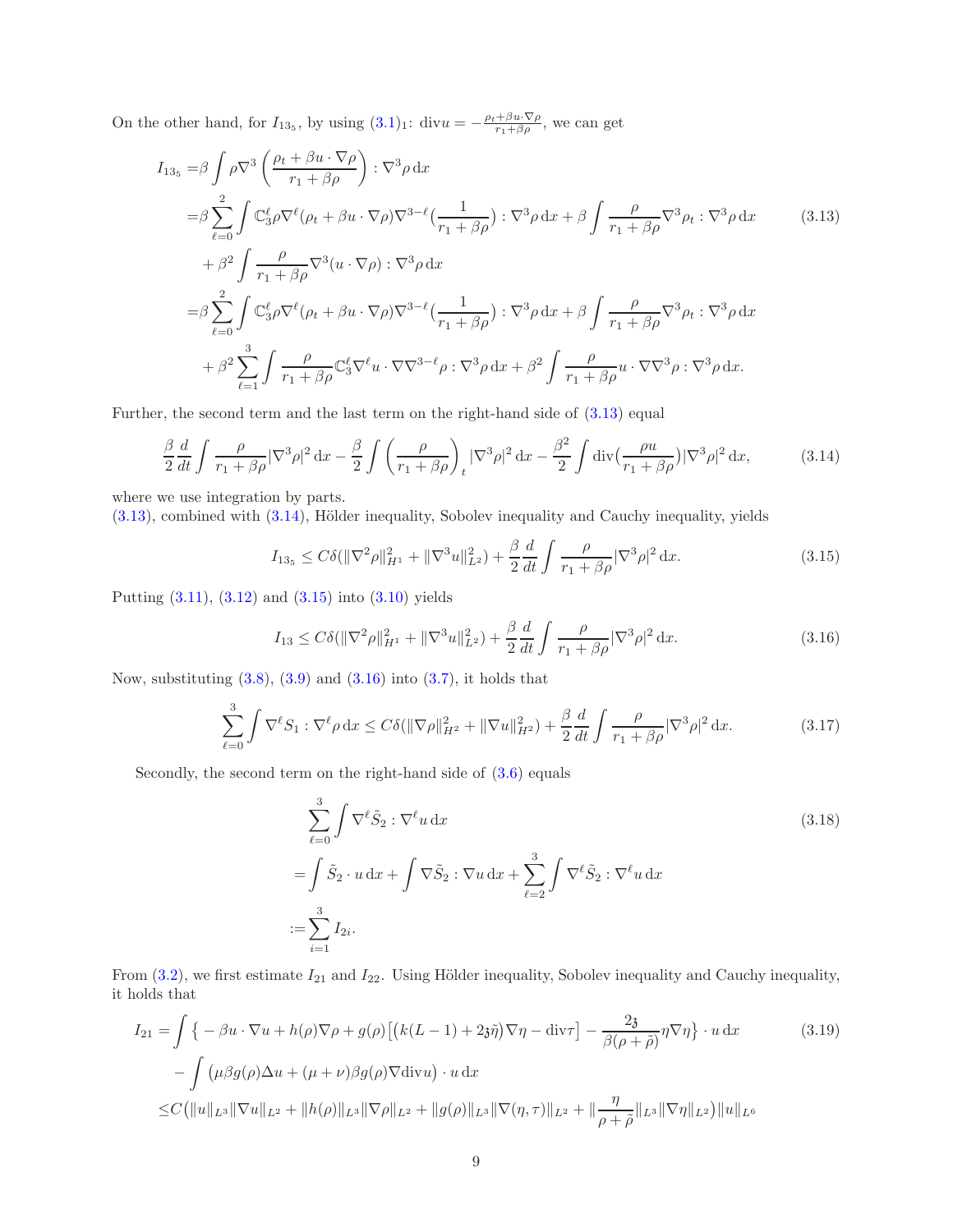$$
+ C||g(\rho)||_{L^{\infty}}(\mu||\nabla u||_{L^{2}}^{2} + (\mu + \nu)||\text{div}u||_{L^{2}}^{2}) + C||\nabla g(\rho)||_{L^{3}}(\mu||\nabla u||_{L^{2}} + (\mu + \nu)||\text{div}u||_{L^{2}})||u||_{L^{6}}\leq C\delta(||\nabla\rho||_{L^{2}}^{2} + ||\nabla u||_{L^{2}}^{2} + ||\nabla\eta||_{L^{2}}^{2} + ||\nabla\tau||_{L^{2}}^{2}),
$$

and

<span id="page-9-4"></span>
$$
I_{22} = \int \left\{ \beta u \cdot \nabla u - h(\rho) \nabla \rho - g(\rho) \left[ \left( k(L-1) + 2\mathfrak{z}\tilde{\eta} \right) \nabla \eta - \text{div}\tau \right] + \frac{2\mathfrak{z}}{\beta(\rho + \tilde{\rho})} \eta \nabla \eta \right\} \cdot \Delta u \, dx \tag{3.20}
$$
  
+ 
$$
\int \left( \mu \beta g(\rho) \Delta u + (\mu + \nu) \beta g(\rho) \nabla \text{div} u \right) \cdot \Delta u \, dx
$$
  

$$
\leq C \left( \|u\|_{L^3} \|\nabla u\|_{L^6} + \|h(\rho)\|_{L^3} \|\nabla \rho\|_{L^6} + \|g(\rho)\|_{L^3} \|\nabla (\eta, \tau)\|_{L^6} + \|\frac{\eta}{\rho + \tilde{\rho}}\|_{L^3} \|\nabla \eta\|_{L^6} \right) \|\nabla^2 u\|_{L^2}
$$
  
+ 
$$
C \|g(\rho)\|_{L^\infty} \left( \mu \|\nabla^2 u\|_{L^2} + (\mu + \nu) \|\nabla \text{div} u\|_{L^2} \right) \|\nabla^2 u\|_{L^2}
$$
  

$$
\leq C \delta (\|\nabla^2 \rho\|_{L^2}^2 + \|\nabla^2 u\|_{L^2}^2 + \|\nabla^2 \eta\|_{L^2}^2 + \|\nabla^2 \eta\|_{L^2}^2).
$$

 ${\cal I}_{23}$  can be divided into the following five terms:

<span id="page-9-3"></span>
$$
I_{23} = \int \nabla^2 \{-\beta u \cdot \nabla u + h(\rho) \nabla \rho + g(\rho) \left[ \left( k(L-1) + 2\mathfrak{z}\tilde{\eta} \right) \nabla \eta - \text{div}\tau \right] - \frac{2\mathfrak{z}}{\beta(\rho+\tilde{\rho})} \eta \nabla \eta \} : \nabla^2 u \, dx \qquad (3.21)
$$

$$
- \sum_{\ell=2}^3 \int \nabla^\ell (\mu \beta g(\rho) \Delta u + (\mu + \nu) \beta g(\rho) \nabla \text{div} u) : \nabla^\ell u \, dx
$$

$$
+ \int \nabla^3 \{ g(\rho) \left[ \left( k(L-1) + 2\mathfrak{z}\tilde{\eta} \right) \nabla \eta - \text{div}\tau \right] - \frac{2\mathfrak{z}}{\beta(\rho+\tilde{\rho})} \eta \nabla \eta \} : \nabla^3 u \, dx
$$

$$
+ \int \nabla^3 (-\beta u \cdot \nabla u) : \nabla^3 u \, dx + \int \nabla^3 (h(\rho) \nabla \rho) : \nabla^3 u \, dx
$$

$$
:= \sum_{i=1}^5 I_{23_i}.
$$

Then, we turn to deal with the terms  $I_{23_1}$ - $I_{23_5}$ . For the terms  $I_{23_1}$ - $I_{23_3}$ , using Hölder inequality, Sobolev inequality, Cauchy inequality and Lemma [A.5,](#page-33-0) we have

$$
|I_{231}| \leq C \left[ \|\nabla^2 u\|_{L^6} \|\nabla u\|_{L^3} + \|u\|_{L^\infty} \|\nabla^3 u\|_{L^2} + \|\nabla^2 h(\rho)\|_{L^6} \|\nabla \rho\|_{L^3} + \|h(\rho)\|_{L^\infty} \|\nabla^3 \rho\|_{L^2} \right] \|\nabla^2 u\|_{L^2} \quad (3.22)
$$
  
+ 
$$
C \left[ \|\nabla^2 g(\rho)\|_{L^6} \|\nabla (\eta, \tau)\|_{L^3} + \|g(\rho)\|_{L^\infty} \|\nabla^3 (\eta, \tau)\|_{L^2} \right] \|\nabla^2 u\|_{L^2}
$$
  
+ 
$$
C \left[ \|\nabla^2 \left( \frac{\eta}{\rho + \tilde{\rho}}\right) \|_{L^6} \|\nabla \eta\|_{L^3} + \|\frac{\eta}{\rho + \tilde{\rho}}\|_{L^\infty} \|\nabla^3 \eta\|_{L^2} \right] \|\nabla^2 u\|_{L^2}
$$
  

$$
\leq C\delta \left( \|\nabla^2 u\|_{H^1}^2 + \|\nabla^2 \rho\|_{H^1}^2 + \|\nabla^3 \eta\|_{L^2}^2 + \|\nabla^3 \tau\|_{L^2}^2 \right),
$$

$$
|I_{23_2}| \leq C \int (|\nabla^2 g(\rho)| |\nabla^2 u|^2 + |\nabla g(\rho)| |\nabla^3 u| |\nabla^2 u|) dx + C \int |g(\rho)| (\mu |\nabla^2 \Delta u| + (\mu + \nu) |\nabla^3 \text{div} u|) |\nabla^2 u| dx
$$
  
+ 
$$
C \int [|\nabla^3 g(\rho)| (\mu |\Delta u| + (\mu + \nu) |\nabla \text{div} u|) |\nabla^3 u| + |\nabla^2 g(\rho)| (\mu |\nabla \Delta u| + (\mu + \nu) |\nabla^2 \text{div} u|) |\nabla^3 u|] dx
$$
  
+ 
$$
\int C |\nabla g(\rho)| (\mu |\nabla^2 \Delta u| + (\mu + \nu) |\nabla^3 \text{div} u|) |\nabla^3 u| - \beta g(\rho) (\mu \nabla^3 \Delta u + (\mu + \nu) \nabla^4 \text{div} u) : \nabla^3 u dx
$$
  

$$
\leq C \|\nabla g(\rho)\|_{H^2} \|\nabla^2 u\|_{H^1}^2 + C \|g(\rho)\|_{H^3} (\mu \|\nabla^3 u\|_{H^1} + (\mu + \nu) \|\nabla^2 \text{div} u\|_{H^1}) \|\nabla^3 u\|_{L^2}
$$
  
+ 
$$
C \|g(\rho)\|_{L^\infty} (\mu \|\nabla^4 u\|_{L^2}^2 + (\mu + \nu) \|\nabla^3 \text{div} u\|_{L^2}^2)
$$
  

$$
\leq C \delta (\|\nabla^2 u\|_{H^1}^2 + \mu \|\nabla^4 u\|_{L^2}^2 + (\mu + \nu) \|\nabla^3 \text{div} u\|_{L^2}^2),
$$
 (3.23)

and

<span id="page-9-2"></span><span id="page-9-1"></span><span id="page-9-0"></span>
$$
|I_{23_3}| \le C \left[ \|\nabla^3 g(\rho)\|_{L^2} \|\nabla(\eta, \tau)\|_{L^\infty} + \|g(\rho)\|_{L^\infty} \|\nabla^4(\eta, \tau)\|_{L^2} \right] \|\nabla^3 u\|_{L^2} + C \left[ \|\nabla^3 \left( \frac{\eta}{\rho + \tilde{\rho}}\right) \|_{L^2} \|\nabla \eta\|_{L^\infty} + \|\frac{\eta}{\rho + \tilde{\rho}}\|_{L^\infty} \|\nabla^4 \eta\|_{L^2} \right] \|\nabla^3 u\|_{L^2}
$$
(3.24)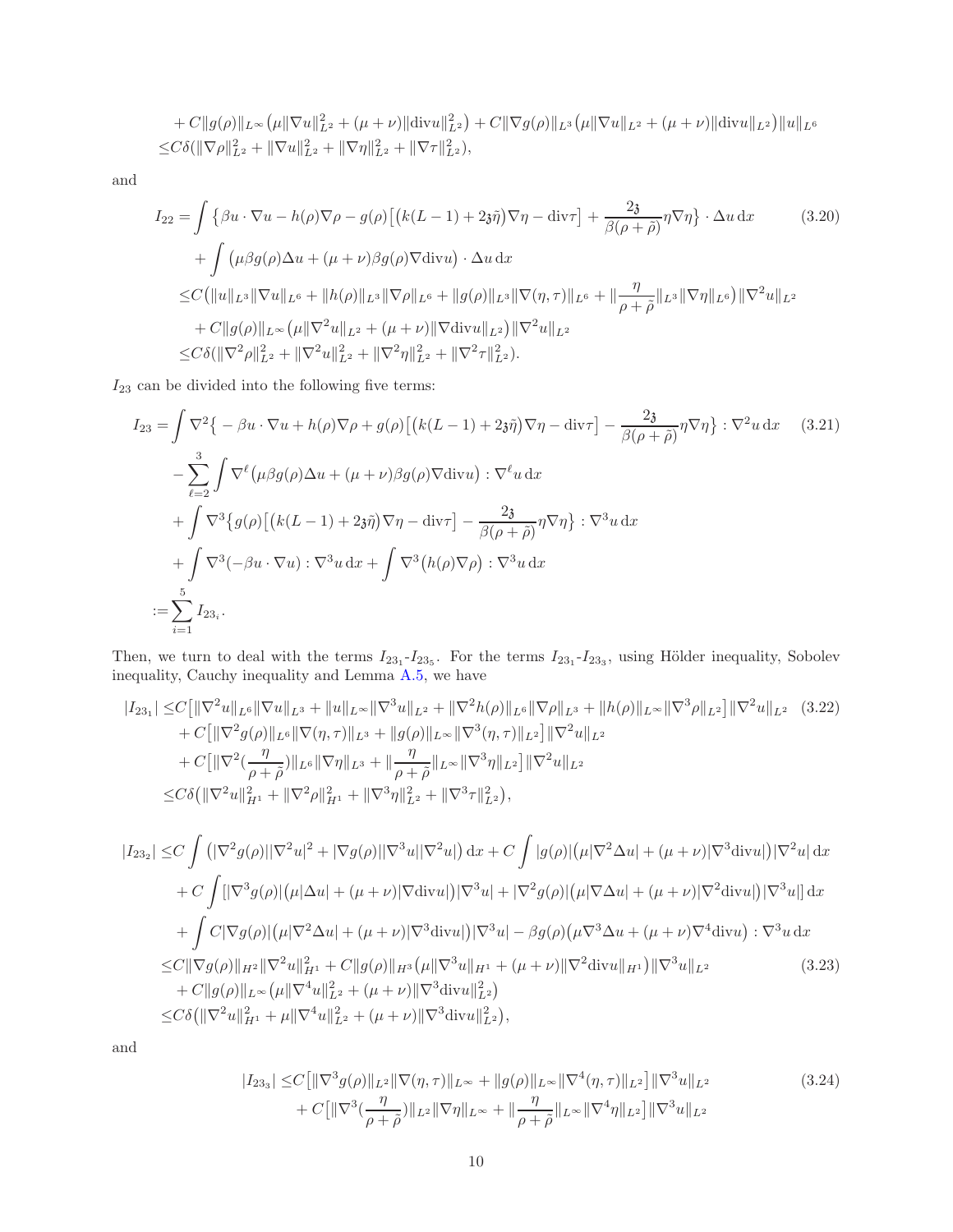<span id="page-10-3"></span>
$$
\leq C\delta \left( \|\nabla^2 \rho\|_{H^1}^2 + \|\nabla^3 u\|_{L^2}^2 + \|\nabla^3 \eta\|_{H^1}^2 + \|\nabla^4 \tau\|_{L^2}^2 \right).
$$

For  $I_{234}$ , using integration by parts, we can easily get

$$
I_{234} = \int \nabla^3(-\beta u \cdot \nabla u) : \nabla^3 u \, dx
$$
\n
$$
= -\beta \sum_{\ell=1}^3 \int \mathbb{C}_3^{\ell} \nabla^{\ell} u \cdot \nabla \nabla^{3-\ell} u : \nabla^3 u \, dx + \frac{\beta}{2} \int \text{div} u |\nabla^3 u|^2 \, dx
$$
\n
$$
\leq C \|\nabla u\|_{L^{\infty}} \|\nabla^3 u\|_{L^2}^2 + C \|\nabla^2 u\|_{L^3} \|\nabla^2 u\|_{L^6} \|\nabla^3 u\|_{L^2}
$$
\n
$$
\leq C\delta \|\nabla^3 u\|_{L^2}^2,
$$
\n(3.25)

where we have used Hölder inequality, Sobolev inequality and Cauchy inequality. Then, we are going to deal with  $I_{235}$  which can be split into the following two terms.

<span id="page-10-0"></span>
$$
I_{23_5} = \int \nabla^3 (h(\rho)\nabla \rho) : \nabla^3 u \, dx
$$
\n
$$
= \sum_{\ell=1}^3 \int \mathbb{C}_3^{\ell} \nabla^{\ell} h(\rho) \nabla \nabla^{3-\ell} \rho : \nabla^3 u \, dx + \int h(\rho) \nabla \nabla^3 \rho : \nabla^3 u \, dx.
$$
\n(3.26)

For the last term in  $(3.26)$ , using integration by parts and  $(3.1)<sub>1</sub>$  again, we have

<span id="page-10-1"></span>
$$
\int h(\rho)\nabla\nabla^3 \rho : \nabla^3 u \, dx
$$
\n
$$
= -\int \nabla h(\rho)\nabla^3 \rho : \nabla^3 u \, dx - \int h(\rho)\nabla^3 \rho : \nabla^3 \text{div} u \, dx \tag{3.27}
$$
\n
$$
= -\int \nabla h(\rho)\nabla^3 \rho : \nabla^3 u \, dx + \int h(\rho)\nabla^3 \rho : \nabla^3 \left(\frac{\rho_t + \beta u \cdot \nabla \rho}{r_1 + \beta \rho}\right) dx,
$$

where the observation that div $u = \frac{\rho_t + \beta u \cdot \nabla \rho}{r_1 + \beta \rho}$  is crucial due to the loss of regularity of velocity, which can be seen for instance in [\[52\]](#page-36-8).

Further, processing method similar to  $I_{135}$ , the last term on the right-hand side of  $(3.27)$  can be deal with like

$$
\int h(\rho)\nabla^3\left(\frac{\rho_t + \beta u \cdot \nabla \rho}{r_1 + \beta \rho}\right) : \nabla^3 \rho \, dx
$$
\n
$$
= \sum_{\ell=0}^2 \int \mathbb{C}_3^{\ell} h(\rho)\nabla^{\ell}(\rho_t + \beta u \cdot \nabla \rho)\nabla^{3-\ell}\left(\frac{1}{r_1 + \beta \rho}\right) : \nabla^3 \rho \, dx
$$
\n
$$
+ \beta \sum_{\ell=1}^3 \int \frac{h(\rho)}{r_1 + \beta \rho} \mathbb{C}_3^{\ell} \nabla^{\ell} u \cdot \nabla \nabla^{3-\ell} \rho : \nabla^3 \rho \, dx - \frac{\beta}{2} \int \text{div}\left(\frac{h(\rho)u}{r_1 + \beta \rho}\right) |\nabla^3 \rho|^2 \, dx
$$
\n
$$
+ \frac{1}{2} \frac{d}{dt} \int \frac{h(\rho)}{r_1 + \beta \rho} |\nabla^3 \rho|^2 \, dx - \frac{1}{2} \int \left(\frac{h(\rho)}{r_1 + \beta \rho}\right)_t |\nabla^3 \rho|^2 \, dx.
$$
\n(3.28)

Together with  $(3.26)$ ,  $(3.27)$  and  $(3.28)$ , using Hölder inequality, Sobolev inequality and Cauchy inequality, we get

<span id="page-10-5"></span><span id="page-10-4"></span><span id="page-10-2"></span>
$$
|I_{235}| \leq C\delta(\|\nabla^2 \rho\|_{H^1}^2 + \|\nabla^3 u\|_{L^2}^2) + \frac{1}{2}\frac{d}{dt}\int \frac{h(\rho)}{r_1 + \beta \rho} |\nabla^3 \rho|^2 \, \mathrm{d}x. \tag{3.29}
$$

Hence, substituting [\(3.22\)](#page-9-0), [\(3.23\)](#page-9-1), [\(3.24\)](#page-9-2), [\(3.25\)](#page-10-3) and [\(3.29\)](#page-10-4) into [\(3.21\)](#page-9-3), it holds that

$$
I_{23} \leq C\delta \left( \|\nabla^2 u\|_{H^1}^2 + \|\nabla^2 \rho\|_{H^1}^2 + \|\nabla^3 \eta\|_{H^1}^2 + \|\nabla^3 \tau\|_{H^1}^2 \right) + \frac{1}{2} \frac{d}{dt} \int \frac{h(\rho)}{r_1 + \beta \rho} |\nabla^3 \rho|^2 dx \tag{3.30}
$$
  
+  $C\delta \left( \mu \|\nabla^4 u\|_{L^2}^2 + (\mu + \nu) \|\nabla^3 \text{div} u\|_{L^2}^2 \right).$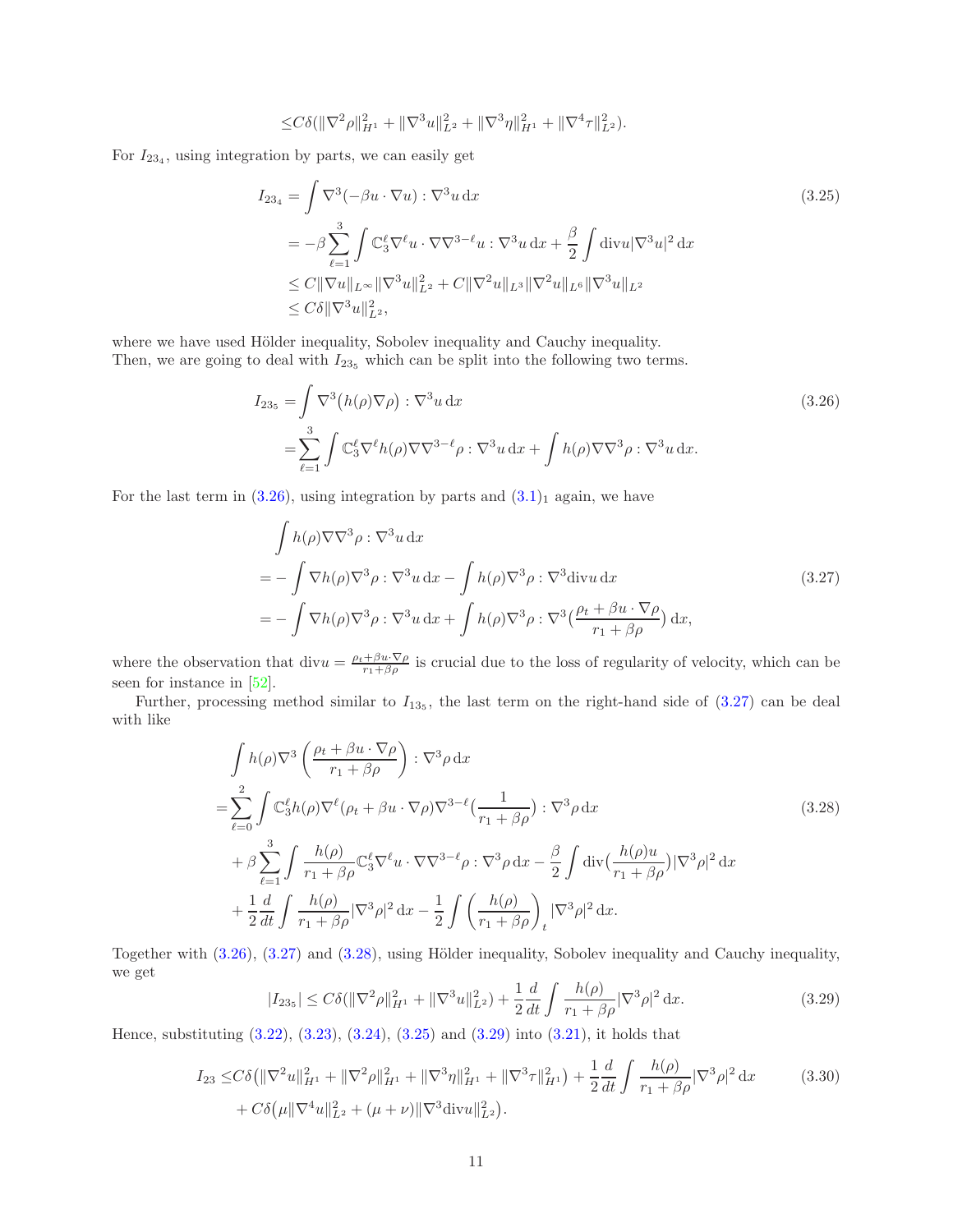Now, putting [\(3.19\)](#page-8-4), [\(3.20\)](#page-9-4) and [\(3.30\)](#page-10-5) into [\(3.18\)](#page-8-5), we have

$$
\sum_{\ell=0}^{3} \int \nabla^{\ell} \tilde{S}_2 : \nabla^{\ell} u \, dx \le C \delta \left( \|\nabla u\|_{H^2}^2 + \|\nabla \rho\|_{H^2}^2 + \|\nabla \eta\|_{H^3}^2 + \|\nabla \tau\|_{H^3}^2 \right) + \frac{1}{2} \frac{d}{dt} \int \frac{h(\rho)}{r_1 + \beta \rho} |\nabla^3 \rho|^2 \, dx \quad (3.31)
$$

$$
+ C \delta \left( \mu \|\nabla^4 u\|_{L^2}^2 + (\mu + \nu) \|\nabla^3 \text{div} u\|_{L^2}^2 \right).
$$

Next, for the third term on the right-hand side of  $(3.6)$ , using  $(2.2)_3$ , we have

<span id="page-11-4"></span>
$$
\sum_{\ell=0}^{3} \int \nabla^{\ell} S_3 : \nabla^{\ell} \eta \, dx = -\beta \sum_{\ell=0}^{3} \int \nabla^{\ell} \text{div}(\eta u) : \nabla^{\ell} \eta \, dx
$$
  
=  $-\beta \int \text{div}(\eta u) \eta \, dx - \beta \int \nabla \text{div}(\eta u) : \nabla \eta \, dx - \beta \sum_{\ell=2}^{3} \int \nabla^{\ell} \text{div}(\eta u) : \nabla^{\ell} \eta \, dx$   
:=  $\sum_{i=1}^{3} I_{3i}.$ 

For  $I_{31}$  and  $I_{32}$ , similar to  $I_{11}$  and  $I_{12}$ , it is not hard to get

<span id="page-11-1"></span>
$$
|I_{31}| \leq C \left( \|\nabla \eta\|_{L^2} \|u\|_{L^3} + \|\eta\|_{L^3} \|\nabla u\|_{L^2} \right) \|\eta\|_{L^6} \leq C \delta (\|\nabla \eta\|_{L^2}^2 + \|\nabla u\|_{L^2}^2),\tag{3.32}
$$

and

<span id="page-11-2"></span>
$$
|I_{32}| \leq C \left( \|\nabla^2 \eta\|_{L^2} \|u\|_{L^3} + \|\eta\|_{L^3} \|\nabla^2 u\|_{L^2} \right) \|\nabla \eta\|_{L^6} \leq C \delta \left( \|\nabla^2 \eta\|_{L^2}^2 + \|\nabla^2 u\|_{L^2}^2 \right). \tag{3.33}
$$

Thanks to Hölder inequality, Sobolev inequality, Cauchy inequality and Lemma  $A.5$ ,  $I_{33}$  can be controlled like

<span id="page-11-0"></span>
$$
I_{33} = \beta \sum_{\ell=2}^{3} \int \nabla^{\ell-1} \text{div}(\eta u) : \nabla^{\ell+1} \eta \, dx \le C \delta (\|\nabla^3 \eta\|_{H^1}^2 + \|\nabla^3 u\|_{L^2}^2). \tag{3.34}
$$

Note that we have used integration by parts in  $(3.34)$  to reduce the order of spatial derivative of velocity u. Hence, combining with  $(3.32)$ ,  $(3.33)$  and  $(3.34)$  yields

<span id="page-11-5"></span>
$$
\sum_{\ell=0}^{3} \int \nabla^{\ell} S_3 : \nabla^{\ell} \eta \, dx \le C \delta(\|\nabla \eta\|_{H^3}^2 + \|\nabla u\|_{H^2}^2). \tag{3.35}
$$

Finally, for the last term on the right-hand side of [\(3.6\)](#page-6-4), we have

$$
\sum_{\ell=0}^3 \int \nabla^{\ell} S_4 : \nabla^{\ell} \tau \, dx = \int S_4 : \tau \, dx + \int \nabla S_4 : \nabla \tau \, dx + \sum_{\ell=2}^3 \int \nabla^{\ell} S_4 : \nabla^{\ell} \tau \, dx
$$

$$
:= \sum_{i=1}^3 I_{4i}.
$$

Thanks to  $(2.2)_4$ , and using Hölder inequality, Sobolev inequality and Cauchy inequality again,  $I_{41}$  and  $I_{42}$ can be controlled like

<span id="page-11-3"></span>
$$
I_{41} = \beta \int \left( -\operatorname{div}(u\tau) + (\nabla u\tau + \tau \nabla^T u) + k\eta (\nabla u + \nabla^T u) \right) : \tau \, dx
$$
  
\n
$$
\leq C \left( \|\nabla u\|_{L^2} \| (\eta, \tau) \|_{L^3} + \|\nabla \tau\|_{L^2} \| u \|_{L^3} \right) \|\tau\|_{L^6}
$$
  
\n
$$
\leq C \delta \left( \|\nabla \tau\|_{L^2}^2 + \|\nabla u\|_{L^2}^2 \right),
$$
\n(3.36)

and

$$
I_{42} = \beta \int \nabla \big( -\text{div}(u\tau) + (\nabla u\tau + \tau \nabla^T u) + k\eta (\nabla u + \nabla^T u) \big) : \nabla \tau \, dx
$$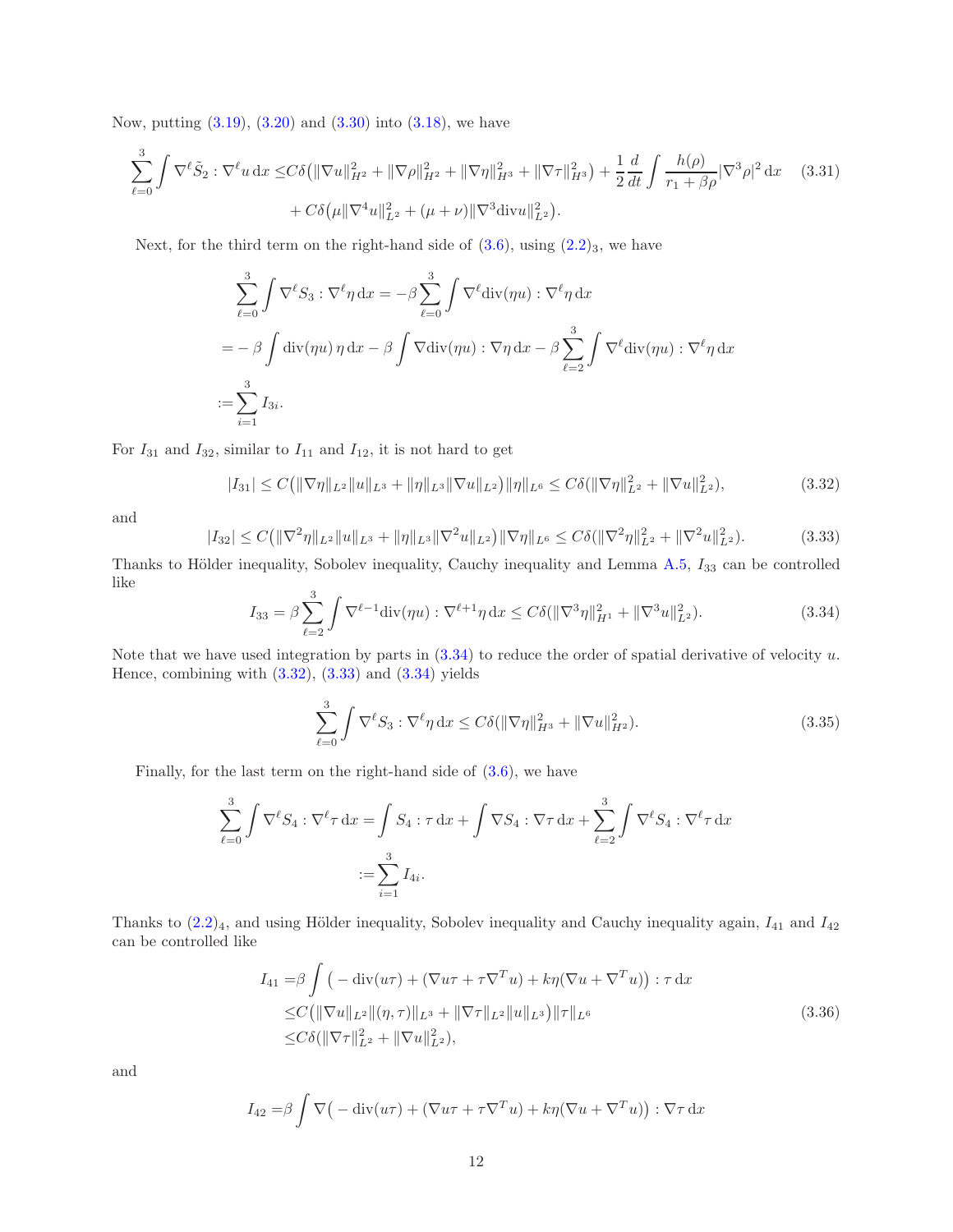<span id="page-12-0"></span>
$$
= \beta \int (\text{div}(u\tau) - (\nabla u\tau + \tau \nabla^T u) - k\eta (\nabla u + \nabla^T u)) : \Delta \tau \, dx
$$
\n
$$
\leq C \big( \|\nabla u\|_{L^6} \|(\eta, \tau)\|_{L^3} + \|\nabla \tau\|_{L^6} \|u\|_{L^3} \big) \|\nabla^2 \tau\|_{L^2}
$$
\n
$$
\leq C\delta (\|\nabla^2 \tau\|_{L^2}^2 + \|\nabla^2 u\|_{L^2}^2).
$$
\n(3.37)

For  $I_{43}$ , we will take advantage of the higher integrability of  $\tau$  to deal with each term on the right-hand side through integration by parts. In other words, thanks to  $(2.2)_4$  again,  $I_{43}$  can be estimated as

$$
I_{43} = \sum_{\ell=2}^{3} \int \nabla^{\ell} S_4 : \nabla^{\ell} \tau \, dx = -\sum_{\ell=2}^{3} \int \nabla^{\ell-1} S_4 : \nabla^{\ell-1} \Delta \tau \, dx
$$
  
\n
$$
= \beta \sum_{\ell=2}^{3} \int \nabla^{\ell-1} \big( \text{div}(u\tau) - (\nabla u\tau + \tau \nabla^T u) - k\eta (\nabla u + \nabla^T u) \big) : \nabla^{\ell-1} \Delta \tau \, dx
$$
  
\n
$$
\leq C \big( \| \nabla^2 u \|_{L^6} \| (\eta, \tau) \|_{L^3} + \| \nabla^2 \tau \|_{L^6} \| u \|_{L^3} + \| \nabla u \|_{L^6} \| \nabla (\eta, \tau) \|_{L^3} \big) \| \nabla^3 \tau \|_{L^2}
$$
  
\n
$$
+ C \big( \| \nabla^3 u \|_{L^2} \| (\eta, \tau) \|_{L^\infty} + \| \nabla^3 \tau \|_{L^2} \| u \|_{L^\infty} + \| \nabla u \|_{L^6} \| \nabla^2 (\eta, \tau) \|_{L^3} \big) \| \nabla^4 \tau \|_{L^2}
$$
  
\n
$$
\leq C \delta \big( \| \nabla^2 u \|_{H^1}^2 + \| \nabla^3 \tau \|_{H^1}^2 \big),
$$
 (3.38)

where we have used Hölder inequality, Sobolev inequality, Cauchy inequality and Lemma [A.5.](#page-33-0) Owing to  $(3.36)$ ,  $(3.37)$  and  $(3.38)$ , we get

<span id="page-12-2"></span><span id="page-12-1"></span>
$$
\sum_{\ell=0}^{3} \int \nabla^{\ell} S_4 : \nabla^{\ell} \tau \, dx \le C \delta (\|\nabla u\|_{H^2}^2 + \|\nabla \tau\|_{H^3}^2). \tag{3.39}
$$

Finally, plugging  $(3.17)$ ,  $(3.31)$ ,  $(3.35)$  and  $(3.39)$  into  $(3.6)$ , we then obtain the following inequality:

$$
\frac{1}{2}\frac{d}{dt}\left(\|\rho\|_{H^3}^2 + \|u\|_{H^3}^2 + \frac{r_2}{\beta\tilde{\eta}}\|\eta\|_{H^3}^2 + \frac{r_3}{2\beta k\tilde{\eta}}\|\tau\|_{H^3}^2 - \int \frac{h(\rho) + \beta\rho}{r_1 + \beta\rho}|\nabla^3\rho|^2 dx\right) \n+ \mu_1\|\nabla u\|_{H^3}^2 + \mu_2\|\text{div}u\|_{H^3}^2 + \frac{r_2\varepsilon}{\beta\tilde{\eta}}\|\nabla\eta\|_{H^3}^2 + \frac{A_0}{2\lambda}\frac{r_3}{2\beta k\tilde{\eta}}\|\tau\|_{H^3}^2 + \frac{r_3\varepsilon}{2\beta k\tilde{\eta}}\|\nabla\tau\|_{H^3}^2 \n\leq C\delta\left(\|\nabla\rho\|_{H^2}^2 + \|\nabla u\|_{H^2}^2 + \|\nabla\eta\|_{H^3}^2 + \|\nabla\tau\|_{H^3}^2 + \mu\|\nabla^4 u\|_{L^2}^2 + (\mu + \nu)\|\nabla^3 \text{div}u\|_{L^2}^2\right).
$$

Choosing  $\delta$  sufficiently small in the above inequality, [\(3](#page-6-5).5) will be established. Thus, we complete the proof of this lemma.  $\Box$ 

In the following lemmas, we obtain some dissipation estimates of velocity u and density  $\rho$  which are independent of the viscosity coefficients.

**Lemma 3.5** Under the same assumptions of Theorem [1.1](#page-3-0) and  $(3.3)$ , we then have the following estimate:

<span id="page-12-5"></span><span id="page-12-4"></span><span id="page-12-3"></span>
$$
\frac{d}{dt} \sum_{\ell=0}^{2} \int \nabla^{\ell} \text{div}\tau : \nabla^{\ell} u \, dx + \frac{\beta k \tilde{\eta}}{2} (\|\nabla u\|_{H^{2}}^{2} + \|\text{div}u\|_{H^{2}}^{2})
$$
\n
$$
\leq C(\epsilon + \delta) \|\nabla \rho\|_{H^{2}}^{2} + C(\epsilon + \delta) \|\nabla \eta\|_{H^{2}}^{2} + C_{\epsilon} \|\nabla \tau\|_{H^{3}}^{2} + \frac{A_{0}}{2\lambda} C \|\tau\|_{H^{2}}^{2}.
$$
\n(3.40)

**Proof.** Let  $\ell = 0, 1, 2$ . Applying operator  $\nabla^{\ell}$ div to the equation of  $(3.1)_{4}$  and  $\nabla^{\ell}$  to the equation of  $(3.1)_{2}$ , multiplying the results by  $\nabla^{\ell}u$  and  $\nabla^{\ell}$ div $\tau$ , respectively, summing them up and then integrating it over  $\mathbb{R}^3$ , we get the equality:

$$
\frac{d}{dt} \sum_{\ell=0}^{2} \int \nabla^{\ell} \text{div}\tau : \nabla^{\ell} u \, dx + \beta k \tilde{\eta} (\|\nabla u\|_{H^{2}}^{2} + \|\text{div}u\|_{H^{2}}^{2})
$$
\n
$$
= \sum_{\ell=0}^{2} \int (\nabla^{\ell} \text{div} S_{4} - \frac{A_{0}}{2\lambda} \nabla^{\ell} \text{div}\tau + \varepsilon \nabla^{\ell} \Delta \text{div}\tau) : \nabla^{\ell} u \, dx \tag{3.41}
$$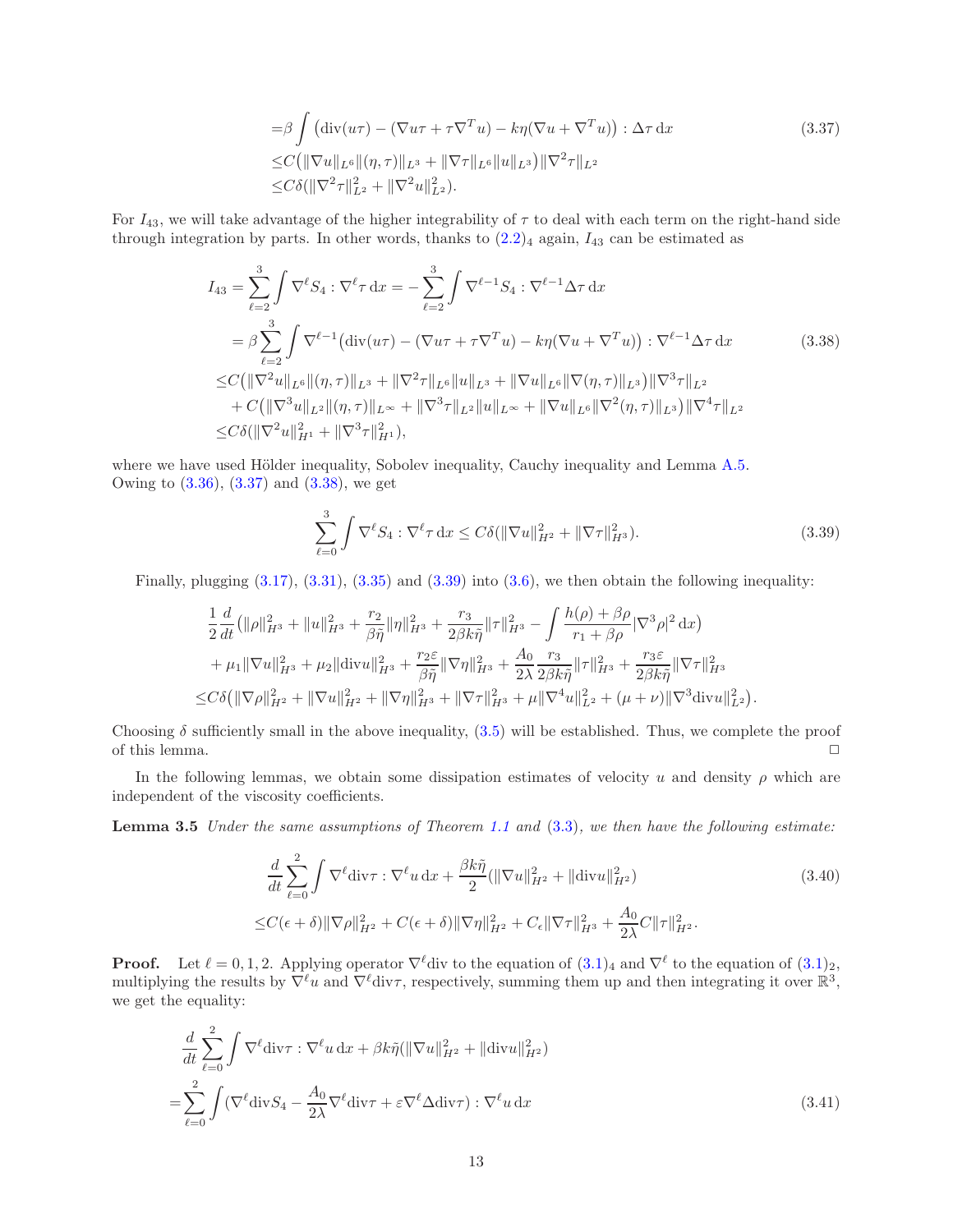+
$$
\sum_{\ell=0}^2 \int (\nabla^{\ell} \tilde{S}_2 - r_1 \nabla^{\ell+1} \rho - r_2 \nabla^{\ell+1} \eta + r_3 \nabla^{\ell} \text{div}\tau + \mu_1 \nabla^{\ell} \Delta u + \mu_2 \nabla^{\ell+1} \text{div}u) : \nabla^{\ell} \text{div}\tau \, \mathrm{d}x.
$$

First, by the definition of  $S_4$  and  $\tilde{S}_2$ , integration by parts, Hölder inequality, Sobolev inequality, Cauchy inequality and Lemma [A.5,](#page-33-0) it holds that

<span id="page-13-0"></span>
$$
\sum_{\ell=0}^{2} \int \nabla^{\ell} \text{div} S_{4} : \nabla^{\ell} u \, dx = -\sum_{\ell=0}^{2} \int \nabla^{\ell} S_{4} : \nabla^{\ell+1} u \, dx
$$
\n
$$
= \beta \sum_{\ell=0}^{2} \int \nabla^{\ell} (\text{div}(u\tau) - (\nabla u\tau + \tau \nabla^{T} u) - k\eta (\nabla u + \nabla^{T} u)) : \nabla^{\ell+1} u \, dx \tag{3.42}
$$
\n
$$
\leq C (\|\nabla u\|_{L^{2}} \|(\eta, \tau)\|_{L^{\infty}} + \|\nabla \tau\|_{L^{2}} \|u\|_{L^{\infty}}) \|\nabla u\|_{L^{2}} + C (\|\nabla^{2} u\|_{L^{2}} \|(\eta, \tau)\|_{L^{\infty}} + \|\nabla^{2} \tau\|_{L^{2}} \|u\|_{L^{\infty}} + \|\nabla u\|_{L^{6}} \|\nabla(\eta, \tau)\|_{L^{3}}) \|\nabla^{2} u\|_{L^{2}} + C (\|\nabla^{3} u\|_{L^{2}} \|(\eta, \tau)\|_{L^{\infty}} + \|\nabla^{3} \tau\|_{L^{2}} \|u\|_{L^{\infty}} + \|\nabla u\|_{L^{6}} \|\nabla^{2} (\eta, \tau)\|_{L^{3}}) \|\nabla^{3} u\|_{L^{2}}
$$
\n
$$
\leq C \delta (\|\nabla u\|_{H^{2}}^{2} + \|\nabla \tau\|_{H^{2}}^{2})
$$

and

<span id="page-13-1"></span>
$$
\sum_{\ell=0}^2 \int \nabla^{\ell} \tilde{S}_2 : \nabla^{\ell} \text{div}\tau \, \mathrm{d}x = \int \tilde{S}_2 \cdot \text{div}\tau \, \mathrm{d}x - \int \tilde{S}_2 \cdot \Delta \text{div}\tau \, \mathrm{d}x + \int \nabla^2 \tilde{S}_2 : \nabla^2 \text{div}\tau \, \mathrm{d}x,
$$

where the terms on the right-hand side of the above equality can be controlled as

$$
\int \tilde{S}_2 \cdot \operatorname{div}\tau \, dx
$$
\n
$$
= \int \left( -\beta u \cdot \nabla u + h(\rho) \nabla \rho + g(\rho) \left[ \left( k(L-1) + 2\tilde{s}\tilde{\eta} \right) \nabla \eta - \operatorname{div}\tau \right] - \frac{2\tilde{s}}{\beta(\rho + \tilde{\rho})} \eta \nabla \eta \right) \cdot \operatorname{div}\tau \, dx
$$
\n
$$
- \int \left( \mu \beta g(\rho) \Delta u + (\mu + \nu) \beta g(\rho) \nabla \operatorname{div}u \right) \cdot \operatorname{div}\tau \, dx
$$
\n
$$
\leq C \left[ \|u\|_{L^{\infty}} \|\nabla u\|_{L^{2}} + \|h(\rho)\|_{L^{\infty}} \|\nabla \rho\|_{L^{2}} + \|g(\rho)\|_{L^{\infty}} \|\nabla(\eta, \tau)\|_{L^{2}} + \|\frac{\eta}{\rho + \tilde{\rho}}\|_{L^{\infty}} \|\nabla \eta\|_{L^{2}} \right] \|\nabla \tau\|_{L^{2}}
$$
\n
$$
+ C \left( \mu \|\nabla u\|_{L^{2}} + (\mu + \nu) \|\operatorname{div}u\|_{L^{2}} \right) \left( \|g(\rho)\|_{L^{\infty}} \|\nabla \operatorname{div}\tau\|_{L^{2}} + \|\nabla g(\rho)\|_{L^{3}} \|\operatorname{div}\tau\|_{L^{6}} \right)
$$
\n
$$
\leq C \delta \left( \|\nabla \rho\|_{L^{2}}^{2} + \|\nabla u\|_{L^{2}}^{2} + \|\nabla \eta\|_{L^{2}}^{2} + \|\nabla \tau\|_{L^{2}}^{2} + \|\nabla^{2}\tau\|_{L^{2}}^{2} \right),
$$
\n(3.43)

$$
-\int \tilde{S}_2 \cdot \Delta \operatorname{div}\tau \, dx
$$
\n
$$
= \int \left( \beta u \cdot \nabla u - h(\rho) \nabla \rho - g(\rho) \left[ \left( k(L-1) + 2\tilde{\eta} \right) \nabla \eta - \operatorname{div}\tau \right] + \frac{2\tilde{\delta}}{\beta(\rho+\tilde{\rho})} \eta \nabla \eta \right) \cdot \Delta \operatorname{div}\tau \, dx
$$
\n
$$
+ \int \left( \mu \beta g(\rho) \Delta u + (\mu + \nu) \beta g(\rho) \nabla \operatorname{div}u \right) \cdot \Delta \operatorname{div}\tau \, dx
$$
\n
$$
\leq C \left[ \|u\|_{L^3} \|\nabla u\|_{L^6} + \|h(\rho)\|_{L^3} \|\nabla \rho\|_{L^6} + \|g(\rho)\|_{L^3} \|\nabla (\eta, \tau)\|_{L^6} + \|\frac{\eta}{\rho+\tilde{\rho}}\|_{L^3} \|\nabla \eta\|_{L^6} \right] \|\nabla^3 \tau\|_{L^2}
$$
\n
$$
+ C \|g(\rho) \|_{L^\infty} \left( \mu \|\Delta u\|_{L^2} + (\mu + \nu) \|\nabla \operatorname{div}u\|_{L^2} \right) \|\Delta \operatorname{div}\tau\|_{L^2}
$$
\n
$$
\leq C \delta (\|\nabla^2 \rho\|_{L^2}^2 + \|\nabla^2 u\|_{L^2}^2 + \|\nabla^2 \eta\|_{L^2}^2 + \|\nabla^2 \tau\|_{H^1}^2),
$$
\n(3.44)

and

<span id="page-13-2"></span>
$$
\int \nabla^2 \tilde{S}_2 : \nabla^2 \text{div}\tau \, \mathrm{d}x \tag{3.45}
$$
\n
$$
= \int \nabla^2 \left( -\beta u \cdot \nabla u + h(\rho) \nabla \rho + g(\rho) \left[ \left( k(L-1) + 2\mathfrak{z}\tilde{\eta} \right) \nabla \eta - \text{div}\tau \right] - \frac{2\mathfrak{z}}{\beta(\rho+\tilde{\rho})} \eta \nabla \eta \right) : \nabla^2 \text{div}\tau \, \mathrm{d}x \tag{3.45}
$$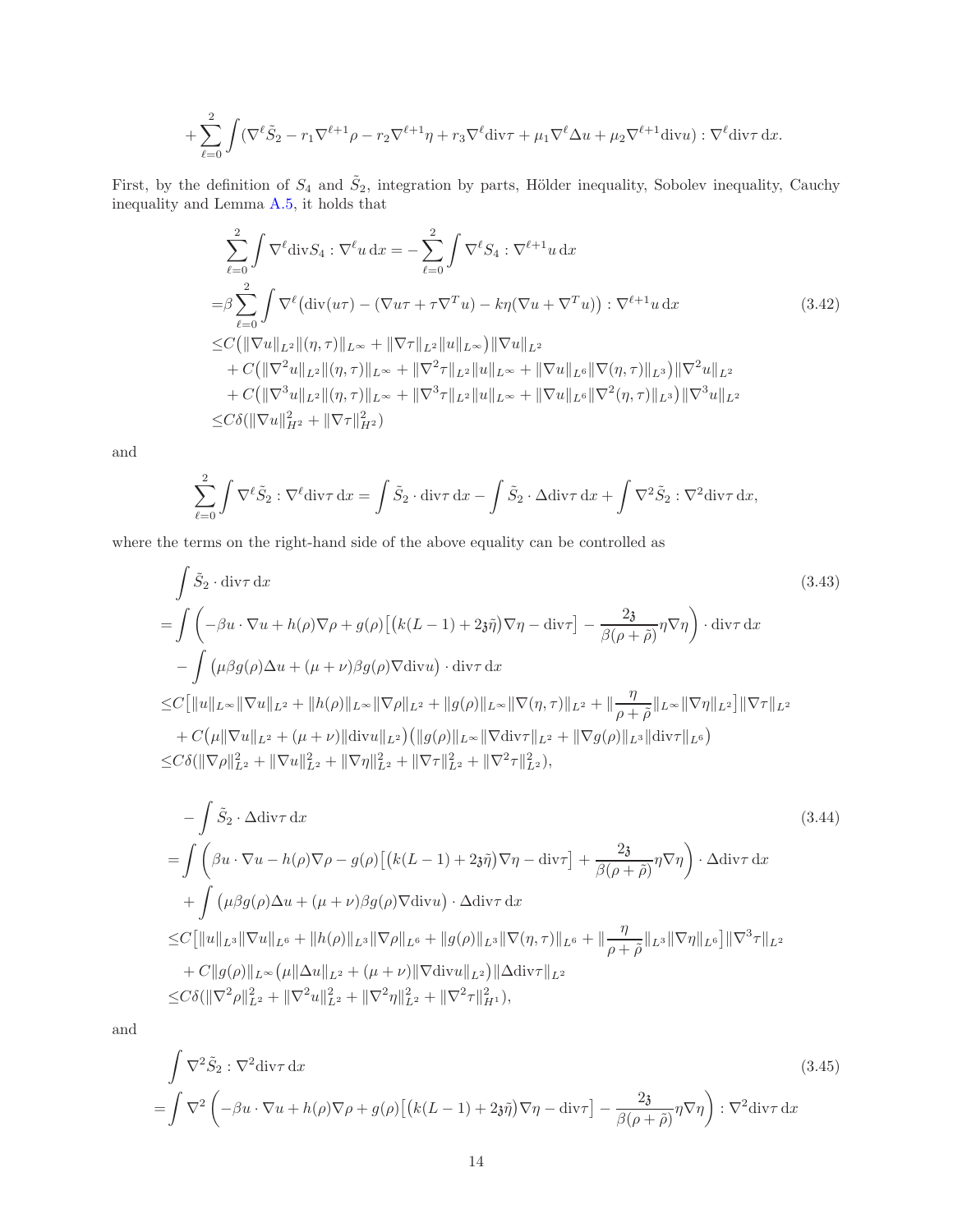$$
-\int \nabla^2 (\mu \beta g(\rho) \Delta u + (\mu + \nu) \beta g(\rho) \nabla \text{div} u) \cdot \nabla^2 \text{div} \tau \, dx
$$
  
\n
$$
\leq C \big[ \|u\|_{L^{\infty}} \|\nabla^3 u\|_{L^2} + \|\nabla^2 u\|_{L^6} \|\nabla u\|_{L^3} + \|h(\rho)\|_{L^{\infty}} \|\nabla^3 \rho\|_{L^2} + \|\nabla^2 h(\rho)\|_{L^6} \|\nabla \rho\|_{L^3} \big] \|\nabla^3 \tau\|_{L^2}
$$
  
\n
$$
+ C \big[ \|g(\rho)\|_{L^{\infty}} \|\nabla^3 (\eta, \tau)\|_{L^2} + \|\nabla^2 g(\rho)\|_{L^6} \|\nabla (\eta, \tau)\|_{L^3} + \|\frac{\eta}{\rho + \tilde{\rho}}\|_{L^{\infty}} \|\nabla^3 \eta\|_{L^2} \big] \|\nabla^3 \tau\|_{L^2}
$$
  
\n
$$
+ C \|\nabla^2 (\frac{\eta}{\rho + \tilde{\rho}}) \|_{L^6} \|\nabla \eta\|_{L^3} \|\nabla^3 \tau\|_{L^2} + C \|g(\rho)\|_{L^{\infty}} (\mu \|\nabla^3 u\|_{L^2} + (\mu + \nu) \|\nabla^2 \text{div} u\|_{L^2}) \|\nabla^4 \tau\|_{L^2}
$$
  
\n
$$
+ C \|\nabla g(\rho)\|_{L^3} (\mu \|\nabla^2 u\|_{L^6} + (\mu + \nu) \|\nabla \text{div} u\|_{L^6}) \|\nabla^4 \tau\|_{L^2}
$$
  
\n
$$
\leq C \delta (\|\nabla^2 \rho\|_{H^1}^2 + \|\nabla^3 u\|_{L^2}^2 + \|\nabla^3 \eta\|_{L^2}^2 + \|\nabla^3 \tau\|_{H^1}^2).
$$

For the remaining two terms on the second line of  $(3.41)$ , by using integration by parts, Höder inequality and Cauchy inequality, it is straightforward to show that

$$
\sum_{\ell=0}^{2} \int \left( -\frac{A_0}{2\lambda} \nabla^{\ell} \text{div}\tau + \varepsilon \nabla^{\ell} \Delta \text{div}\tau \right) : \nabla^{\ell} u \, \text{d}x
$$
\n
$$
= \sum_{\ell=0}^{2} \int \left( \frac{A_0}{2\lambda} \nabla^{\ell} \tau - \varepsilon \nabla^{\ell} \Delta \tau \right) : \nabla^{\ell+1} u \, \text{d}x
$$
\n
$$
\leq C \|\nabla u\|_{H^2} (\|\nabla^2 \tau\|_{H^2} + \frac{A_0}{2\lambda} \|\tau\|_{H^2})
$$
\n
$$
\leq \frac{\beta k \tilde{\eta}}{4} \|\nabla u\|_{H^2}^2 + C (\|\nabla^2 \tau\|_{H^2}^2 + \frac{A_0}{2\lambda} \|\tau\|_{H^2}^2).
$$
\n(3.46)

Finally, the remaining terms in  $(3.41)$  can be estimated by using integration by parts, Hölder inequality and Cauchy inequality as follows

$$
\sum_{\ell=0}^{2} \int (-r_1 \nabla^{\ell+1} \rho - r_2 \nabla^{\ell+1} \eta + r_3 \nabla^{\ell} \text{div}\tau + \mu_1 \nabla^{\ell} \Delta u + \mu_2 \nabla^{\ell+1} \text{div}u) : \nabla^{\ell} \text{div}\tau \, \mathrm{d}x \tag{3.47}
$$
\n
$$
\leq C(\|\nabla \rho\|_{H^2} + \|\nabla \eta\|_{H^2} + \|\nabla \tau\|_{H^2}) \|\nabla \tau\|_{H^2} + \epsilon \mu_1 \|\nabla u\|_{H^2}^2 + \epsilon \mu_2 \|\text{div}u\|_{H^2}^2 + C_{\epsilon} \|\nabla \text{div}\tau\|_{H^2}^2
$$
\n
$$
\leq C\epsilon \|\nabla \rho\|_{H^2}^2 + C\epsilon \|\nabla \eta\|_{H^2}^2 + C\epsilon \|\nabla u\|_{H^2}^2 + C\epsilon \|\text{div}u\|_{H^2}^2 + C_{\epsilon} \|\nabla \tau\|_{H^3}^2.
$$

Plugging  $(3.42)-(3.47)$  $(3.42)-(3.47)$  into  $(3.41)$ , then choosing  $\delta$  sufficiently small yields

$$
\frac{d}{dt} \sum_{\ell=0}^{2} \int \nabla^{\ell} \text{div}\tau : \nabla^{\ell} u \, dx + \frac{\beta k \tilde{\eta}}{2} (\|\nabla u\|_{H^{2}}^{2} + \|\text{div}u\|_{H^{2}}^{2})
$$
\n
$$
\leq C(\epsilon + \delta) \|\nabla \rho\|_{H^{2}}^{2} + C(\epsilon + \delta) \|\nabla \eta\|_{H^{2}}^{2} + C_{\epsilon} \|\nabla \tau\|_{H^{3}}^{2} + \frac{A_{0}}{2\lambda} C \|\tau\|_{H^{2}}^{2},
$$

<span id="page-14-0"></span>which is  $(3.40)$ . Thus, the proof of Lemma [3.5](#page-12-5) is complete.  $\Box$ 

**Lemma 3.6** Under the same assumptions of Theorem [1.1](#page-3-0) and  $(3.3)$ , we then have the following estimate:

$$
\frac{d}{dt} \sum_{\ell=0}^{2} \int \nabla^{\ell} u : \nabla^{\ell+1} \rho \, dx + \frac{r_1}{2} \|\nabla \rho\|_{H^2}^2
$$
\n
$$
\leq C (\|\nabla u\|_{H^2}^2 + \|\nabla \eta\|_{H^2}^2 + \|\nabla \tau\|_{H^2}^2 + \mu_1 \|\nabla^4 u\|_{L^2}^2 + \mu_2 \|\nabla^3 \text{div} u\|_{L^2}^2). \tag{3.48}
$$

**Proof.** Let  $\ell = 0, 1, 2$ . Applying operator  $\nabla^{\ell}$  to the equation of  $(3.1)_2$  and  $(3.1)_1$ , multiplying the results by  $\nabla^{\ell+1}\rho$  and  $-\nabla^{\ell}$  divu respectively, then summing them up and integrating it over  $\mathbb{R}^3$ , we get the equality:

$$
\frac{d}{dt}\sum_{\ell=0}^{2}\int \nabla^{\ell}u:\nabla^{\ell+1}\rho\,\mathrm{d}x+r_{1}\|\nabla\rho\|_{H^{2}}^{2}
$$

<span id="page-14-2"></span><span id="page-14-1"></span>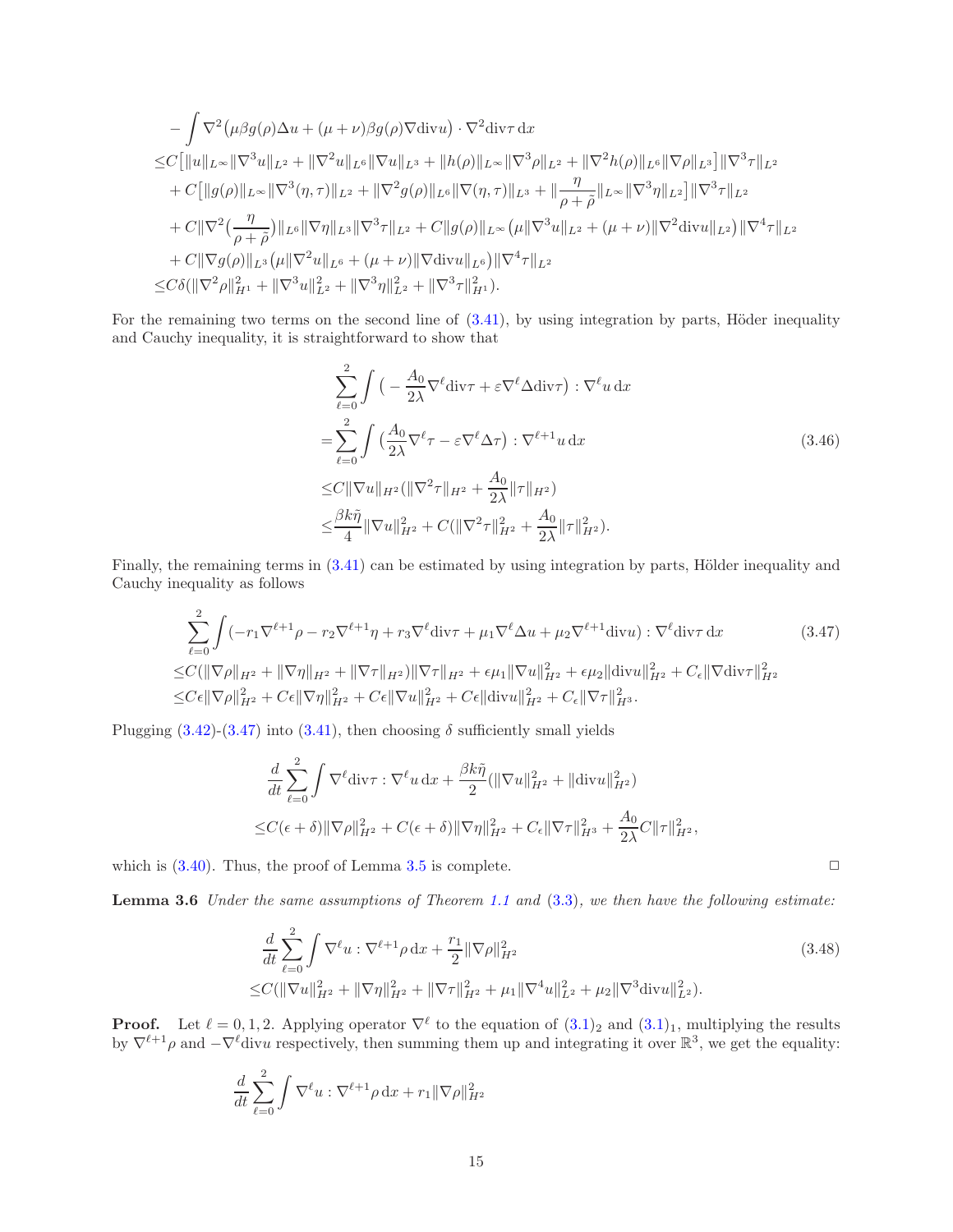<span id="page-15-0"></span>
$$
= \sum_{\ell=0}^{2} \int (\nabla^{\ell} \tilde{S}_2 - r_2 \nabla^{\ell+1} \eta + r_3 \nabla^{\ell} \text{div}\tau + \mu_1 \nabla^{\ell} \Delta u + \mu_2 \nabla^{\ell+1} \text{div}u) : \nabla^{\ell+1} \rho \, dx
$$
\n
$$
+ \sum_{\ell=0}^{2} \int (-\nabla^{\ell} S_1 + r_1 \nabla^{\ell} \text{div}u) : \nabla^{\ell} \text{div}u \, dx.
$$
\n(3.49)

Likewise for  $(3.43)-(3.45)$  $(3.43)-(3.45)$ , from  $(3.2)$ , Höder inequality, Sobolev inequality, Cauchy inequality and Lemma [A.5,](#page-33-0) the first line on the right-hand side of [\(3.49\)](#page-15-0) can be controlled like

$$
\sum_{\ell=0}^{2} \int \nabla^{\ell} \tilde{S}_{2} : \nabla^{\ell+1} \rho \, dx
$$
\n
$$
= \sum_{\ell=0}^{2} \int \nabla^{\ell} \left( -\beta u \cdot \nabla u + h(\rho) \nabla \rho + g(\rho) \left[ \left( k(L-1) + 2\tilde{\eta} \right) \nabla \eta - \text{div}\tau \right] - \frac{2\tilde{\mathfrak{z}}}{\beta(\rho+\tilde{\rho})} \eta \nabla \eta \right) : \nabla^{\ell+1} \rho \, dx
$$
\n
$$
- \sum_{\ell=0}^{2} \int \nabla^{\ell} \left( \mu \beta g(\rho) \Delta u + (\mu + \nu) \beta g(\rho) \nabla \text{div} u \right) : \nabla^{\ell+1} \rho \, dx
$$
\n
$$
\leq C \delta \left( \|\nabla u\|_{H^{2}}^{2} + \|\nabla \rho\|_{H^{2}}^{2} + \|\nabla \eta\|_{H^{2}}^{2} + \|\nabla \tau\|_{H^{2}}^{2} + \mu \|\nabla^{4} u\|_{L^{2}}^{2} + (\mu + \nu) \|\nabla^{3} \text{div} u\|_{L^{2}}^{2} \right),
$$
\n(3.50)

and

<span id="page-15-1"></span>
$$
\sum_{\ell=0}^{2} \int (-r_2 \nabla^{\ell+1} \eta + r_3 \nabla^{\ell} \text{div}\tau + \mu_1 \nabla^{\ell} \Delta u + \mu_2 \nabla^{\ell+1} \text{div}u) : \nabla^{\ell+1} \rho \, dx \tag{3.51}
$$
\n
$$
\leq C \left( \|\nabla \eta\|_{H^2} + \|\nabla \tau\|_{H^2} + \mu_1 \|\nabla^2 u\|_{H^2} + \mu_2 \|\nabla \text{div}u\|_{H^2} \right) \|\nabla \rho\|_{H^2}
$$
\n
$$
\leq \frac{r_1}{4} \|\nabla \rho\|_{H^2}^2 + C \left( \|\nabla \eta\|_{H^2}^2 + \|\nabla \tau\|_{H^2}^2 + \mu_1 \|\nabla^2 u\|_{H^2}^2 + \mu_2 \|\nabla \text{div}u\|_{H^2}^2 \right).
$$

Similarly, for the last line in  $(3.49)$ , recalling the definition of  $S_1$ , using Höder inequality, Sobolev inequality, Cauchy inequality and Lemma [A.5](#page-33-0) again, we have

<span id="page-15-2"></span>
$$
\sum_{\ell=0}^{2} \int \left( -\nabla^{\ell} S_1 + r_1 \nabla^{\ell} \text{div} u \right) : \nabla^{\ell} \text{div} u \, \mathrm{d}x
$$
\n
$$
= \sum_{\ell=0}^{2} \int \left( \beta \nabla^{\ell} \text{div}(\rho u) + r_1 \nabla^{\ell} \text{div} u \right) : \nabla^{\ell} \text{div} u \, \mathrm{d}x
$$
\n
$$
\leq C (\|\nabla u\|_{H^2} \|\rho\|_{L^{\infty}} + \|\nabla \rho\|_{H^2} \|u\|_{L^{\infty}}) \|\nabla u\|_{H^2} + C \|\nabla u\|_{H^2}^2
$$
\n
$$
\leq C \delta \|\nabla \rho\|_{H^2}^2 + C \|\nabla u\|_{H^2}^2.
$$
\n(3.52)

Now, plugging  $(3.50)$ - $(3.52)$  into  $(3.49)$ , then choosing  $\delta$  sufficiently small yields

$$
\frac{d}{dt}\sum_{\ell=0}^2\int \nabla^\ell u:\nabla^{\ell+1}\rho\, \mathrm{d} x+\frac{r_1}{2}\|\nabla\rho\|_{H^2}^2\leq C(\|\nabla u\|_{H^2}^2+\|\nabla \eta\|_{H^2}^2+\|\nabla \tau\|_{H^2}^2+\mu_1\|\nabla^4 u\|_{L^2}^2+\mu_2\|\nabla^3\mathrm{div} u\|_{L^2}^2),
$$

which is  $(3.48)$ . Thus, we finish the proof of Lemma [3.6.](#page-14-0)  $\Box$ 

In what follows, based on Lemmas [3.4-](#page-6-2)[3.6,](#page-14-0) we are ready to prove Proposition [3.2.](#page-6-0)

**Proof of Proposition [3.2:](#page-6-0)** Combined with  $(3.5)$ ,  $\epsilon_2(3.40)$  $\epsilon_2(3.40)$  and  $\epsilon_1(3.48)$  $\epsilon_1(3.48)$ , it holds that

$$
\frac{1}{2}\frac{d}{dt}\left(\|\rho\|_{H^3}^2 + \|u\|_{H^3}^2 + \frac{r_2}{\beta\tilde{\eta}}\|\eta\|_{H^3}^2 + \frac{r_3}{2\beta k\tilde{\eta}}\|\tau\|_{H^3}^2\right) \n+ \frac{d}{dt}\int \left(\epsilon_1 \sum_{\ell=0}^2 \nabla^{\ell} u : \nabla^{\ell+1}\rho + \epsilon_2 \sum_{\ell=0}^2 \nabla^{\ell} \text{div}\tau : \nabla^{\ell} u - \frac{1}{2}\frac{h(\rho) + \beta\rho}{r_1 + \beta\rho}|\nabla^3\rho|^2\right) dx + \frac{\mu_1}{2}\|\nabla u\|_{H^3}^2 + \frac{\mu_2}{2}\|\text{div}u\|_{H^3}^2
$$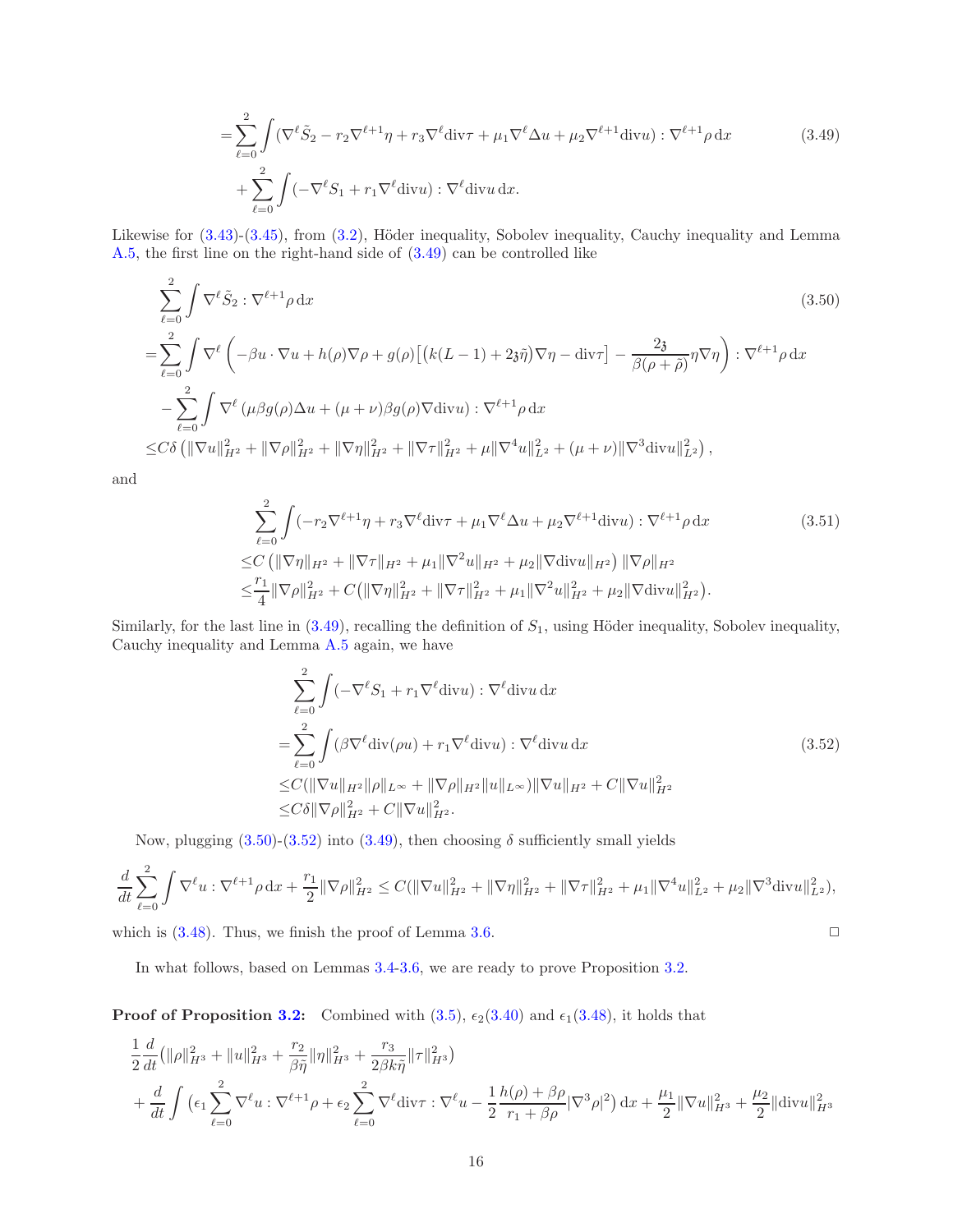+ 
$$
\epsilon_1 \frac{r_1}{2} \|\nabla \rho\|_{H^2}^2 + \epsilon_2 \frac{\beta k \tilde{\eta}}{2} \|\nabla u\|_{H^2}^2 + \frac{r_2 \varepsilon}{2 \beta \tilde{\eta}} \|\nabla \eta\|_{H^3}^2 + \frac{A_0 r_3}{4 \lambda \beta k \tilde{\eta}} \|\tau\|_{H^3}^2 + \frac{r_3 \varepsilon}{4 \beta k \tilde{\eta}} \|\nabla \tau\|_{H^3}^2
$$
  
\n $\leq C(\delta + \epsilon_2 \epsilon) \|\nabla \rho\|_{H^2}^2 + C(\delta + \epsilon_1) \|\nabla u\|_{H^2}^2 + C(\epsilon_2 \epsilon + \epsilon_1 + \delta) \|\nabla \eta\|_{H^2}^2 + C_{\epsilon}(\epsilon_2 + \epsilon_1) \|\nabla \tau\|_{H^3}^2 + \epsilon_2 \frac{A_0}{2 \lambda} C \|\tau\|_{H^2}^2$   
\n+  $\mu_1 \epsilon_1 C \|\nabla^4 u\|_{L^2}^2 + \mu_2 \epsilon_1 C \|\nabla^3 \text{div} u\|_{L^2}^2$ .

Firstly, choosing a fixed positive constant  $\epsilon \leq \frac{\beta k \tilde{\eta} r_1}{64C^2}$ , and then taking

$$
\epsilon_1 \le \min\left\{ \frac{\epsilon_2 \beta k \tilde{\eta}}{8C}, \frac{r_2 \varepsilon}{16C\beta \tilde{\eta}}, \frac{r_3 \varepsilon}{16C_{\epsilon} \beta k \tilde{\eta}}, \frac{1}{4C} \right\}
$$

and

<span id="page-16-1"></span>
$$
\epsilon_2 \le \min\left\{ \frac{\epsilon_1 r_1}{8C\epsilon}, \frac{r_2 \varepsilon}{16C\epsilon\beta\tilde{\eta}}, \frac{r_3 \varepsilon}{16C\epsilon\beta k\tilde{\eta}}, \frac{r_3}{4C\beta k\tilde{\eta}} \right\},\,
$$

and finally choosing  $\delta$  sufficiently small, we obtain

$$
\frac{1}{2}\frac{d}{dt}\left(\|\rho\|_{H^{3}}^{2} + \|u\|_{H^{3}}^{2} + \frac{r_{2}}{\beta\tilde{\eta}}\|\eta\|_{H^{3}}^{2} + \frac{r_{3}}{2\beta k\tilde{\eta}}\|\tau\|_{H^{3}}^{2}\right) \tag{3.53}
$$
\n
$$
+\frac{d}{dt}\int \left(\epsilon_{1}\sum_{\ell=0}^{2}\nabla^{\ell}u:\nabla^{\ell+1}\rho + \epsilon_{2}\sum_{\ell=0}^{2}\nabla^{\ell}\text{div}\tau:\nabla^{\ell}u - \frac{1}{2}\frac{h(\rho) + \beta\rho}{r_{1} + \beta\rho}|\nabla^{3}\rho|^{2}\right)dx + \frac{\mu_{1}}{4}\|\nabla u\|_{H^{3}}^{2} + \frac{\mu_{2}}{4}\|\text{div}u\|_{H^{3}}^{2}
$$
\n
$$
+\epsilon_{1}\frac{r_{1}}{4}\|\nabla\rho\|_{H^{2}}^{2} + \epsilon_{2}\frac{\beta k\tilde{\eta}}{4}\|\nabla u\|_{H^{2}}^{2} + \frac{r_{2}\varepsilon}{4\beta\tilde{\eta}}\|\nabla\eta\|_{H^{3}}^{2} + \frac{A_{0}r_{3}}{8\lambda\beta k\tilde{\eta}}\|\tau\|_{H^{3}}^{2} + \frac{r_{3}\varepsilon}{8\beta k\tilde{\eta}}\|\nabla\tau\|_{H^{3}}^{2} \leq 0.
$$
\n(3.53)

Next, integrating  $(3.53)$  over  $(0, t)$ , we get

$$
\mathcal{J}(t) + \int_0^t \left( \epsilon_1 \frac{r_1}{4} \|\nabla \rho\|_{H^2}^2 + \epsilon_2 \frac{\beta k \tilde{\eta}}{4} \|\nabla u\|_{H^2}^2 + \frac{r_2 \varepsilon}{4 \beta \tilde{\eta}} \|\nabla \eta\|_{H^3}^2 + \frac{A_0 r_3}{8\lambda \beta k \tilde{\eta}} \|\tau\|_{H^3}^2 + \frac{r_3 \varepsilon}{8\beta k \tilde{\eta}} \|\nabla \tau\|_{H^3}^2 \right) ds \qquad (3.54)
$$

$$
+ \int_0^t \left( \frac{\mu_1}{4} \|\nabla u\|_{H^3}^2 + \frac{\mu_2}{4} \|\text{div} u\|_{H^3}^2 \right) ds \le \mathcal{J}(0),
$$

where

$$
\mathcal{J}(t) = \frac{1}{2} \left( \|\rho\|_{H^3}^2 + \|u\|_{H^3}^2 + \frac{r_2}{\beta \tilde{\eta}} \|\eta\|_{H^3}^2 + \frac{r_3}{2\beta k \tilde{\eta}} \|\tau\|_{H^3}^2 \right) + \int \left( \epsilon_1 \sum_{\ell=0}^2 \nabla^\ell u : \nabla^{\ell+1} \rho + \epsilon_2 \sum_{\ell=0}^2 \nabla^\ell \text{div} \tau : \nabla^\ell u - \frac{1}{2} \frac{h(\rho) + \beta \rho}{r_1 + \beta \rho} |\nabla^3 \rho|^2 \right) dx.
$$

Since [\(3.3\)](#page-6-3) and the smallness of  $\delta$ ,  $\epsilon_1$  and  $\epsilon_2$ , it is easy to check that  $\mathcal{J}(t)$  is equivalent to

<span id="page-16-2"></span>
$$
\|\rho\|_{H^3}^2 + \|u\|_{H^3}^2 + \|\eta\|_{H^3}^2 + \|\tau\|_{H^3}^2.
$$

Moreover, by the virtue of [\(1.11\)](#page-3-2) and [\(3.54\)](#page-16-2), there exists a constant  $C_1$  independent of  $\mu, \nu, \theta, \delta, \epsilon, \epsilon_1, \epsilon_2, t$ and  $T^*$ , such that

$$
\|(\rho, u, \eta, \tau)(t)\|_{H^3} \le C_1 \theta.
$$

Letting

<span id="page-16-0"></span>
$$
C_1 \theta \le \frac{2}{3} \delta,\tag{3.55}
$$

and then we can get  $(3.4)$  and complete the proof of Proposition [3.2.](#page-6-0)

Due to the priori estimate stated in Proposition [3.2](#page-6-0) and the standard continuity arguments, the following estimate

<span id="page-16-3"></span>
$$
\|(\rho, u, \eta, \tau)(t)\|_{H^3} \le \delta, \quad \forall \ t \in [0, T^*),
$$
\n(3.56)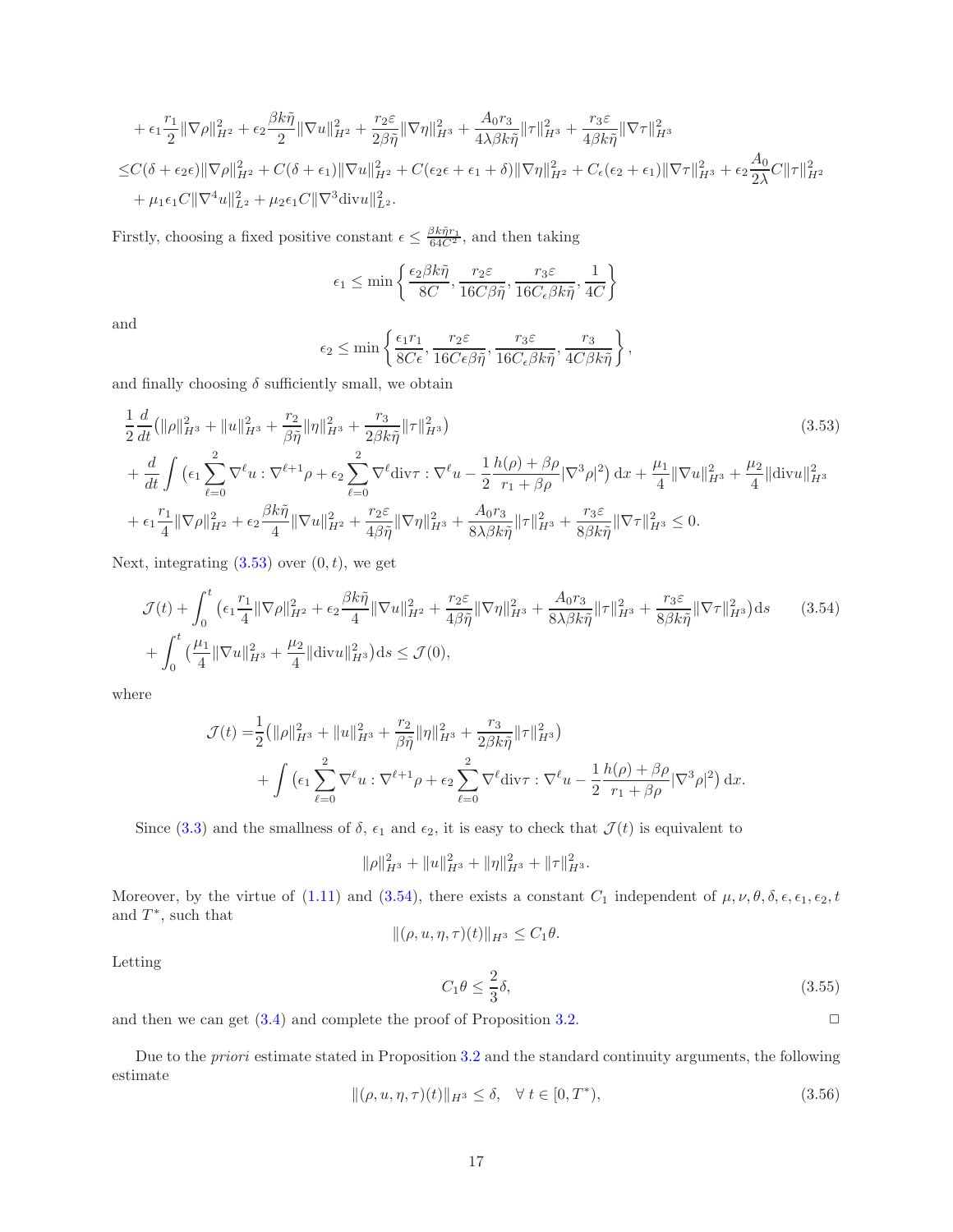holds. Next, we only need to show  $T^* = \infty$ . In fact, owing to Proposition [3.1](#page-5-3) and the time-uniform estimates stated in [\(3.56\)](#page-16-3), it concludes that  $T^* = \infty$ . Thus, we get the global existence of solutions to the initial-value problem  $(3.1)$  $(3.1)$  and  $(2.3)$  $(2.3)$ .

Thanks to [\(3.4\)](#page-6-1), we deduce that  $(\rho^{\mu,\nu}, u^{\mu,\nu}, \eta^{\mu,\nu}, \tau^{\mu,\nu})$ ,  $(\rho^{\mu,\nu}_t, u^{\mu,\nu}_t)$  and  $(\eta^{\mu,\nu}_t, \tau^{\mu,\nu}_t)$  are uniformly bounded in  $L^{\infty}([0,\infty); H^3)$ ,  $L^{\infty}([0,\infty); H^2)$  and  $L^{\infty}([0,\infty); H^1)$ , respectively. Moreover,  $(\eta^{\mu,\nu}, \tau^{\mu,\nu})$  is uniformly bounded in  $L^2([0,\infty); H^4)$ . Hence, there exists a subsequence  $(\rho^{\mu,\nu}, u^{\mu,\nu}, \eta^{\mu,\nu}, \tau^{\mu,\nu})$  such that

$$
(\rho^{\mu,\nu}, u^{\mu,\nu}, \eta^{\mu,\nu}, \tau^{\mu,\nu}) \xrightarrow{\ast} (\rho, u, \eta, \tau) \text{ in } L^{\infty}([0, \infty); H^3),
$$

$$
(\eta^{\mu,\nu}, \tau^{\mu,\nu}) \xrightarrow{\omega} (\eta, \tau) \text{ in } L^2([0, \infty); H^4),
$$

$$
(\rho^{\mu,\nu}, u^{\mu,\nu}, \eta^{\mu,\nu}, \tau^{\mu,\nu}) \to (\rho, u, \eta, \tau) \text{ in } \mathcal{C}_{loc}([0, \infty); H^2_{loc}).
$$

The regularity of the limit is good enough to ensure that  $(\rho, u, \eta, \tau)$  is a strong solution to the original problem [\(2](#page-4-1).1)-[\(2](#page-5-1).3). Therefore the proof for the first part of Theorem [1.1,](#page-3-0) i.e., global existence, is complete. By the standard energy method, we can prove that the solution in Theorem [1.1](#page-3-0) is unique, provided that  $\|(\rho, u, \eta, \tau)(t)\|_{H^3}$  is sufficiently small. Therefore, we finish the proof of Theorem [1.1.](#page-3-0)

## <span id="page-17-0"></span>4 Proof of Theorem [1.2](#page-3-1)

In this part, we are going to obtain the decay estimates of  $(\rho, u, \eta, \tau)$  to the original problem (2.[1\)](#page-4-1)-(2.[3\)](#page-5-1). To do this, the strategy is to combine the energy method with the spectral analysis of the corresponding linear system. The connection between the two aspects is the Duhamel's principle.

Proposition 4.1 Under the assumptions of Theorem [1.2,](#page-3-1) there is a constant C independent of t such that the solution  $(\rho, u, \eta, \tau)$  of initial-value problem  $(2.1)$  $(2.1)$ - $(2.3)$  satisfies the following estimates:

$$
\|\nabla^m \tau(t)\|_{L^2(\mathbb{R}^3)} \le C(1+t)^{-\frac{5}{4}-\frac{m}{2}}, \quad m = 0, 1, 2,
$$
  

$$
\|\nabla^m(\rho, u, \eta)(t)\|_{L^2(\mathbb{R}^3)} \le C(1+t)^{-\frac{3}{4}-\frac{m}{2}}, \quad m = 0, 1, 2, 3,
$$
  

$$
\|\nabla^3 \tau(t)\|_{L^2(\mathbb{R}^3)} \le C(1+t)^{-\frac{9}{4}},
$$

for any  $t \geq 0$ .

**Proof.** The proof of Proposition [4.1](#page-17-1) consists of Propositions [4.10-](#page-22-0)[4.13.](#page-24-1) □

### 4.1 Energy estimates

First of all, we are going to get the optimal time-decay estimate of  $\|\nabla(\rho, u, \eta)(t)\|_{L^2}$ .

Lemma 4.2 Under the same assumptions of Theorem [1.2](#page-3-1) and [\(3.3\)](#page-6-3), there exist two small positive constants  $\epsilon_3$  and  $\epsilon_4$  which will be determined in the proof of the lemma and Lemma [4.3,](#page-18-0) such that

<span id="page-17-3"></span>
$$
\frac{1}{2}\frac{d}{dt}\mathcal{H}_1(t) + \epsilon_3 \frac{r_1}{4} \|\nabla^2 \rho\|_{H^1}^2 + \epsilon_4 \frac{\beta k \tilde{\eta}}{4} \|\nabla^2 u\|_{H^1}^2 + \frac{r_2 \varepsilon}{4\beta \tilde{\eta}} \|\nabla^2 \eta\|_{H^2}^2 + \frac{r_3 A_0}{8\lambda \beta k \tilde{\eta}} \|\nabla \tau\|_{H^2}^2 \le 0,
$$
\n(4.1)

where

$$
\mathcal{H}_1(t) = \|\nabla \rho\|_{H^2}^2 + \|\nabla u\|_{H^2}^2 + \frac{r_2}{\beta \tilde{\eta}} \|\nabla \eta\|_{H^2}^2 + \frac{r_3}{2\beta k \tilde{\eta}} \|\nabla \tau\|_{H^2}^2 \n+ \int \left(2\epsilon_3 \sum_{\ell=1}^2 \nabla^\ell u : \nabla^{\ell+1} \rho + 2\epsilon_4 \sum_{\ell=1}^2 \nabla^\ell \text{div}\tau : \nabla^\ell u - \frac{h(\rho) + \beta \rho}{r_1 + \beta \rho} |\nabla^3 \rho|^2 \right) dx.
$$

<span id="page-17-2"></span>**Proof.** Following arguments similar to the proof of Lemma [3.4](#page-6-2) for the case  $\ell = 1, 2, 3$  and  $\mu = \nu = 0$ , one has,

$$
\frac{1}{2}\frac{d}{dt}\left(\|\nabla\rho\|_{H^2}^2 + \|\nabla u\|_{H^2}^2 + \frac{r_2}{\beta\tilde{\eta}}\|\nabla\eta\|_{H^2}^2 + \frac{r_3}{2\beta k\tilde{\eta}}\|\nabla\tau\|_{H^2}^2 - \int \frac{h(\rho) + \beta\rho}{r_1 + \beta\rho}|\nabla^3\rho|^2 dx\right) \n+ \frac{r_2\varepsilon}{2\beta\tilde{\eta}}\|\nabla^2\eta\|_{H^2}^2 + \frac{A_0r_3}{4\lambda\beta k\tilde{\eta}}\|\nabla\tau\|_{H^2}^2 + \frac{r_3\varepsilon}{4\beta k\tilde{\eta}}\|\nabla^2\tau\|_{H^2}^2 \n\leq C\delta(\|\nabla^2\rho\|_{H^1}^2 + \|\nabla^2u\|_{H^1}^2).
$$
\n(4.2)

<span id="page-17-4"></span><span id="page-17-1"></span>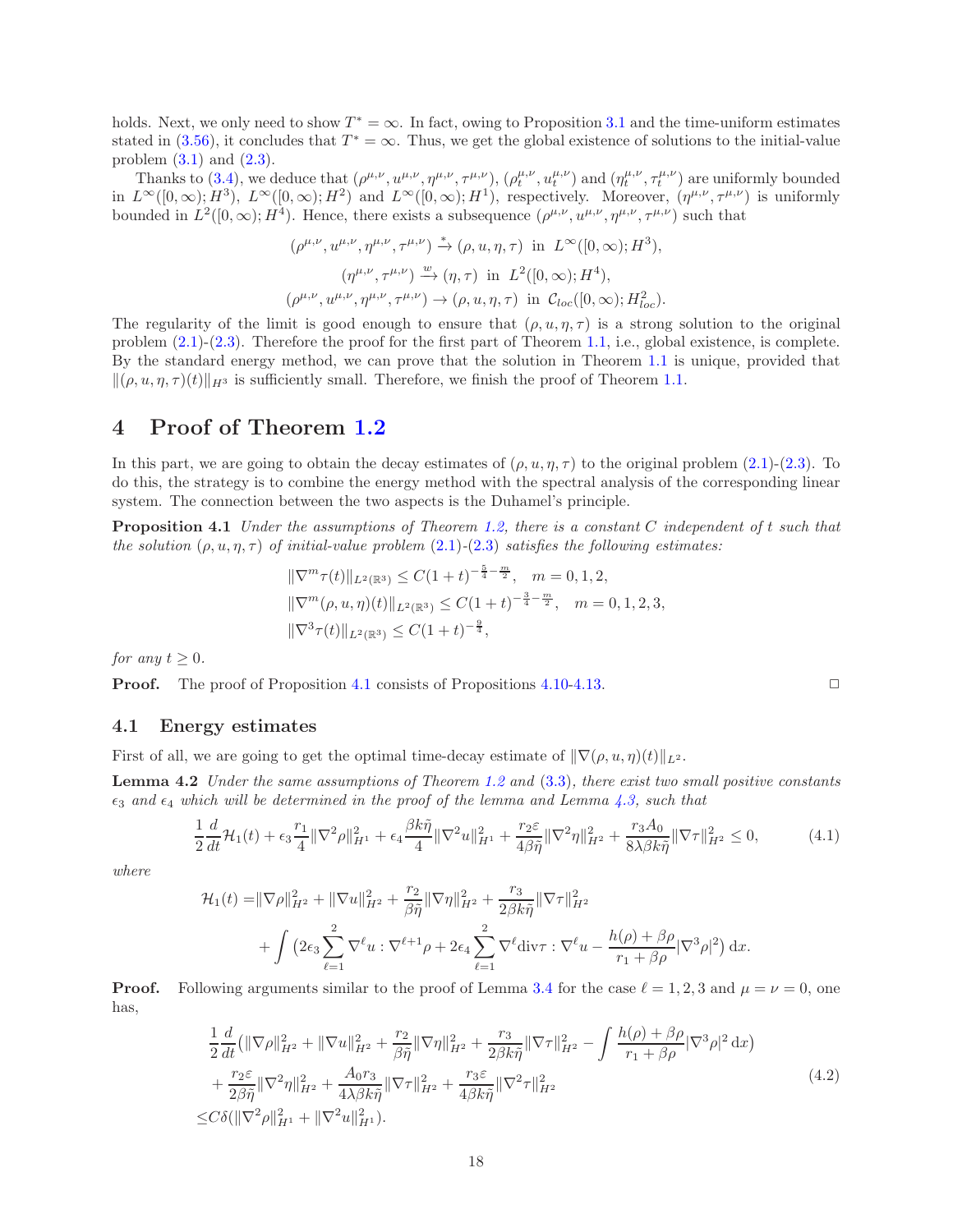In addition, for the case  $\ell = 1, 2$  and  $\mu = \nu = 0$  in  $(3.40)$  and  $(3.48)$ , we can get

$$
\frac{d}{dt} \sum_{\ell=1}^{2} \int \nabla^{\ell} \text{div}\tau : \nabla^{\ell} u \, dx + \frac{\beta k \tilde{\eta}}{2} (\|\nabla^2 u\|_{H^1}^2 + \|\nabla \text{div} u\|_{H^1}^2) \n\leq C(\epsilon + \delta) \|\nabla^2 \rho\|_{H^1}^2 + C(\epsilon + \delta) \|\nabla^2 \eta\|_{H^1}^2 + C_{\epsilon} \|\nabla^2 \tau\|_{H^2}^2 + \frac{A_0}{2\lambda} C \|\nabla \tau\|_{H^1}^2,
$$
\n(4.3)

and

<span id="page-18-1"></span>
$$
\frac{d}{dt} \sum_{\ell=1}^{2} \int \nabla^{\ell} u : \nabla^{\ell+1} \rho \, dx + \frac{r_1}{2} \|\nabla^2 \rho\|_{H^1}^2 \le C \|\nabla^2 u\|_{H^1}^2 + C \|\nabla^2 \eta\|_{H^1}^2 + C \|\nabla^2 \tau\|_{H^1}^2. \tag{4.4}
$$

Hence,  $\epsilon_3(4.4)$  $\epsilon_3(4.4)$  together with  $(4.2)$  and  $\epsilon_4(4.3)$  $\epsilon_4(4.3)$  yields

$$
\frac{1}{2}\frac{d}{dt}\mathcal{H}_{1}(t) + \epsilon_{3}\frac{r_{1}}{2}\|\nabla^{2}\rho\|_{H^{1}}^{2} + \epsilon_{4}\frac{\beta k\tilde{\eta}}{2}\|\nabla^{2}u\|_{H^{1}}^{2} + \frac{r_{2}\varepsilon}{2\beta\tilde{\eta}}\|\nabla^{2}\eta\|_{H^{2}}^{2} + \frac{A_{0}r_{3}}{4\lambda\beta k\tilde{\eta}}\|\nabla\tau\|_{H^{2}}^{2} + \frac{r_{3}\varepsilon}{4\beta k\tilde{\eta}}\|\nabla^{2}\tau\|_{H^{2}}^{2}
$$
  

$$
\leq C(\epsilon_{4}\epsilon + \delta)\|\nabla^{2}\rho\|_{H^{1}}^{2} + C(\epsilon_{3} + \delta)\|\nabla^{2}u\|_{H^{1}}^{2} + C(\epsilon_{3} + \epsilon_{4}\epsilon + \delta)\|\nabla^{2}\eta\|_{H^{1}}^{2}
$$
  

$$
+ C_{\epsilon}(\epsilon_{4} + \epsilon_{3})\|\nabla^{2}\tau\|_{H^{2}}^{2} + \epsilon_{4}\frac{A_{0}}{2\lambda}C\|\nabla\tau\|_{H^{1}}^{2}.
$$

Firstly, choosing a fixed positive constant  $\epsilon \leq \frac{\beta k \tilde{\eta} r_1}{64C^2}$ , and taking

$$
\epsilon_3 \le \min\left\{ \frac{\epsilon_4 \beta k \tilde{\eta}}{8C}, \frac{r_2 \varepsilon}{16 C \beta \tilde{\eta}}, \frac{r_3 \varepsilon}{16 C_\epsilon \beta k \tilde{\eta}} \right\}
$$

and

$$
\epsilon_4 \le \min\left\{ \frac{\epsilon_3 r_1}{8C\epsilon}, \frac{r_2 \varepsilon}{16C\epsilon \beta \tilde{\eta}}, \frac{r_3 \varepsilon}{16C\epsilon \beta k \tilde{\eta}}, \frac{r_3}{4C\beta k \tilde{\eta}} \right\},\,
$$

and finally choosing  $\delta$  sufficiently small, we get [\(4.1\)](#page-17-3).

Moreover, with Lemmas [4.2](#page-17-4) and [A.](#page-33-1)3, the following result holds.

**Lemma 4.3** Under the same assumptions of Theorem [1.2](#page-3-1) and  $(3.3)$  $(3.3)$ , we have

$$
\mathcal{H}_1(t) \le e^{-C_2 t} \mathcal{H}_1(0) + C \int_0^t e^{-C_2(t-s)} \left( \|\nabla \rho^L\|_{L^2}^2 + \|\nabla u^L\|_{L^2}^2 + \|\nabla \eta^L\|_{L^2}^2 \right)(s) \, ds,\tag{4.5}
$$

for some positive constant  $C_2$  independent of  $\delta.$ 

**Proof.** By Lemma [A.](#page-33-1)3, we have

$$
c_0 \|\nabla \rho^h\|_{L^2} \le \|\nabla^2 \rho\|_{L^2}, \quad c_0 \|\nabla u^h\|_{L^2} \le \|\nabla^2 u\|_{L^2}, \quad c_0 \|\nabla \eta^h\|_{L^2} \le \|\nabla^2 \eta\|_{L^2}.
$$

Thus,  $(4.1)$  $(4.1)$  leads to

$$
\frac{1}{2}\frac{d}{dt}\mathcal{H}_{1}(t) + \epsilon_{3}\frac{r_{1}c_{0}^{2}}{8}\|\nabla\rho^{h}\|_{L^{2}}^{2} + \epsilon_{3}\frac{r_{1}}{8}\|\nabla^{2}\rho\|_{H^{1}}^{2} + \epsilon_{4}\frac{\beta k\tilde{\eta}c_{0}^{2}}{8}\|\nabla u^{h}\|_{L^{2}}^{2} + \epsilon_{4}\frac{\beta k\tilde{\eta}}{8}\|\nabla^{2}u\|_{H^{1}}^{2} + \frac{r_{2}\epsilon c_{0}^{2}}{8\beta\tilde{\eta}}\|\nabla\eta^{h}\|_{L^{2}}^{2} + \frac{r_{2}\epsilon}{8\beta\tilde{\eta}}\|\nabla^{2}\eta\|_{H^{2}}^{2} + \frac{r_{3}A_{0}}{8\lambda\beta k\tilde{\eta}}\|\nabla\tau\|_{H^{2}}^{2} \leq 0.
$$
\n(4.6)

By adding  $\epsilon_3 \frac{r_1 c_0^2}{8} \|\nabla \rho^L\|_{L^2}^2 + \epsilon_4 \frac{\beta k \tilde{\eta} c_0^2}{8} \|\nabla u^L\|_{L^2}^2 + \frac{r_2 \varepsilon c_0^2}{8 \beta \tilde{\eta}} \|\nabla \eta^L\|_{L^2}^2$  to both sides of inequality [\(4](#page-18-3).6), we have

$$
\frac{1}{2}\frac{d}{dt}\mathcal{H}_{1}(t) + \epsilon_{3}\frac{r_{1}c_{0}^{2}}{8}\|\nabla\rho\|_{H^{2}}^{2} + \epsilon_{4}\frac{\beta k\tilde{\eta}c_{0}^{2}}{8}\|\nabla u\|_{H^{2}}^{2} + \frac{r_{2}\varepsilon c_{0}^{2}}{8\beta\tilde{\eta}}\|\nabla\eta\|_{H^{2}}^{2} + \frac{r_{3}A_{0}}{8\lambda\beta k\tilde{\eta}}\|\nabla\tau\|_{H^{2}}^{2}
$$

$$
\leq \epsilon_{3}\frac{r_{1}c_{0}^{2}}{8}\|\nabla\rho^{L}\|_{L^{2}}^{2} + \epsilon_{4}\frac{\beta k\tilde{\eta}c_{0}^{2}}{8}\|\nabla u^{L}\|_{L^{2}}^{2} + \frac{r_{2}\varepsilon c_{0}^{2}}{8\beta\tilde{\eta}}\|\nabla\eta^{L}\|_{L^{2}}^{2},
$$

<span id="page-18-4"></span><span id="page-18-3"></span><span id="page-18-2"></span><span id="page-18-0"></span>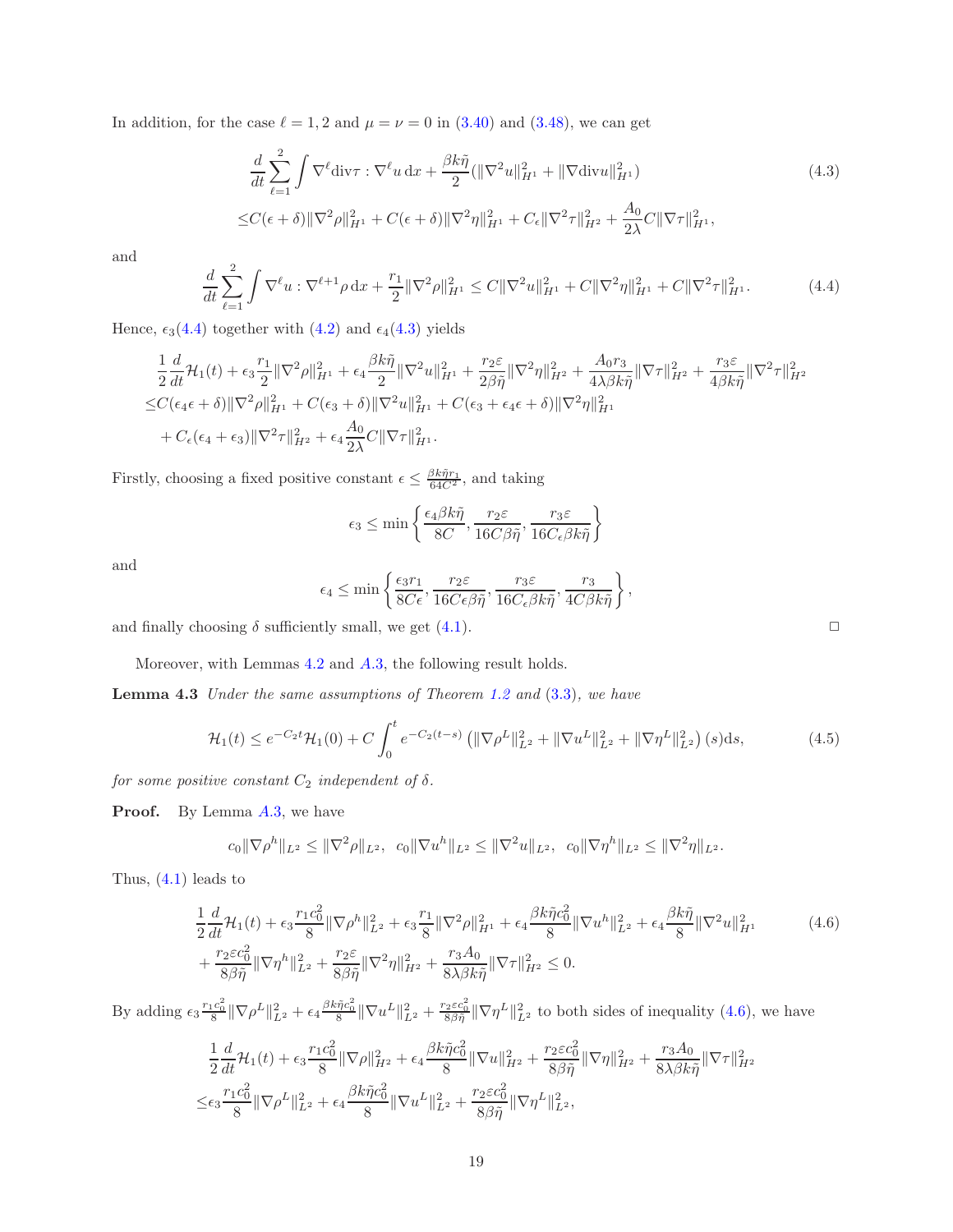where we let  $c_0 \in (0, 1]$ .

Note that, by virtue of [\(3.3\)](#page-6-3) and the smallness of  $\delta$ ,  $\epsilon_3$  and  $\epsilon_4$ , it is easy to check that  $\mathcal{H}_1(t)$  is equivalent to

<span id="page-19-4"></span>
$$
\|\nabla \rho\|_{H^2}^2 + \|\nabla u\|_{H^2}^2 + \|\nabla \eta\|_{H^2}^2 + \|\nabla \tau\|_{H^2}^2.
$$

Then there exists a positive constant  $C_2 > 0$  such that

$$
\frac{d}{dt}\mathcal{H}_1(t) + C_2 \mathcal{H}_1(t) \leq C \|\nabla \rho^L\|_{L^2}^2 + C \|\nabla u^L\|_{L^2}^2 + C \|\nabla \eta^L\|_{L^2}^2.
$$

By using Gronwall's inequality, we get  $(4.5)$ .

In the same way, we show the following estimates of  $\|\nabla^2(\rho, u, \eta, \tau)(t)\|_{H^1}$  which are the basis for getting the optimal decay estimate of  $\|\nabla^2(\rho, u, \eta)(t)\|_{L^2}$ .

Lemma 4.4 Under the same assumptions of Theorem [1.2](#page-3-1) and [\(3.3\)](#page-6-3), there exist two small positive constants  $\epsilon_5$  and  $\epsilon_6$  which will be determined in the proof of the lemma and Lemma [4.5,](#page-20-0) such that

$$
\frac{1}{2}\frac{d}{dt}\mathcal{H}_2(t) + \epsilon_5 \frac{r_1}{4} \|\nabla^3 \rho\|_{L^2}^2 + \epsilon_6 \frac{\beta k \tilde{\eta}}{4} \|\nabla^3 u\|_{L^2}^2 + \frac{r_2 \varepsilon}{4\beta \tilde{\eta}} \|\nabla^3 \eta\|_{H^1}^2 + \frac{r_3 A_0}{8\lambda \beta k \tilde{\eta}} \|\nabla^2 \tau\|_{H^1}^2
$$
\n
$$
\leq C\delta \|\nabla^2 u\|_{L^2}^2 + C\delta \|\nabla^2 \rho\|_{L^2}^2,
$$
\n(4.7)

where

$$
\mathcal{H}_2(t) = \|\nabla^2 \rho\|_{H^1}^2 + \|\nabla^2 u\|_{H^1}^2 + \frac{r_2}{\beta \tilde{\eta}} \|\nabla^2 \eta\|_{H^1}^2 + \frac{r_3}{2\beta k \tilde{\eta}} \|\nabla^2 \tau\|_{H^1}^2 + \int \left(2\epsilon_5 \nabla^2 u : \nabla^3 \rho + 2\epsilon_6 \nabla^2 \text{div}\tau : \nabla^2 u - \frac{h(\rho) + \beta \rho}{r_1 + \beta \rho} |\nabla^3 \rho|^2 \right) dx.
$$

**Proof.** Following arguments similar to the proof of Lemma [3.4](#page-6-2) for the case  $\ell = 2, 3$  and  $\mu = \nu = 0$ , one has,

$$
\frac{1}{2}\frac{d}{dt}\left(\|\nabla^{2}\rho\|_{H^{1}}^{2} + \|\nabla^{2}u\|_{H^{1}}^{2} + \frac{r_{2}}{\beta\tilde{\eta}}\|\nabla^{2}\eta\|_{H^{1}}^{2} + \frac{r_{3}}{2\beta k\tilde{\eta}}\|\nabla^{2}\tau\|_{H^{1}}^{2} - \int \frac{h(\rho) + \beta\rho}{r_{1} + \beta\rho}|\nabla^{3}\rho|^{2} dx\right) \n+ \frac{r_{2}\varepsilon}{2\beta\tilde{\eta}}\|\nabla^{3}\eta\|_{H^{1}}^{2} + \frac{A_{0}r_{3}}{4\lambda\beta k\tilde{\eta}}\|\nabla^{2}\tau\|_{H^{1}}^{2} + \frac{r_{3}\varepsilon}{4\beta k\tilde{\eta}}\|\nabla^{3}\tau\|_{H^{1}}^{2} \n\leq C\delta\left(\|\nabla^{2}u\|_{H^{1}}^{2} + \|\nabla^{2}\rho\|_{H^{1}}^{2}\right).
$$
\n(4.8)

<span id="page-19-1"></span>In addition, for the case  $\ell = 2$  and  $\mu = \nu = 0$  in [\(3.40\)](#page-12-4) and [\(3.48\)](#page-14-2), we can deduce

$$
\frac{d}{dt} \int \nabla^2 \text{div}\tau : \nabla^2 u \, \text{d}x + \frac{\beta k \tilde{\eta}}{2} (\|\nabla^3 u\|_{L^2}^2 + \|\nabla^2 \text{div}u\|_{L^2}^2) \tag{4.9}
$$
\n
$$
\leq C(\epsilon + \delta) \|\nabla^3 \rho\|_{L^2}^2 + C\delta \|\nabla^2 \rho\|_{L^2}^2 + C\delta \|\nabla^2 u\|_{L^2}^2 + C(\epsilon + \delta) \|\nabla^3 \eta\|_{L^2}^2 + C_{\epsilon} \|\nabla^3 \tau\|_{H^1}^2 + \frac{A_0}{2\lambda} C \|\nabla^2 \tau\|_{L^2}^2,
$$

and

<span id="page-19-0"></span>
$$
\frac{d}{dt}\int \nabla^2 u : \nabla^3 \rho \, dx + \frac{r_1}{2} \|\nabla^3 \rho\|_{L^2}^2 \le C\delta \|\nabla^2 \rho\|_{L^2}^2 + C\|\nabla^3 u\|_{L^2}^2 + C\|\nabla^3 \eta\|_{L^2}^2 + C\|\nabla^3 \tau\|_{L^2}^2. \tag{4.10}
$$

Together with  $\epsilon_5(4.10)$  $\epsilon_5(4.10)$ ,  $(4.8)$  and  $\epsilon_6(4.9)$  $\epsilon_6(4.9)$  yields

$$
\begin{split}\n&\frac{1}{2}\frac{d}{dt}\mathcal{H}_{2}(t) + \epsilon_{5}\frac{r_{1}}{2}\|\nabla^{3}\rho\|^{2}_{L^{2}} + \epsilon_{6}\frac{\beta k\tilde{\eta}}{2}\|\nabla^{3}u\|^{2}_{L^{2}} + \frac{r_{2}\varepsilon}{2\beta\tilde{\eta}}\|\nabla^{3}\eta\|^{2}_{H^{1}} + \frac{A_{0}r_{3}}{4\lambda\beta k\tilde{\eta}}\|\nabla^{2}\tau\|^{2}_{H^{1}} + \frac{r_{3}\varepsilon}{4\beta k\tilde{\eta}}\|\nabla^{3}\tau\|^{2}_{H^{1}} \\
&\leq C\epsilon_{6}\epsilon\|\nabla^{3}\rho\|^{2}_{L^{2}} + C\delta\|\nabla^{2}\rho\|^{2}_{H^{1}} + C\delta\|\nabla^{2}u\|^{2}_{H^{1}} + C\epsilon_{5}\|\nabla^{3}u\|^{2}_{L^{2}} + C(\epsilon_{5} + \epsilon_{6}\epsilon + \delta)\|\nabla^{3}\eta\|^{2}_{L^{2}} \\
&\quad + C_{\epsilon}\epsilon_{6}\|\nabla^{3}\tau\|^{2}_{H^{1}} + C\epsilon_{5}\|\nabla^{3}\tau\|^{2}_{L^{2}} + \epsilon_{6}\frac{A_{0}}{2\lambda}C\|\nabla^{2}\tau\|^{2}_{L^{2}}.\n\end{split}
$$

<span id="page-19-3"></span><span id="page-19-2"></span>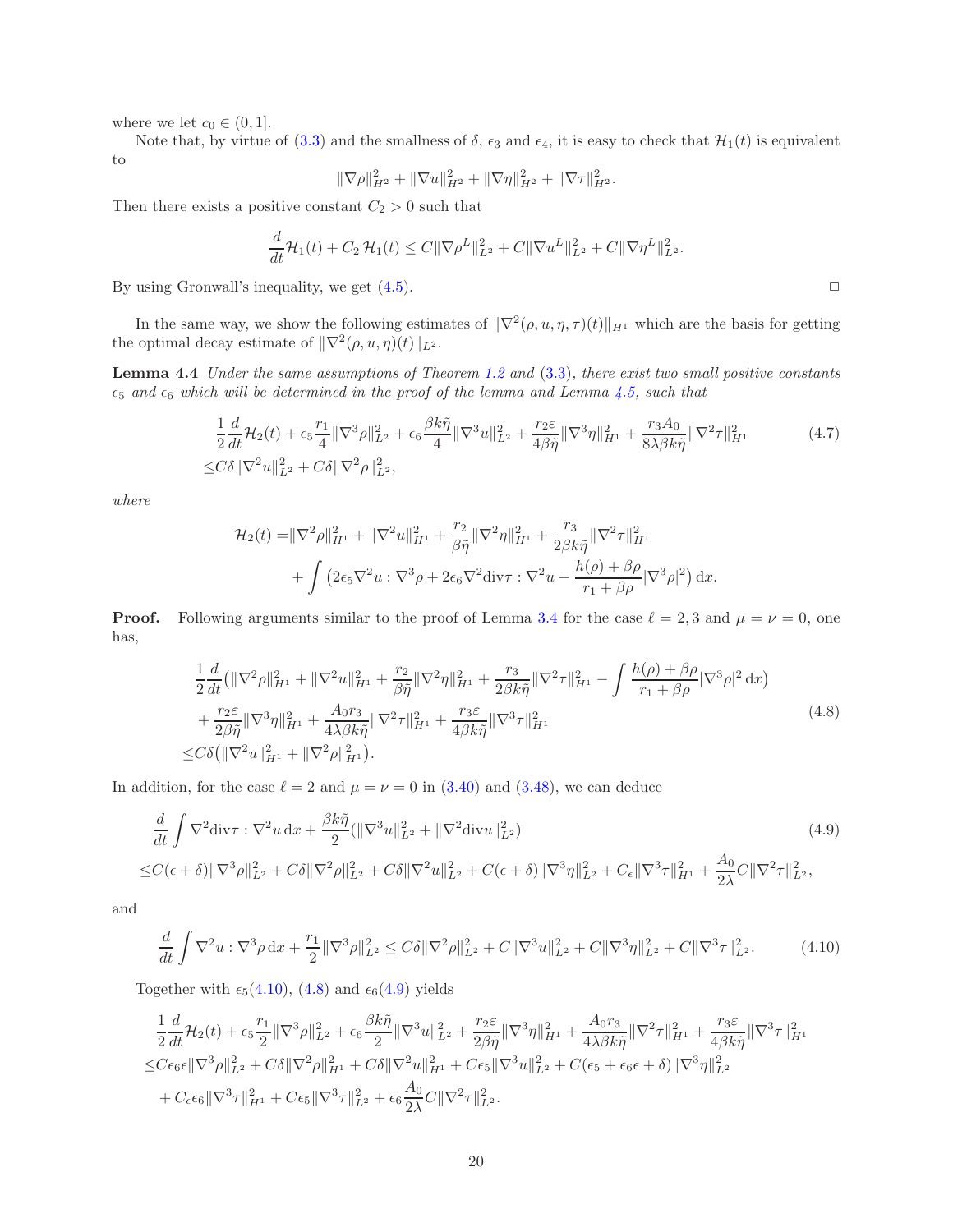Firstly, choosing a fixed positive constant  $\epsilon \leq \frac{\beta k \tilde{\eta} r_1}{64C^2}$ , and taking

$$
\epsilon_5 \le \min\left\{ \frac{\epsilon_6 \beta k \tilde{\eta}}{8C}, \frac{r_2 \varepsilon}{16C\beta \tilde{\eta}}, \frac{r_3 \varepsilon}{16C\beta k \tilde{\eta}} \right\}
$$

and

$$
\epsilon_6 \le \min\left\{ \frac{\epsilon_5 r_1}{8C\epsilon}, \frac{r_2 \varepsilon}{16C\epsilon\beta\tilde{\eta}}, \frac{r_3 \varepsilon}{16C_\epsilon\beta k\tilde{\eta}}, \frac{r_3}{4C\beta k\tilde{\eta}} \right\}
$$

and finally choosing  $\delta$  sufficiently small, we get [\(4.7\)](#page-19-3).

Based on Lemmas [4.4](#page-19-4) and [A.](#page-33-1)3, the following result holds.

Lemma 4.5 Under the same assumptions of Theorem [1.2](#page-3-1) and  $(3.3)$  $(3.3)$ , we have

$$
\mathcal{H}_2(t) \le e^{-\tilde{C}_2 t} \mathcal{H}_2(0) + C \int_0^t e^{-\tilde{C}_2(t-s)} \left( \|\nabla^2 \rho^L\|_{L^2}^2 + \|\nabla^2 u^L\|_{L^2}^2 + \|\nabla^2 \eta^L\|_{L^2}^2 \right)(s) \, \mathrm{d}s,\tag{4.11}
$$

<span id="page-20-0"></span>,

for some positive constant  $\tilde{C_2}$  independent of  $\delta$ .

**Proof.** By Lemma  $A.3$  $A.3$ , we have

$$
c_0 \|\nabla^2 \rho^h\|_{L^2} \le \|\nabla^3 \rho\|_{L^2}, \quad c_0 \|\nabla^2 u^h\|_{L^2} \le \|\nabla^3 u\|_{L^2}, \quad c_0 \|\nabla^2 \eta^h\|_{L^2} \le \|\nabla^3 \eta\|_{L^2}.
$$

Thus, [\(4.7\)](#page-19-3) leads to

$$
\frac{1}{2}\frac{d}{dt}\mathcal{H}_{2}(t) + \epsilon_{5}\frac{r_{1}c_{0}^{2}}{8}\|\nabla^{2}\rho^{h}\|_{L^{2}}^{2} + \epsilon_{5}\frac{r_{1}}{8}\|\nabla^{3}\rho\|_{L^{2}}^{2} + \epsilon_{6}\frac{\beta k\tilde{\eta}c_{0}^{2}}{8}\|\nabla^{2}u^{h}\|_{L^{2}}^{2} + \epsilon_{6}\frac{\beta k\tilde{\eta}}{8}\|\nabla^{3}u\|_{L^{2}}^{2} + \frac{r_{2}\varepsilon c_{0}^{2}}{8\beta\tilde{\eta}}\|\nabla^{2}\eta^{h}\|_{L^{2}}^{2} + \frac{r_{2}\varepsilon c_{0}^{2}}{8\beta\tilde{\eta}}\|\nabla^{3}\eta\|_{H^{1}}^{2} + \frac{r_{3}A_{0}}{8\lambda\beta k\tilde{\eta}}\|\nabla^{2}\tau\|_{H^{1}}^{2} \leq C\delta\|\nabla^{2}u\|_{L^{2}}^{2} + C\delta\|\nabla^{2}\rho\|_{L^{2}}^{2}.
$$
\n(4.12)

By adding  $\epsilon_5 \frac{r_1 c_0^2}{8} \|\nabla^2 \rho^L\|_{L^2}^2 + \epsilon_6 \frac{\beta k \tilde{n} c_0^2}{8} \|\nabla^2 u^L\|_{L^2}^2 + \frac{r_2 \varepsilon c_0^2}{8 \beta \tilde{\eta}} \|\nabla^2 \eta^L\|_{L^2}^2$  to both sides of inequality [\(4.12\)](#page-20-1), and choosing  $\delta$  sufficiently small, we have

$$
\begin{split} &\frac{1}{2}\frac{d}{dt}\mathcal{H}_{2}(t)+\epsilon_{5}\frac{r_{1}c_{0}^{2}}{16}\|\nabla^{2}\rho\|^{2}_{H^{1}}+\epsilon_{6}\frac{\beta k\tilde{\eta}c_{0}^{2}}{16}\|\nabla^{2}u\|^{2}_{H^{1}}+\frac{r_{2}\varepsilon c_{0}^{2}}{8\beta\tilde{\eta}}\|\nabla^{2}\eta\|^{2}_{H^{1}}+\frac{r_{3}A_{0}}{8\lambda\beta k\tilde{\eta}}\|\nabla^{2}\tau\|^{2}_{H^{1}}\\ \leq &\epsilon_{5}\frac{r_{1}c_{0}^{2}}{8}\|\nabla^{2}\rho^{L}\|^{2}_{L^{2}}+\epsilon_{6}\frac{\beta k\tilde{\eta}c_{0}^{2}}{8}\|\nabla^{2}u^{L}\|^{2}_{L^{2}}+\frac{r_{2}\varepsilon c_{0}^{2}}{8\beta\tilde{\eta}}\|\nabla^{2}\eta^{L}\|^{2}_{L^{2}}, \end{split}
$$

where we let  $c_0 \in (0, 1]$ .

Moreover, by virtue of [\(3.3\)](#page-6-3) and the smallness of  $\delta$ ,  $\epsilon_5$  and  $\epsilon_6$ , it is easy to check that  $\mathcal{H}_2(t)$  is equivalent to

$$
\|\nabla^2 \rho\|_{H^1}^2 + \|\nabla^2 u\|_{H^1}^2 + \|\nabla^2 \eta\|_{H^1}^2 + \|\nabla^2 \tau\|_{H^1}^2.
$$

Then there exists a positive constant  $\tilde{C}_2 > 0$  such that

$$
\frac{d}{dt}\mathcal{H}_2(t) + \tilde{C}_2\mathcal{H}_2(t) \le C\|\nabla^2\rho^L\|_{L^2}^2 + C\|\nabla^2 u^L\|_{L^2}^2 + C\|\nabla^2\eta^L\|_{L^2}^2.
$$

By using Gronwall's inequality again, we get  $(4.11)$  directly.  $\Box$ 

### 4.2 Decay estimates of the low-frequency parts

Next, with the help of Lemmas [4.3](#page-18-0) and [4.5,](#page-20-0) we will study the decay rates of solution  $(\rho, u, \eta, \tau)$ . As it can be seen from [\(4.5\)](#page-18-4) and [\(4.11\)](#page-20-2), we only need to analyze the low-frequency part ( $|\xi| \leq c_0$ ) of  $(\rho, u, \eta)$ .

Letting A be the following matrix of differential operators of the form

$$
\mathbb{A} = \left( \begin{array}{cccc} 0 & r_1 \text{div} & 0 & 0 \\ r_1 \nabla & 0 & r_2 \nabla & -r_3 \\ 0 & \beta \tilde{\eta} \text{div} & -\varepsilon \Delta & 0 \\ 0 & -\beta k \tilde{\eta} (\Delta + \nabla \text{div}) & 0 & \frac{A_0}{2\lambda} - \varepsilon \Delta \end{array} \right),
$$

<span id="page-20-2"></span><span id="page-20-1"></span>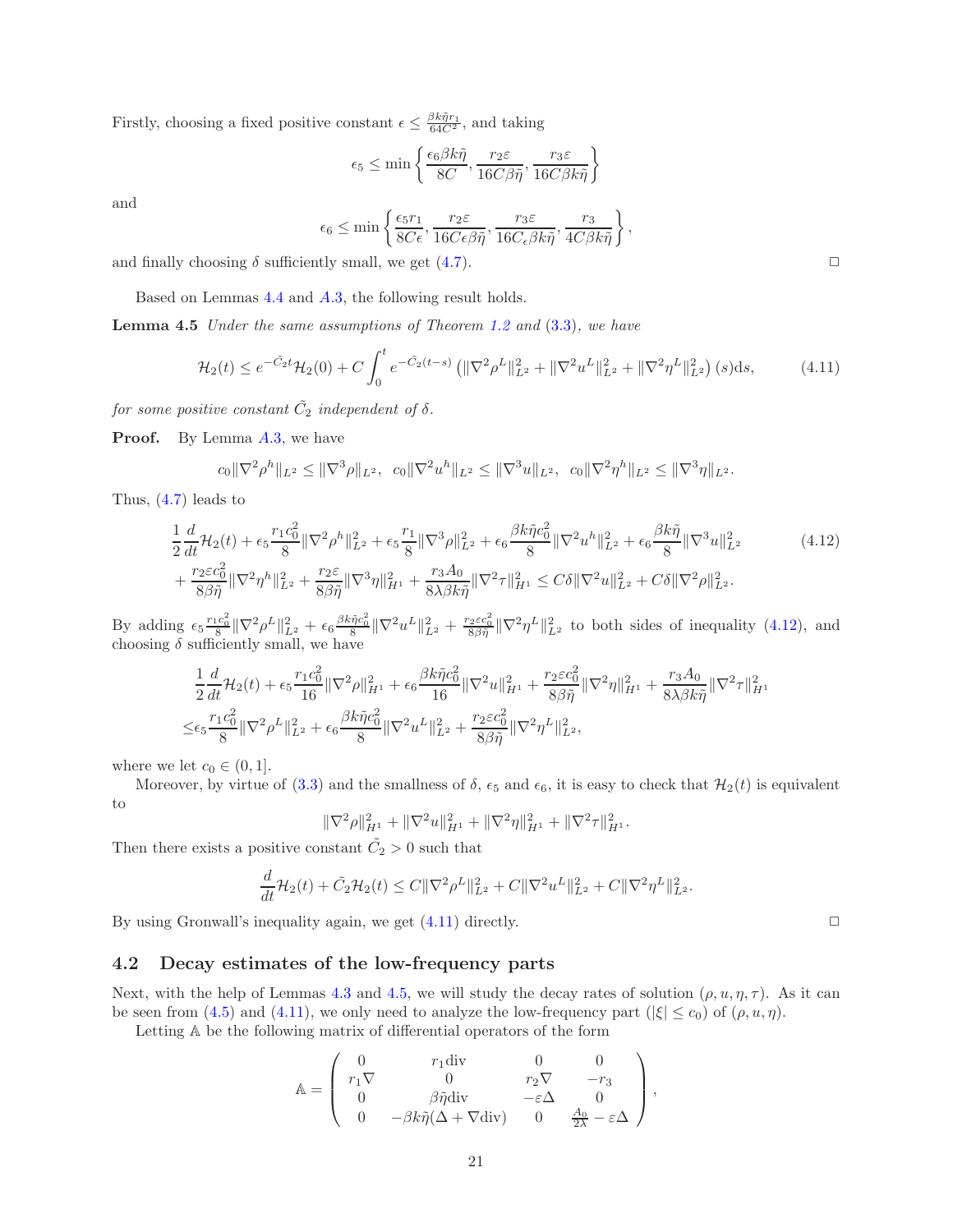and setting

$$
\overline{\mathbb{U}}(t) := (\overline{\rho}(t), \overline{u}(t), \overline{\eta}(t), \text{div}\overline{\tau}(t))^T \text{ and } \mathbb{U}(0) := (\rho_0, u_0, \eta_0, \text{div}\tau_0)^T,
$$

we obtain from the linearized problem of [\(A.1\)](#page-28-0) as below:

<span id="page-21-0"></span>
$$
\begin{cases} \partial_t \bar{\mathbb{U}} + \mathbb{A} \bar{\mathbb{U}} = 0, \text{ for } t > 0, \\ \bar{\mathbb{U}}\big|_{t=0} = \mathbb{U}(0). \end{cases}
$$
\n(4.13)

Applying the Fourier transform to [\(4.13\)](#page-21-0) with respect to the x-variable and solving the ordinary differential equation with respect to  $t$ , we have

<span id="page-21-3"></span>
$$
\bar{\mathbb{U}}(t) = \mathcal{A}(t)\mathbb{U}(0),
$$

where  $\mathcal{A}(t) = e^{-t\mathbb{A}}(t \ge 0)$  is the semigroup generated by the linear operator  $\mathbb{A}$  and  $\mathcal{A}(t)f := \mathcal{F}^{-1}(e^{-t\mathbb{A}_{\xi}}\hat{f}(\xi))$ with √

$$
\mathbb{A}_{\xi} = \begin{pmatrix}\n0 & \sqrt{-1}r_1\xi^T & 0 & 0 \\
\sqrt{-1}r_1\xi & 0 & \sqrt{-1}r_2\xi & -r_3 \\
0 & \sqrt{-1}\beta\tilde{\eta}\xi^T & \varepsilon|\xi|^2 & 0 \\
0 & \beta k\tilde{\eta}(|\xi|^2\delta_{ij} + \xi_i\xi_j) & 0 & (\frac{A_0}{2\lambda} + \varepsilon|\xi|^2)\delta_{ij}\n\end{pmatrix}.
$$

Then, from Proposition [A.2,](#page-32-0) we have the following result.

**Lemma 4.6** For any integer  $m \geq 0$ , the following time-decay estimates for the low-frequency part, i.e.,

<span id="page-21-1"></span>
$$
\|\nabla^m(\mathcal{A}(t)\mathbb{U}^L(0))\|_{L^2} \le C(1+t)^{-\frac{3}{4}-\frac{m}{2}} \|\mathbb{U}(0)\|_{L^1},\tag{4.14}
$$

and

<span id="page-21-2"></span>
$$
\|\nabla^{m}(\mathcal{A}(t)\mathbb{U}^{L}(0))\|_{L^{2}} \leq C(1+t)^{-\frac{m}{2}}\|\mathbb{U}(0)\|_{L^{2}}
$$
\n(4.15)

hold for any  $t \in (0, \infty)$ .

**Remark 4.7** [\(4.14\)](#page-21-1) and [\(4.15\)](#page-21-2) are used to obtain the optimal time-decay estimates of  $\|(\rho, u, \eta, \tau)(t)\|_{H^2}$  and  $\|\nabla^3(\rho, u, \eta, \tau)(t)\|_{L^2}$ , respectively.

In what follows, based on the estimates in Lemma [4.6,](#page-21-3) we establish time-decay estimates for the lowfrequency part of solutions to the nonlinear problem  $(2.1)-(2.3)$  $(2.1)-(2.3)$ . Denoting

$$
\mathbb{U}(t) := (\rho(t), u(t), \eta(t), \text{div}\tau(t))^T,
$$

then from  $(2.2)$ , we have

<span id="page-21-4"></span>
$$
\begin{cases} \partial_t \mathbb{U} + \mathbb{A} \mathbb{U} = S(\mathbb{U}), \text{ for } t > 0, \\ \mathbb{U}\big|_{t=0} = \mathbb{U}(0), \end{cases}
$$
\n(4.16)

where

<span id="page-21-6"></span><span id="page-21-5"></span>
$$
S(\mathbb{U}) = (S_1, S_2, S_3, \text{div} S_4)^T.
$$

Using the Duhamel's principle, the solution of [\(4.16\)](#page-21-4) can be stated as follows:

<span id="page-21-7"></span>
$$
\mathbb{U}(t) = \mathcal{A}(t)\mathbb{U}(0) + \int_0^t \mathcal{A}(t-s)S(\mathbb{U})(s)\mathrm{d}s.
$$
\n(4.17)

<span id="page-21-8"></span>**Lemma 4.8** Under the assumptions of Theorem [1.2](#page-3-1) and [\(3.3\)](#page-6-3), for any integer  $m \geq 1$ , there exists a positive constant C such that

$$
\|\nabla^m \mathbb{U}^L(t)\|_{L^2} \le C(1+t)^{-\frac{3}{4}-\frac{m}{2}} \|\mathbb{U}(0)\|_{L^1} + C\delta \int_0^t (1+t-s)^{-\frac{3}{4}-\frac{m}{2}} (\|\nabla(\rho,\eta)(s)\|_{L^2} + \|\nabla(u,\tau)(s)\|_{H^1}) ds
$$
\n(4.18)

and

$$
\|\nabla^m \mathbb{U}^L(t)\|_{L^2} \le C(1+t)^{-\frac{3}{4}-\frac{m}{2}} \|\mathbb{U}(0)\|_{L^1}
$$
\n(4.19)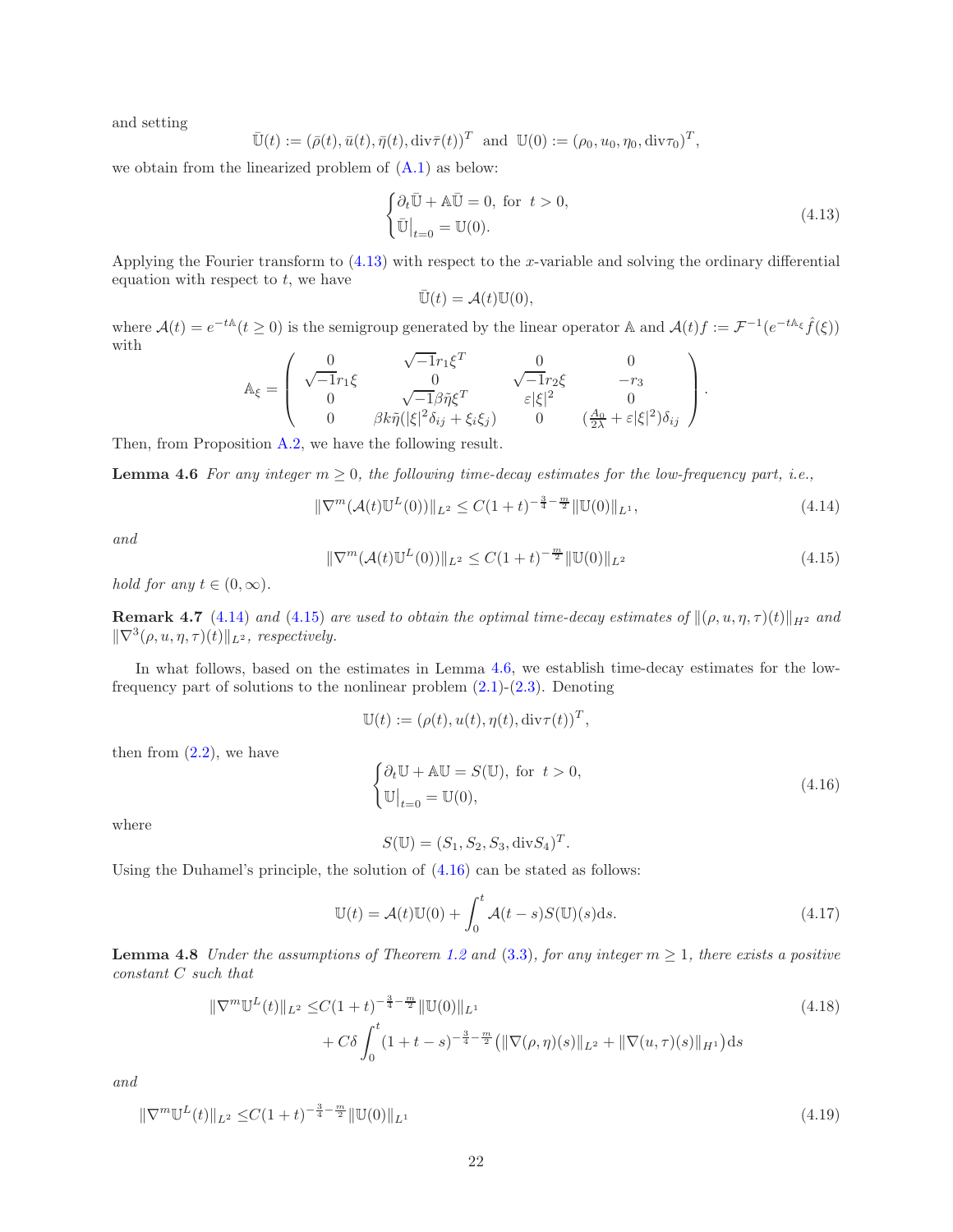<span id="page-22-5"></span>+ C 
$$
\int_0^{\frac{t}{2}} (1+t-s)^{-\frac{3}{4}-\frac{m}{2}} (\|(\rho, u, \eta)\|_{L^2} \|\nabla(\rho, u, \eta, \tau)\|_{L^2} + \|\nabla(\eta, \tau)\|_{L^2} \|\nabla u\|_{L^2})(s) ds
$$
  
+ C  $\int_0^{\frac{t}{2}} (1+t-s)^{-\frac{3}{4}-\frac{m}{2}} (\|(\eta, \tau)\|_{L^2} \|\nabla^2 u\|_{L^2} + \|\nabla^2 \tau\|_{L^2} \|u\|_{L^2})(s) ds$   
+ C  $\int_{\frac{t}{2}}^t (1+t-s)^{-\frac{m}{2}} (\|(\rho, u, \eta, \tau)\|_{H^2} \|\nabla^2(\rho, u, \eta, \tau)\|_{L^2})(s) ds.$ 

**Remark 4.9** With the aid of [\(4.18\)](#page-21-5) and [\(4.19\)](#page-21-6), the optimal time-decay estimates of  $\|(\rho, u, \eta, \tau)(t)\|_{H^2}$  and  $\|\nabla^3(\rho, u, \eta, \tau)(t)\|_{L^2}$  will be obtained, respectively.

**Proof.** From  $(4.17)$ , using Lemma [4.6,](#page-21-3) we have

<span id="page-22-1"></span>
$$
\|\nabla^{m}\mathbb{U}^{L}(t)\|_{L^{2}}
$$
  
\n
$$
\leq C \|\nabla^{m}(A(t)\mathbb{U}^{L}(0))\|_{L^{2}} + C \|\nabla^{m}\int_{0}^{t} A(t-s)S^{L}(\mathbb{U})(s)ds\|_{L^{2}}
$$
  
\n
$$
\leq C(1+t)^{-\frac{3}{4}-\frac{m}{2}} \|\mathbb{U}(0)\|_{L^{1}} + C \int_{0}^{t} (1+t-s)^{-\frac{3}{4}-\frac{m}{2}} \|S(\mathbb{U})(s)\|_{L^{1}} ds
$$
  
\n
$$
\leq C(1+t)^{-\frac{3}{4}-\frac{m}{2}} \|\mathbb{U}(0)\|_{L^{1}} + C\delta \int_{0}^{t} (1+t-s)^{-\frac{3}{4}-\frac{m}{2}} (\|\nabla(\rho,\eta)(s)\|_{L^{2}} + \|\nabla(u,\tau)(s)\|_{H^{1}}) ds,
$$
\n(4.20)

where we have used the fact that

$$
||S(\mathbb{U})||_{L^{1}} \leq C||(S_{1},S_{2},S_{3},\text{div}S_{4})(\mathbb{U})||_{L^{1}}
$$
\n
$$
\leq C(||(\rho,u,\eta)||_{L^{2}}||\nabla(\rho,u,\eta,\tau)||_{L^{2}} + ||\nabla(\eta,\tau)||_{L^{2}}||\nabla u||_{L^{2}} + ||(\eta,\tau)||_{L^{2}}||\nabla^{2}u||_{L^{2}} + ||\nabla^{2}\tau||_{L^{2}}||u||_{L^{2}}).
$$
\n(4.21)

Hence, [\(4.18\)](#page-21-5) is obtained.

<span id="page-22-2"></span>Moreover, for  $(4.19)$ , using  $(4.17)$  and Lemma [4.6](#page-21-3) again, we have

$$
\|\nabla^{m}\mathbb{U}^{L}(t)\|_{L^{2}}\n\leq C\left\|\nabla^{m}(\mathcal{A}(t)\mathbb{U}^{L}(0))\right\|_{L^{2}}+C\left\|\nabla^{m}\int_{0}^{\frac{t}{2}}\mathcal{A}(t-s)S^{L}(\mathbb{U})(s)\mathrm{d}s\right\|_{L^{2}}+C\left\|\nabla^{m}\int_{\frac{t}{2}}^{t}\mathcal{A}(t-s)S^{L}(\mathbb{U})(s)\mathrm{d}s\right\|_{L^{2}}\n\leq C(1+t)^{-\frac{3}{4}-\frac{m}{2}}\|\mathbb{U}(0)\|_{L^{1}}+C\int_{0}^{\frac{t}{2}}(1+t-s)^{-\frac{3}{4}-\frac{m}{2}}\|S(\mathbb{U})(s)\|_{L^{1}}\mathrm{d}s+C\int_{\frac{t}{2}}^{t}(1+t-s)^{-\frac{m}{2}}\|S(\mathbb{U})(s)\|_{L^{2}}\mathrm{d}s,
$$
\n(4.22)

where

$$
||S(\mathbb{U})||_{L^{2}} \leq C||(S_{1},S_{2},S_{3},\text{div}S_{4})(\mathbb{U})||_{L^{2}}
$$
\n
$$
\leq C(||(\rho,u,\eta)||_{L^{3}}||\nabla(\rho,u,\eta,\tau)||_{L^{6}} + ||\nabla(\eta,\tau)||_{L^{6}}||\nabla u||_{L^{3}} + ||(\eta,\tau)||_{L^{\infty}}||\nabla^{2}u||_{L^{2}} + ||\nabla^{2}\tau||_{L^{2}}||u||_{L^{\infty}})
$$
\n
$$
\leq C||( \rho, u, \eta, \tau)||_{H^{2}}||\nabla^{2}(\rho, u, \eta, \tau)||_{L^{2}}.
$$
\n(4.23)

Thus, together with  $(4.21)$ ,  $(4.22)$  and  $(4.23)$ ,  $(4.19)$  can be obtained.

# 4.3 Optimal decay rates of  $\|(\rho, u, \eta)(t)\|_{H^2}$  and  $\|\tau(t)\|_{H^1}$

In this subsection, we will obtain the time-decay estimates of  $(\rho, u, \eta, \tau)$  with the aid of Lemmas [4.3,](#page-18-0) [4.5](#page-20-0) and [4.8.](#page-21-8) Firstly, we consider the decay estimate of  $\|(\nabla \rho, \nabla u, \nabla \eta, \nabla \tau)(t)\|_{H^2}$ .

Proposition 4.10 Under the same assumptions of Theorem [1.2](#page-3-1) and [\(3](#page-6-3).3), we have

<span id="page-22-4"></span><span id="page-22-3"></span><span id="page-22-0"></span>
$$
\|\nabla \rho(t)\|_{H^2} + \|\nabla u(t)\|_{H^2} + \|\nabla \eta(t)\|_{H^2} + \|\nabla \tau(t)\|_{H^2} \le C(1+t)^{-\frac{5}{4}}.
$$
\n(4.24)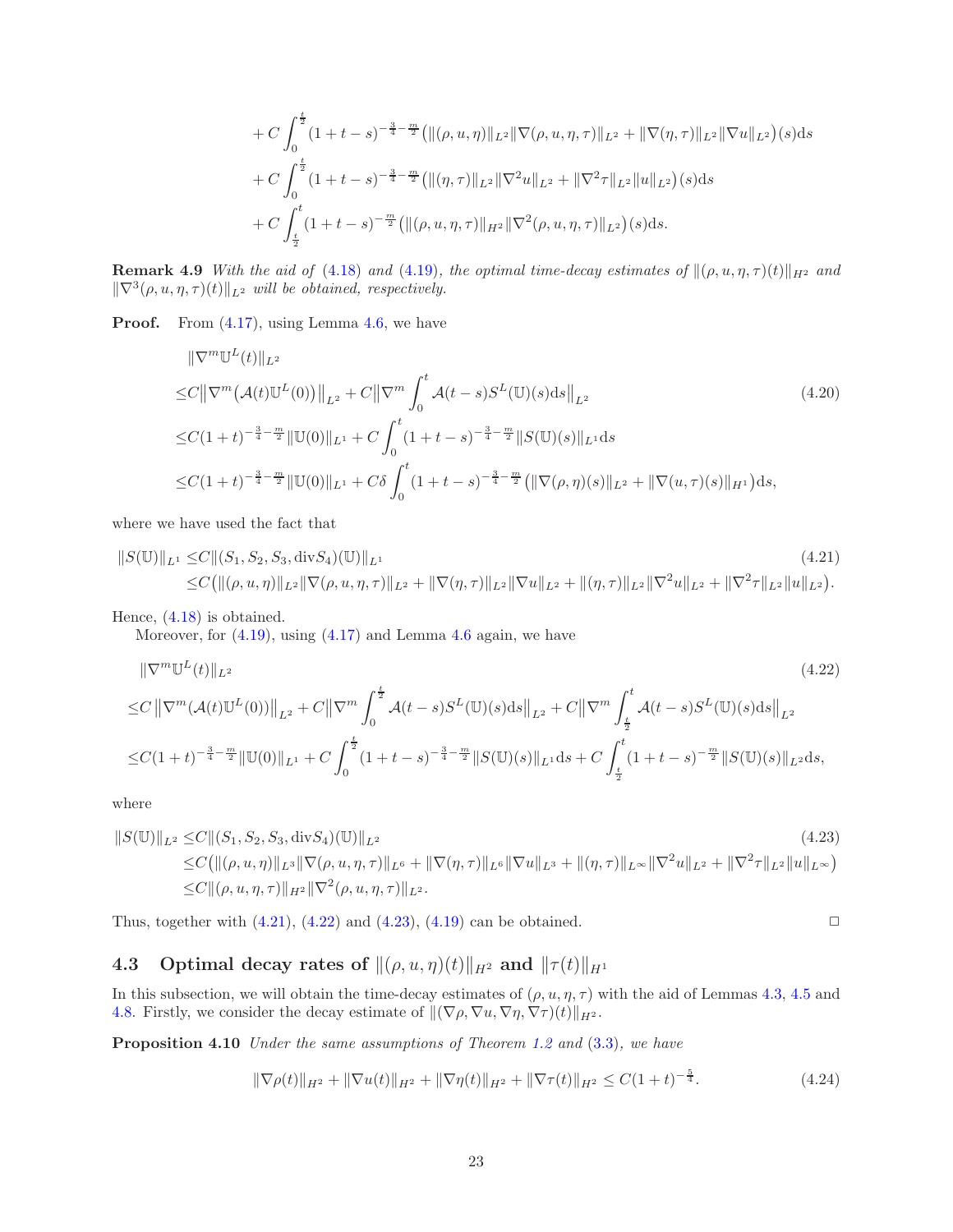**Proof.** Owing to  $(4.5)$  $(4.5)$  and  $(4.18)$ , we can obtain

$$
\mathcal{H}_1(t) \leq e^{-C_2 t} \mathcal{H}_1(0) + C \int_0^t e^{-C_2(t-s)} \left( \|\nabla \rho^L\|_{L^2}^2 + \|\nabla u^L\|_{L^2}^2 + \|\nabla \eta^L\|_{L^2}^2 \right) (s) ds
$$
  
\n
$$
\leq e^{-C_2 t} \mathcal{H}_1(0) + C \int_0^t e^{-C_2(t-s)} (1+s)^{-\frac{5}{2}} ds + \delta \int_0^t e^{-C_2(t-s)} \left( \int_0^s (1+s-s')^{-\frac{5}{2}} \mathcal{H}_1(s') ds' \right) ds
$$
  
\n
$$
\leq C(1+t)^{-\frac{5}{2}} + C\delta \mathcal{I}(t) \int_0^t e^{-C_2(t-s)} \left( \int_0^s (1+s-s')^{-\frac{5}{2}} (1+s')^{-\frac{5}{2}} ds' \right) ds
$$
  
\n
$$
\leq C(1+t)^{-\frac{5}{2}} + C\delta \mathcal{I}(t) \int_0^t e^{-C_2(t-s)} (1+s)^{-\frac{5}{2}} ds
$$
  
\n
$$
\leq C(1+t)^{-\frac{5}{2}} + C\delta \mathcal{I}(t) (1+t)^{-\frac{5}{2}},
$$

where  $\mathcal{I}(t) = \sup_{0 \le s \le t}$  $(1 + s)^{\frac{5}{2}}\mathcal{H}_1(s)$ .

Further, by virtue of the definition of  $\mathcal{I}(t)$  and the smallness of  $\delta$ , we can obtain

$$
\mathcal{I}(t)\leq C,
$$

which is  $(4.24)$  $(4.24)$ . We complete the proof of the proposition.  $\Box$ 

<span id="page-23-4"></span>Then, based on Proposition [4.10,](#page-22-0) we can obtain the next proposition.

Proposition 4.11 Under the same assumptions of Theorem [1.2](#page-3-1) and [\(3](#page-6-3).3), we have

$$
\|\tau(t)\|_{L^2} \le C(1+t)^{-\frac{5}{4}},\tag{4.25}
$$

$$
\|(\rho, u, \eta)(t)\|_{L^2} \le C(1+t)^{-\frac{3}{4}}.\tag{4.26}
$$

**Proof.** Firstly, for  $||\tau(t)||_{L^2}$ , we multiply  $(2.1)_4$  $(2.1)_4$  $(2.1)_4$  by  $2\tau$  and then integrate the resulting equation over  $\mathbb{R}^3$  to obtain

$$
\frac{d}{dt} \int |\tau|^2 dx + \frac{A_0}{\lambda} \int |\tau|^2 dx + 2\varepsilon \int |\nabla \tau|^2 dx = 2 \int S_4 : \tau dx + 2\beta k \tilde{\eta} \int (\nabla u + \nabla^T u) : \tau dx \qquad (4.27)
$$

$$
\leq (\frac{A_0}{4\lambda} + \delta) \|\tau\|_{L^2}^2 + C \|\nabla u\|_{L^2}^2,
$$

where we have used Cauchy inequality and the fact that

 $||S_4||_{L^2} \leq ||u||_{L^6} ||\nabla \tau||_{L^3} + ||\nabla u||_{L^2} (||\tau||_{L^{\infty}} + ||\eta||_{L^{\infty}}).$ 

Choosing  $\delta$  sufficiently small in  $(4.27)$ , it holds that

<span id="page-23-2"></span>
$$
\frac{d}{dt} \int |\tau|^2 \, \mathrm{d}x + \frac{A_0}{2\lambda} \int |\tau|^2 \, \mathrm{d}x \le C \|\nabla u\|_{L^2}^2.
$$

Further, using Gronwall's inequality, the above inequality gives

$$
\begin{aligned} \|\tau(t)\|_{L^2}^2 &\leq Ce^{-\frac{A_0}{2\lambda}t} \|\tau(0)\|_{L^2}^2 + C \int_0^t e^{-\frac{A_0}{2\lambda}(t-s)} \|\nabla u(s)\|_{L^2}^2 \, \mathrm{d}s \\ &\leq Ce^{-\frac{A_0}{2\lambda}t} \|\tau(0)\|_{L^2}^2 + C \int_0^t e^{-\frac{A_0}{2\lambda}(t-s)} (1+s)^{-\frac{5}{2}} \, \mathrm{d}s \\ &\leq C(1+t)^{-\frac{5}{2}}, \end{aligned}
$$

where we have used  $(4.24)$  $(4.24)$ . Then we obtain  $(4.25)$ .

Next, for  $\|(\rho, u, \eta)(t)\|_{L^2}$ , thanks to [\(4.18\)](#page-21-5), let  $m = 0$ , we find that

$$
\|(\rho, u, \eta, \text{div}\tau)^{L}(t)\|_{L^{2}} \leq C(1+t)^{-\frac{3}{4}} \|(\rho, u, \eta, \text{div}\tau)(0)\|_{L^{1}}
$$
\n(4.28)

<span id="page-23-3"></span><span id="page-23-1"></span><span id="page-23-0"></span>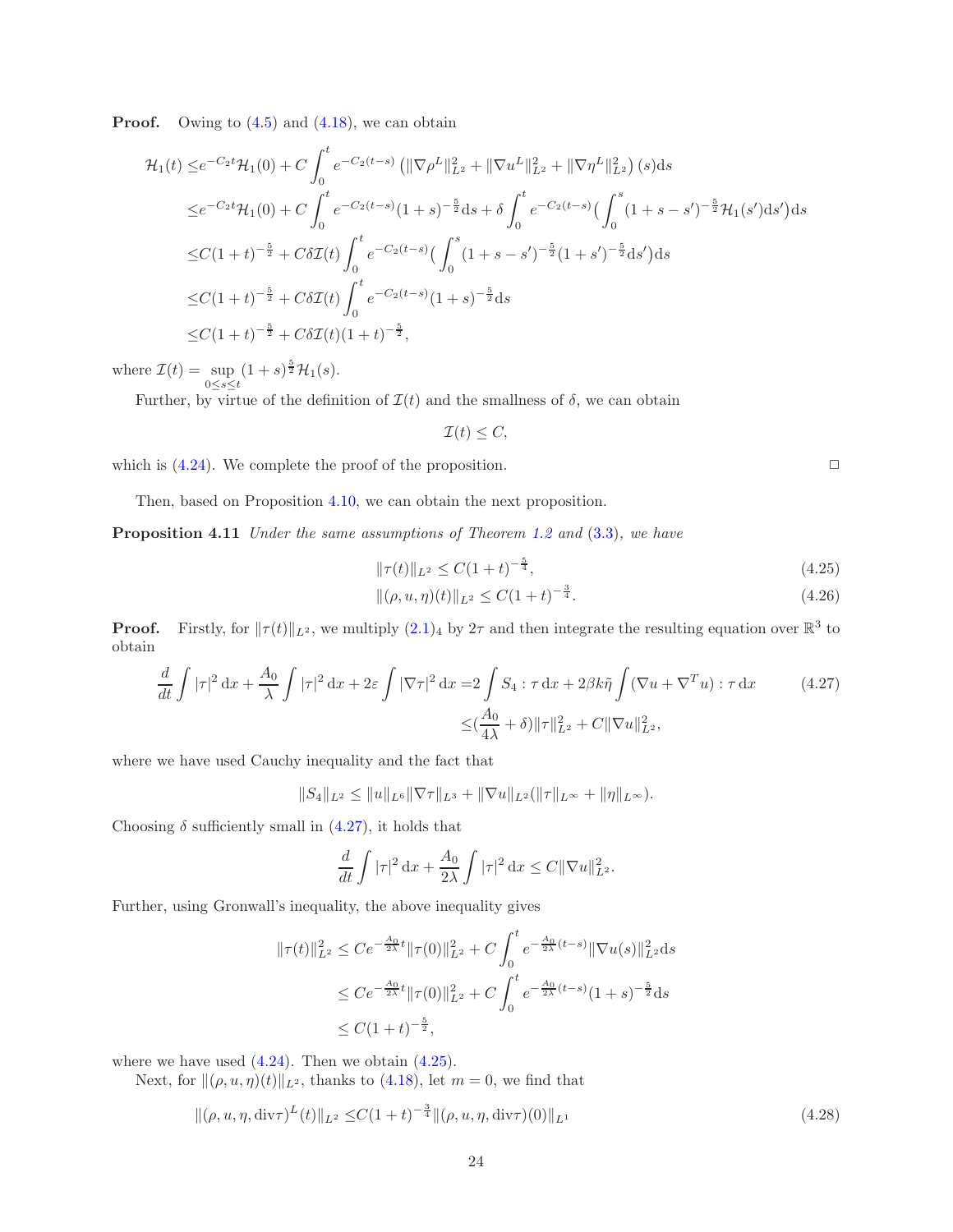+ 
$$
C\delta \int_0^t (1+t-s)^{-\frac{3}{4}} (\|\nabla(\rho,\eta)(s)\|_{L^2} + \|\nabla(u,\tau)(s)\|_{H^1}) ds
$$
  
\n $\leq C(1+t)^{-\frac{3}{4}} + C\delta \int_0^t (1+t-s)^{-\frac{3}{4}} (1+s)^{-\frac{5}{4}} ds$   
\n $\leq C(1+t)^{-\frac{3}{4}},$ 

where we have used [\(4.24\)](#page-22-4).

In addition, by using Lemma [A.3](#page-33-1) and [\(4.24\)](#page-22-4) again, we have

<span id="page-24-2"></span>
$$
\|(\rho, u, \eta, \text{div}\tau)^h(t)\|_{L^2} \le \frac{1}{c_0} \|\nabla(\rho, u, \eta, \text{div}\tau)(t)\|_{L^2} \le C(1+t)^{-\frac{5}{4}}.
$$
\n(4.29)

Combining with  $(4.28)$  and  $(4.29)$ , and owing to  $(A.32)$ , we can get  $(4.26)$  directly.

Further, the optimal decay estimates of second order for  $(\rho, u, \eta)$  and first order for  $\tau$  in the sense of  $L^2$ norm are obtained as below.

Proposition 4.12 Under the same assumptions of Theorem [1.2](#page-3-1) and [\(3](#page-6-3).3), we have

<span id="page-24-5"></span>
$$
\|\nabla^2 \rho(t)\|_{H^1} + \|\nabla^2 u(t)\|_{H^1} + \|\nabla^2 \eta(t)\|_{H^1} + \|\nabla^2 \tau(t)\|_{H^1} \le C(1+t)^{-\frac{7}{4}},\tag{4.30}
$$

$$
\|\nabla \tau(t)\|_{L^2} \le C(1+t)^{-\frac{7}{4}}.\tag{4.31}
$$

**Proof.** Owing to  $(4.11)$ ,  $(4.20)$ ,  $(4.21)$  and Propositions [4.10](#page-22-0) and [4.11,](#page-23-4) we can obtain

$$
\mathcal{H}_2(t) \leq e^{-\tilde{C}_2 t} \mathcal{H}_2(0) + C \int_0^t e^{-\tilde{C}_2(t-s)} \left( \|\nabla^2 \rho^L\|_{L^2}^2 + \|\nabla^2 u^L\|_{L^2}^2 + \|\nabla^2 \eta^L\|_{L^2}^2 \right)(s) ds
$$
  
\n
$$
\leq e^{-\tilde{C}_2 t} \mathcal{H}_2(0) + C \int_0^t e^{-\tilde{C}_2(t-s)} (1+s)^{-\frac{\tau}{2}} ds + C \int_0^t e^{-\tilde{C}_2(t-s)} \left( \int_0^s (1+s-s')^{-\frac{\tau}{2}} (1+s)^{-\frac{8}{2}} (s') ds' \right) ds
$$
  
\n
$$
\leq C(1+t)^{-\frac{\tau}{2}} + C \int_0^t e^{-\tilde{C}_2(t-s)} (1+s)^{-\frac{\tau}{2}} ds
$$
  
\n
$$
\leq C(1+t)^{-\frac{\tau}{2}},
$$

which is  $(4.30)$  $(4.30)$ .

Finally, for [\(4.31\)](#page-24-4), multiplying  $\nabla(2.1)_4$  $\nabla(2.1)_4$  $\nabla(2.1)_4$  by  $2\nabla\tau$  and then integrating the result equation over  $\mathbb{R}^3$ , similar to  $(4.25)$ , we get

$$
\frac{d}{dt} \int |\nabla \tau|^2 \, \mathrm{d}x + \frac{A_0}{2\lambda} \int |\nabla \tau|^2 \, \mathrm{d}x \le C \|\nabla^2 u\|_{L^2}^2.
$$

Further, using Gronwall's inequality, the above inequality gives

$$
\begin{aligned} \|\nabla \tau(t)\|_{L^2}^2 &\leq C e^{-\frac{A_0}{2\lambda}t} \|\nabla \tau(0)\|_{L^2}^2 + C \int_0^t e^{-\frac{A_0}{2\lambda}(t-s)} \|\nabla^2 u(s)\|_{L^2}^2 \, \mathrm{d}s \\ &\leq C e^{-\frac{A_0}{2\lambda}t} \|\nabla \tau(0)\|_{L^2}^2 + C \int_0^t e^{-\frac{A_0}{2\lambda}(t-s)} (1+s)^{-\frac{7}{2}} \, \mathrm{d}s \\ &\leq C (1+t)^{-\frac{7}{2}}, \end{aligned}
$$

where we have used  $(4.30)$  $(4.30)$ . Hence, we complete the proof of the proposition.

# <span id="page-24-0"></span>**4.4** Optimal decay rates of  $\|\nabla^3(\rho, u, \eta)(t)\|_{L^2}$  and  $\|\nabla^2 \tau(t)\|_{L^2}$

Inspired by  $[48, 49]$  $[48, 49]$ , we are going to study the optimal decay estimates of  $\|\nabla^3(\rho, u, \eta)(t)\|_{L^2}$  and  $\|\nabla^2\tau(t)\|_{L^2}$ . In the process, we have made full use of the benefit of frequency decomposition.

<span id="page-24-4"></span><span id="page-24-3"></span><span id="page-24-1"></span>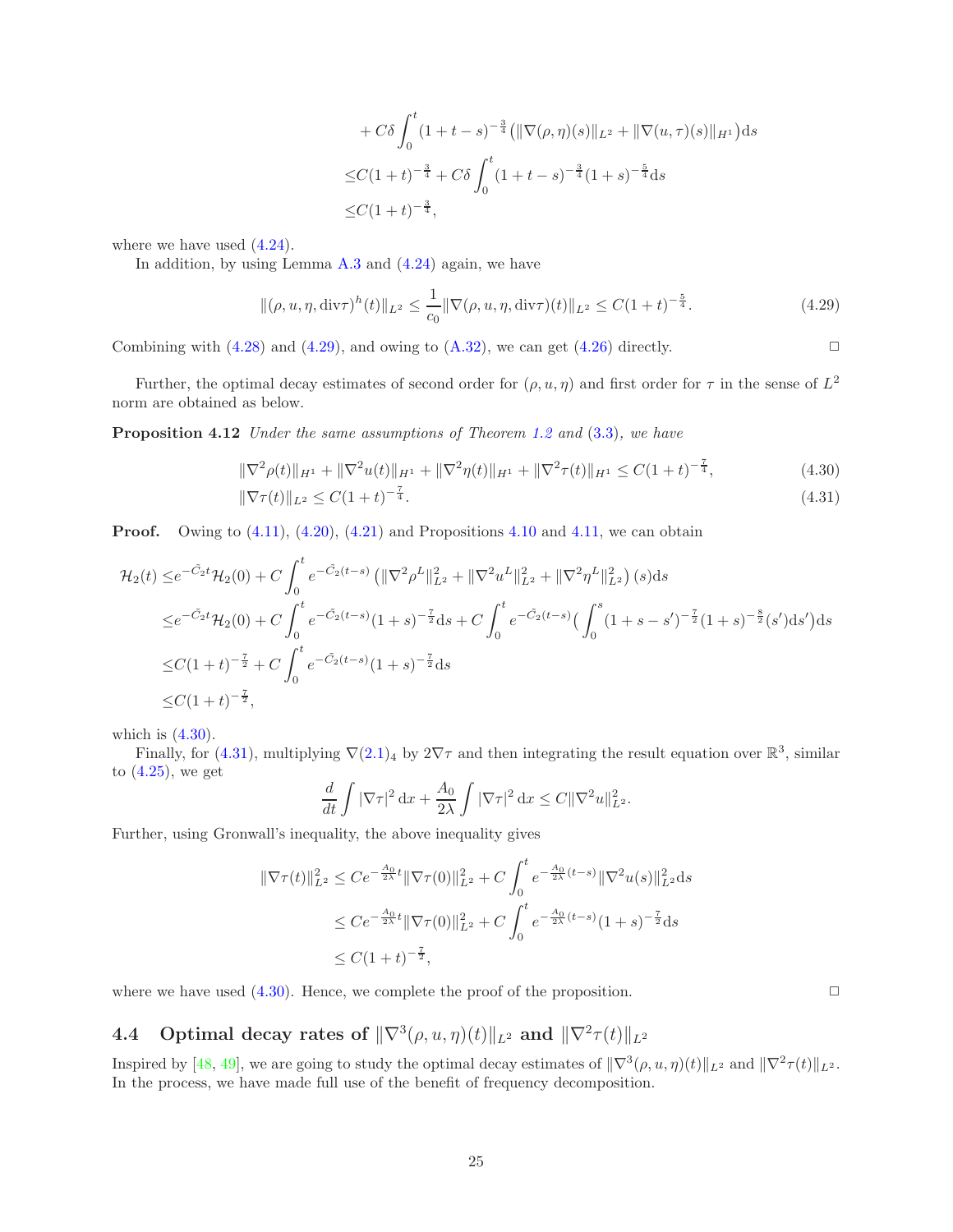Proposition 4.13 Under the same assumptions of Theorem [1.2](#page-3-1) and [\(3](#page-6-3).3), we have

<span id="page-25-5"></span>
$$
\|\nabla^3 \rho(t)\|_{L^2} + \|\nabla^3 u(t)\|_{L^2} + \|\nabla^3 \eta(t)\|_{L^2} + \|\nabla^3 \tau(t)\|_{L^2} \le C(1+t)^{-\frac{9}{4}},\tag{4.32}
$$

<span id="page-25-6"></span>
$$
\|\nabla^2 \tau(t)\|_{L^2} \le C(1+t)^{-\frac{9}{4}}.\tag{4.33}
$$

<span id="page-25-0"></span>Remark 4.14 The proof of Proposition [4.13](#page-24-1) consists of Lemmas [4.15-](#page-25-0)[4.16](#page-26-0) below.

Lemma 4.15 Under the same assumptions of Theorem [1.2](#page-3-1) and [\(3.3\)](#page-6-3), there exist two small positive constants  $\epsilon_7$  and  $\epsilon_8$  which will be determined in the proof of the lemma and Lemma [4.16,](#page-26-0) such that

$$
\frac{1}{2}\frac{d}{dt}\mathcal{H}_{3}(t) + \epsilon_{7}\frac{r_{1}}{4}\|\nabla^{3}\rho^{h}\|_{L^{2}}^{2} + \epsilon_{8}\frac{\beta k\tilde{\eta}}{4}\|\nabla^{3}u^{h}\|_{L^{2}}^{2} + \frac{r_{2}\epsilon}{2\beta\tilde{\eta}}\|\nabla^{4}\eta\|_{L^{2}}^{2} + \frac{A_{0}r_{3}}{8\lambda\beta k\tilde{\eta}}\|\nabla^{3}\tau\|_{L^{2}}^{2} + \frac{r_{3}\epsilon}{8\beta k\tilde{\eta}}\|\nabla^{4}\tau\|_{L^{2}}^{2}
$$
  

$$
\leq C(\delta + \epsilon_{7})\|\nabla^{3}\rho^{L}\|_{L^{2}}^{2} + C(\delta + \epsilon_{7} + \epsilon_{8})\|\nabla^{3}u^{L}\|_{L^{2}}^{2} + C(\epsilon_{7} + \epsilon_{8}\epsilon + \delta)\|\nabla^{3}\eta\|_{L^{2}}^{2},
$$
\n(4.34)

where

<span id="page-25-4"></span>
$$
\mathcal{H}_3(t) = ||\nabla^3 \rho||_{L^2}^2 + ||\nabla^3 u||_{L^2}^2 + \frac{r_2}{\beta \tilde{\eta}} ||\nabla^3 \eta||_{L^2}^2 + \frac{r_3}{2\beta k \tilde{\eta}} ||\nabla^3 \tau||_{L^2}^2 + \int \left(2\epsilon_7 \nabla^2 u : \nabla^3 \rho^h + 2\epsilon_8 \nabla^2 \text{div}\tau : \nabla^2 u^h - \frac{h(\rho) + \beta \rho}{r_1 + \beta \rho} |\nabla^3 \rho|^2 \right) dx.
$$

**Proof.** Following some arguments similar to the proof of Lemma [3.4](#page-6-2) for the case  $\ell = 3$  and  $\mu = \nu = 0$ , one has

<span id="page-25-3"></span>
$$
\frac{1}{2}\frac{d}{dt}\left(\|\nabla^{3}\rho\|_{L^{2}}^{2}+\|\nabla^{3}u\|_{L^{2}}^{2}+\frac{r_{2}}{\beta\tilde{\eta}}\|\nabla^{3}\eta\|_{L^{2}}^{2}+\frac{r_{3}}{2\beta k\tilde{\eta}}\|\nabla^{3}\tau\|_{L^{2}}^{2}-\int\frac{h(\rho)+\beta\rho}{r_{1}+\beta\rho}|\nabla^{3}\rho|^{2}\,dx\right) \n+\frac{r_{2}\varepsilon}{2\beta\tilde{\eta}}\|\nabla^{4}\eta\|_{L^{2}}^{2}+\frac{A_{0}r_{3}}{4\lambda\beta k\tilde{\eta}}\|\nabla^{3}\tau\|_{L^{2}}^{2}+\frac{r_{3}\varepsilon}{4\beta k\tilde{\eta}}\|\nabla^{4}\tau\|_{L^{2}}^{2} \n\leq C\delta\left(\|\nabla^{3}u\|_{L^{2}}^{2}+\|\nabla^{3}\rho\|_{L^{2}}^{2}\right),
$$
\n(4.35)

where we have used the following inequality:

$$
\begin{aligned} \|\nabla^3 \left( \frac{1}{r_1 + \beta \rho} \right) \|_{L^2} &\leq C \|\nabla \rho \nabla \rho \nabla \rho \|_{L^2} + C \|\nabla^2 \rho \nabla \rho \|_{L^2} + C \|\nabla^3 \rho \|_{L^2} \\ &\leq C \|\nabla \rho \|_{L^6}^3 + C \|\nabla^2 \rho \|_{L^6} \|\nabla \rho \|_{L^3} + C \|\nabla^3 \rho \|_{L^2} \\ &\leq C \|\rho \|_{L^\infty}^2 \|\nabla^3 \rho \|_{L^2} + C \|\nabla^3 \rho \|_{L^2} (\|\nabla \rho \|_{L^3} + 1) \end{aligned}
$$

which is established by Hölder inequality, sobolev inequality and Gagliardo-Nirenberg inequality.

In addition, applying operator  $\nabla^2$  div to the equation of  $(2.1)_4$  and  $\nabla^2$  to the equation of  $(2.1)_2^h$ , multiplying the results by  $\nabla^2 u^h$  and  $\nabla^2 \text{div} \tau$  respectively, then summing them up and integrating it over  $\mathbb{R}^3$ , we can get

$$
\frac{d}{dt} \int \nabla^2 \text{div}\,\tau : \nabla^2 u^h \, \text{d}x - \beta k \tilde{\eta} \int \nabla^2 \big( \Delta(u^h + u^L) + \nabla \text{div}(u^h + u^L) \big) : \nabla^2 u^h \, \text{d}x \n= \int (\nabla^2 \text{div} S_4 - \frac{A_0}{2\lambda} \nabla^2 \text{div}\,\tau + \varepsilon \nabla^2 \Delta \text{div}\tau) : \nabla^2 u^h \, \text{d}x \n+ \int (\nabla^2 S_2^h - r_1 \nabla^3 \rho^h - r_2 \nabla^3 \eta^h + r_3 \nabla^2 \text{div}\,\tau^h) : \nabla^2 \text{div}\,\tau \, \text{d}x,
$$
\n(4.36)

where we have used the frequency decomposition [\(A.32\)](#page-33-2). Then, similar to the case  $\ell = 2$  and  $\mu = \nu = 0$  in  $(3.40)$ , we have

<span id="page-25-2"></span><span id="page-25-1"></span>
$$
\int (\nabla^2 \text{div} S_4 + \varepsilon \nabla^2 \Delta \text{div} \tau) : \nabla^2 u^h \, dx
$$
\n
$$
\leq (\frac{\beta k \tilde{\eta}}{8} + C\delta) \|\nabla^3 u^h\|_{L^2}^2 + C\delta \|\nabla^3 u\|_{L^2}^2 + C\delta \|\nabla^3 (\eta, \tau)\|_{L^2}^2 + C \|\nabla^4 \tau\|_{L^2}^2,
$$
\n(4.37)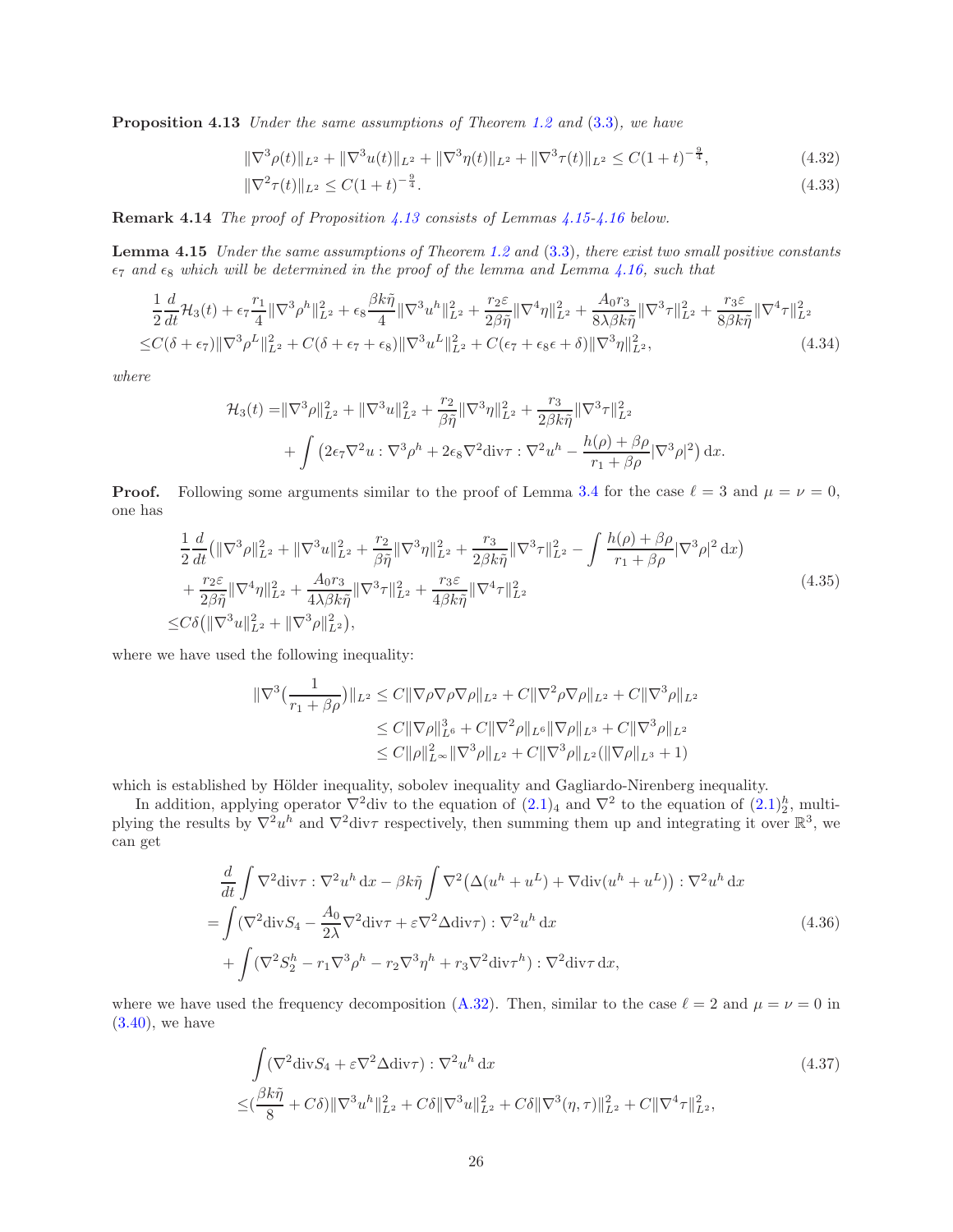and

$$
\int (\nabla^2 S_2^h - r_1 \nabla^3 \rho^h - r_2 \nabla^3 \eta^h + r_3 \nabla^2 \text{div} \tau^h) : \nabla^2 \text{div} \tau \, dx
$$
\n
$$
\leq \epsilon \|\nabla^3 \rho^h\|_{L^2}^2 + C\delta \|\nabla^3 \rho\|_{L^2}^2 + C\delta \|\nabla^3 u\|_{L^2}^2 + C(\epsilon + \delta) \|\nabla^3 \eta\|_{L^2}^2 + C_{\epsilon} \|\nabla^3 \tau\|_{L^2}^2.
$$
\n(4.38)

Finally, combined with Lemma [A.3,](#page-33-1) the rest term of [\(4.36\)](#page-25-1) can be deal with like

<span id="page-26-2"></span><span id="page-26-1"></span>
$$
\int -\frac{A_0}{2\lambda} \nabla^2 \text{div}\tau : \nabla^2 u^h \, dx \leq \epsilon \|\nabla^2 u^h\|_{L^2}^2 + C_{\epsilon} \|\nabla^3 \tau\|_{L^2}^2
$$
\n
$$
\leq C\epsilon \|\nabla^3 u\|_{L^2}^2 + C_{\epsilon} \|\nabla^3 \tau\|_{L^2}^2.
$$
\n(4.39)

Together with [\(4.37\)](#page-25-2), [\(4.38\)](#page-26-1) and [\(4.39\)](#page-26-2), using Hölder inequality and Cauchy inequality, and choosing  $\delta$  and  $\epsilon$  small enough, we can deduce from  $(4.36)$ 

$$
\frac{d}{dt} \int \nabla^2 \text{div}\tau : \nabla^2 u^h \, \text{d}x + \frac{\beta k \tilde{\eta}}{2} (\|\nabla^3 u^h\|_{L^2}^2 + \|\nabla^2 \text{div} u^h\|_{L^2}^2) \tag{4.40}
$$
\n
$$
\leq C(\epsilon + \delta) \|\nabla^3 \rho^h\|_{L^2}^2 + C\delta \|\nabla^3 \rho^L\|_{L^2}^2 + C \|\nabla^3 u^L\|_{L^2}^2 + C(\epsilon + \delta) \|\nabla^3 \eta\|_{L^2}^2 + C_{\epsilon} \|\nabla^3 \tau\|_{H^1}^2,
$$

where we have used the fact that

<span id="page-26-5"></span>
$$
||f||_{L^2} \le ||f^L||_{L^2} + ||f^h||_{L^2}, \ \forall f \in L^2(\mathbb{R}^3).
$$

Similarly, applying operator  $\nabla^2$  to the equation of  $(2.1)_2$  and  $(2.1)_1^h$ , multiplying the results by  $\nabla^3 \rho^h$ and  $-\nabla^2$  divu respectively, then summing them up and integrating it over  $\mathbb{R}^3$ , we have

$$
\frac{d}{dt} \int \nabla^2 u : \nabla^3 \rho^h dx + r_1 \int \nabla^3 (\rho^L + \rho^h) : \nabla^3 \rho^h dx
$$
\n
$$
= \int (\nabla^2 S_2 - r_2 \nabla^3 \eta + r_3 \nabla^2 \text{div} \tau) : \nabla^3 \rho^h dx
$$
\n
$$
+ \int (-\nabla^2 S_1^h + r_1 \nabla^2 \text{div} u^h) : \nabla^2 \text{div} u dx.
$$
\n(4.41)

Further, from [\(4.41\)](#page-26-3) and referring to the case  $\ell = 2$  and  $\mu = \nu = 0$  in [\(3.48\)](#page-14-2), we can deduce the following inequality:

$$
\frac{d}{dt} \int \nabla^2 u : \nabla^3 \rho^h dx + \frac{r_1}{2} \|\nabla^3 \rho^h\|_{L^2}^2
$$
\n
$$
\leq C \|\nabla^3 \rho^L\|_{L^2}^2 + C \|\nabla^3 u\|_{L^2}^2 + C \|\nabla^3 \eta\|_{L^2}^2 + C \|\nabla^3 \tau\|_{L^2}^2. \tag{4.42}
$$

Hence,  $\epsilon_7(4.42)$  $\epsilon_7(4.42)$  together with [\(4.35\)](#page-25-3) and  $\epsilon_8(4.40)$  $\epsilon_8(4.40)$  yields

$$
\frac{1}{2}\frac{d}{dt}\mathcal{H}_{3}(t) + \epsilon_{7}\frac{r_{1}}{2}\|\nabla^{3}\rho^{h}\|_{L^{2}}^{2} + \epsilon_{8}\frac{\beta k\tilde{\eta}}{2}\|\nabla^{3}u^{h}\|_{L^{2}}^{2} + \frac{r_{2}\epsilon}{2\beta\tilde{\eta}}\|\nabla^{4}\eta\|_{L^{2}}^{2} + \frac{A_{0}r_{3}}{4\lambda\beta k\tilde{\eta}}\|\nabla^{3}\tau\|_{L^{2}}^{2} + \frac{r_{3}\epsilon}{4\beta k\tilde{\eta}}\|\nabla^{4}\tau\|_{L^{2}}^{2}
$$
  

$$
\leq C(\epsilon_{8}\epsilon + \delta)\|\nabla^{3}\rho^{h}\|_{L^{2}}^{2} + C(\delta + \epsilon_{7})\|\nabla^{3}\rho^{L}\|_{L^{2}}^{2} + C(\delta + \epsilon_{7})\|\nabla^{3}u\|_{L^{2}}^{2} + C\epsilon_{8}\|\nabla^{3}u^{L}\|_{L^{2}}^{2}
$$
  
+  $C(\epsilon_{7} + \epsilon_{8}\epsilon + \delta)\|\nabla^{3}\eta\|_{L^{2}}^{2} + C_{\epsilon}\epsilon_{8}\|\nabla^{3}\tau\|_{H^{1}}^{2} + C\epsilon_{7}\|\nabla^{3}\tau\|_{L^{2}}^{2}.$ 

Firstly, choosing a fixed positive constant  $\epsilon \leq \frac{\beta k \tilde{\eta} r_1}{64C^2}$ , and taking

$$
\epsilon_7 \leq \min\left\{\frac{\epsilon_8\beta k \tilde{\eta}}{8C}, \frac{A_0 r_3}{16C\lambda\beta k \tilde{\eta}}\right\}
$$

and

<span id="page-26-0"></span>
$$
\epsilon_8 \le \min\left\{ \frac{\epsilon_7 r_1}{8C\epsilon}, \frac{A_0 r_3}{16C_\epsilon \lambda \beta k \tilde{\eta}}, \frac{r_3 \varepsilon}{8C_\epsilon \beta k \tilde{\eta}} \right\},\,
$$

and finally choosing  $\delta$  sufficiently small, we get [\(4.34\)](#page-25-4).

Moreover, with Lemmas [4.15](#page-25-0) and [A.](#page-33-1)3, the following result holds.

<span id="page-26-4"></span><span id="page-26-3"></span>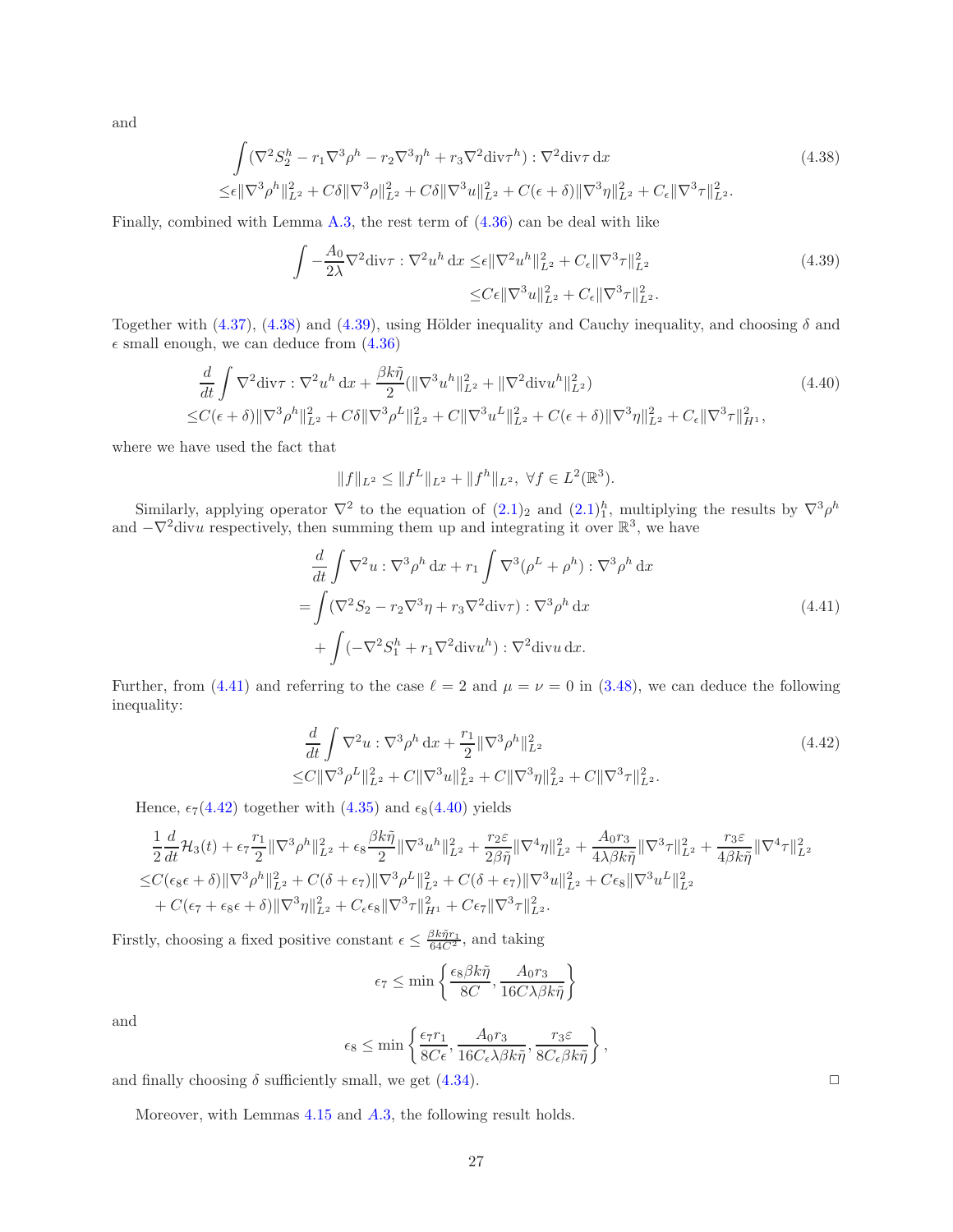Lemma 4.16 Under the same assumptions of Theorem [1.2](#page-3-1) and (3.[3\)](#page-6-3), we have

$$
\mathcal{H}_3(t) \le e^{-\tilde{C}_3 t} \mathcal{H}_3(0) + C \int_0^t e^{-\tilde{C}_3(t-s)} \left( \|\nabla^3 \rho^L\|_{L^2}^2 + \|\nabla^3 u^L\|_{L^2}^2 + \|\nabla^3 \eta^L\|_{L^2}^2 \right)(s) \mathrm{d}s,\tag{4.43}
$$

for some positive constant  $\tilde{C}_3$  independent of  $\delta$ .

**Proof.** By Lemma [A.](#page-33-1)3, we have

<span id="page-27-1"></span><span id="page-27-0"></span>
$$
c_0 \|\nabla^3 \eta^h\|_{L^2} \le \|\nabla^4 \eta\|_{L^2}.
$$

Thus, [\(4.34\)](#page-25-4) leads to

$$
\frac{1}{2}\frac{d}{dt}\mathcal{H}_{3}(t) + \epsilon_{7}\frac{r_{1}}{4}\|\nabla^{3}\rho^{h}\|_{L^{2}}^{2} + \epsilon_{8}\frac{\beta k\tilde{\eta}}{4}\|\nabla^{3}u^{h}\|_{L^{2}}^{2} + \frac{r_{2}\epsilon c_{0}^{2}}{2\beta\tilde{\eta}}\|\nabla^{3}\eta^{h}\|_{L^{2}}^{2} + \frac{A_{0}r_{3}}{8\lambda\beta k\tilde{\eta}}\|\nabla^{3}\tau\|_{L^{2}}^{2}
$$
\n
$$
\leq C(\delta + \epsilon_{7})\|\nabla^{3}\rho^{L}\|_{L^{2}}^{2} + C(\delta + \epsilon_{7} + \epsilon_{8})\|\nabla^{3}u^{L}\|_{L^{2}}^{2} + C(\epsilon_{7} + \epsilon_{8}\epsilon + \delta)(\|\nabla^{3}\eta^{L}\|_{L^{2}}^{2} + \|\nabla^{3}\eta^{h}\|_{L^{2}}^{2}),
$$
\n(4.44)

By adding  $\epsilon_7 \frac{r_1}{4} \|\nabla^3 \rho^L\|_{L^2}^2 + \epsilon_8 \frac{\beta k \tilde{\eta}}{4} \|\nabla^3 u^L\|_{L^2}^2 + \frac{r_2 \epsilon c_0^2}{2 \beta \tilde{\eta}} \|\nabla^3 \eta^L\|_{L^2}^2$  to both sides of inequality [\(4.44\)](#page-27-0), taking

$$
\epsilon_7 \le \frac{r_2 \varepsilon c_0^2}{8C\beta \tilde{\eta}} \text{ and } \epsilon_8 \le \frac{r_2 \varepsilon c_0^2}{8C\epsilon \beta \tilde{\eta}},
$$

and choosing  $\delta$  sufficiently small, we have

$$
\frac{1}{2}\frac{d}{dt}\mathcal{H}_{3}(t) + \epsilon_{7}\frac{r_{1}}{4}\|\nabla^{3}\rho\|_{L^{2}}^{2} + \epsilon_{8}\frac{\beta k\tilde{\eta}}{4}\|\nabla^{3}u\|_{L^{2}}^{2} + \frac{r_{2}\varepsilon c_{0}^{2}}{4\beta\tilde{\eta}}\|\nabla^{3}\eta\|_{L^{2}}^{2} + \frac{A_{0}r_{3}}{8\lambda\beta k\tilde{\eta}}\|\nabla^{3}\tau\|_{L^{2}}^{2}
$$
  

$$
\leq C\|\nabla^{3}\rho^{L}\|_{L^{2}}^{2} + C\|\nabla^{3}u^{L}\|_{L^{2}}^{2} + C\|\nabla^{3}\eta^{L}\|_{L^{2}}^{2}.
$$

Moreover, it follows from integration by parts, the Young inequality and Lemma [A.3](#page-33-1) that

$$
\int (\nabla^2 u : \nabla^3 \rho^h + \nabla^2 \text{div}\tau : \nabla^2 u^h) \, \text{d}x
$$
\n
$$
= \int (-\nabla^2 \text{div}u : \nabla^2 \rho^h + \nabla^2 \text{div}\tau : \nabla^2 u^h) \, \text{d}x
$$
\n
$$
\leq \frac{1}{2} \|\nabla^2 \text{div}u\|_{L^2} + \frac{1}{2} \|\nabla^2 \rho^h\|_{L^2} + \frac{1}{2} \|\nabla^2 \text{div}\tau\|_{L^2} + \frac{1}{2} \|\nabla^2 u^h\|_{L^2}
$$
\n
$$
\leq \frac{1}{2} \|\nabla^3 u\|_{L^2} + \frac{1}{2} \|\nabla^3 \rho\|_{L^2} + \frac{1}{2} \|\nabla^3 \tau\|_{L^2}.
$$

Hence, by virtue of [\(3.3\)](#page-6-3) and the smallness of  $\delta$ ,  $\epsilon_7$  and  $\epsilon_8$ , it is easy to check that  $\mathcal{H}_3(t)$  is equivalent to

$$
\|\nabla^3 \rho\|_{L^2}^2 + \|\nabla^3 u\|_{L^2}^2 + \|\nabla^3 \eta\|_{L^2}^2 + \|\nabla^3 \tau\|_{L^2}^2.
$$

Then there exists a positive constant  $\tilde{C}_3 > 0$  such that

$$
\frac{d}{dt}\mathcal{H}_3(t) + \tilde{C}_3\mathcal{H}_3(t) \leq C\|\nabla^3\rho^L\|_{L^2}^2 + C\|\nabla^3 u^L\|_{L^2}^2 + C\|\nabla^3\eta^L\|_{L^2}^2.
$$

By using Gronwall's inequality, we get  $(4.43)$ .

With the help of Lemmas [4.15](#page-25-0)[-4.16,](#page-26-0) we are ready to prove Proposition [4.13.](#page-24-1)

**Proof of Proposition [4.13:](#page-24-1)** Thanks to the case  $m = 3$  in [\(4.19\)](#page-21-6), [\(4.43\)](#page-27-1), Propositions [4.10,](#page-22-0) [4.11](#page-23-4) and [4.12,](#page-24-5) we can obtain

$$
\mathcal{H}_3(t) \leq e^{-\tilde{C}_3 t} \mathcal{H}_3(0) + C \int_0^t e^{-\tilde{C}_3(t-s)} \left( \|\nabla^3 \rho^L\|_{L^2}^2 + \|\nabla^3 u^L\|_{L^2}^2 + \|\nabla^3 \eta^L\|_{L^2}^2 \right)(s) ds
$$
  

$$
\leq e^{-\tilde{C}_3 t} \mathcal{H}_3(0) + C \int_0^t e^{-\tilde{C}_3(t-s)} (1+s)^{-\frac{9}{2}} ds + C \int_0^t e^{-\tilde{C}_3(t-s)} \left( \int_0^{\frac{s}{2}} (1+s-s')^{-\frac{9}{2}} (1+s)^{-\frac{8}{2}} (s') ds' \right) ds
$$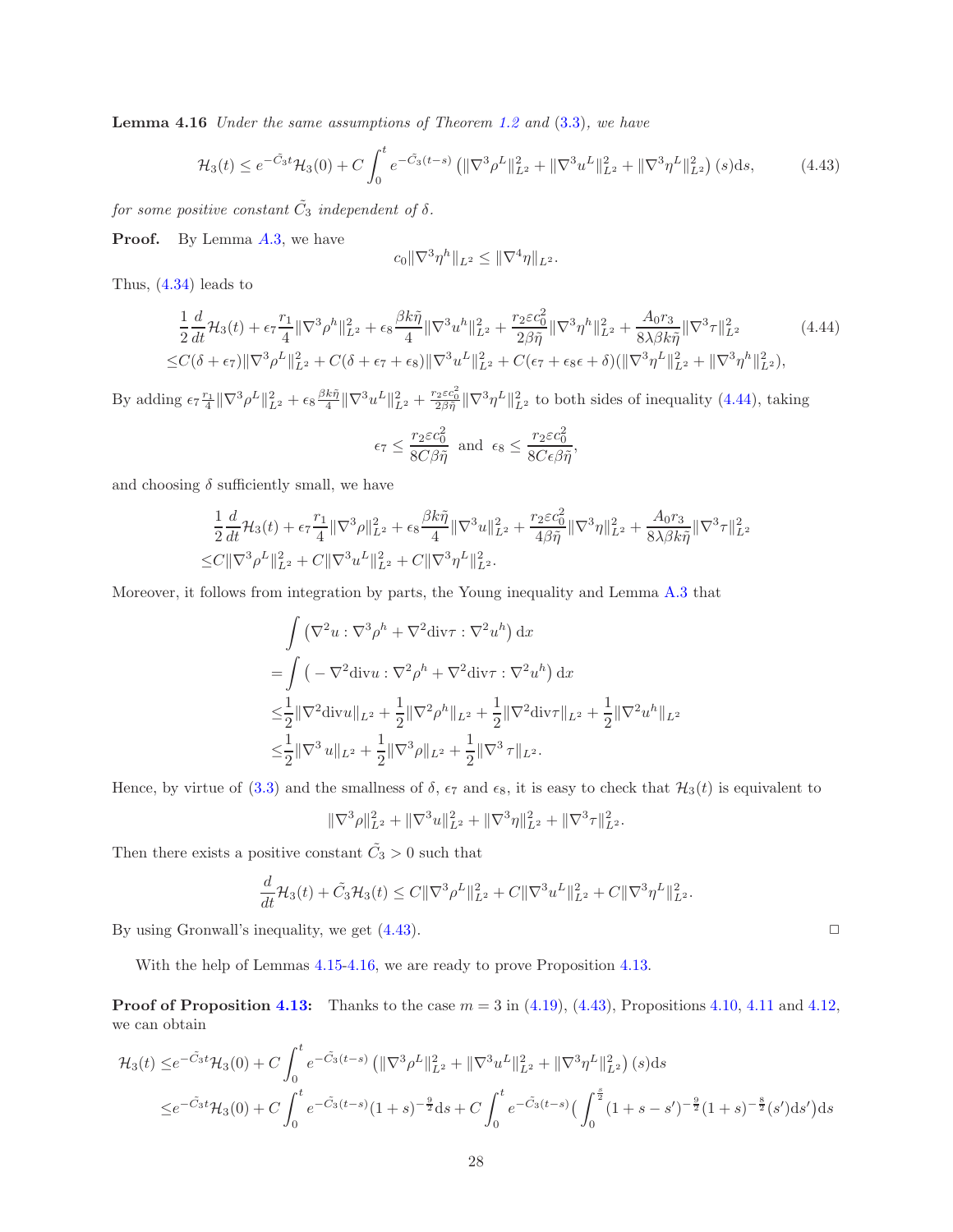+ C 
$$
\int_0^t e^{-\tilde{C}_3(t-s)} \left( \int_{\frac{s}{2}}^s (1+s-s')^{-3} (1+s)^{-\frac{10}{2}} (s') ds' \right) ds
$$
  
\n $\leq C (1+t)^{-\frac{9}{2}} + C \int_0^t e^{-\tilde{C}_3(t-s)} (1+s)^{-\frac{9}{2}} ds$   
\n $\leq C (1+t)^{-\frac{9}{2}},$ 

which is (4.[32\)](#page-25-5).

Then, for [\(4.33\)](#page-25-6), multiplying  $\nabla(2.1)_4$  $\nabla(2.1)_4$  $\nabla(2.1)_4$  by  $2\nabla^2 \tau$  and then integrating the result equation over  $\mathbb{R}^3$ , similar to  $(4.25)$  and  $(4.31)$ , we get

$$
\frac{d}{dt} \int |\nabla^2 \tau|^2 \, \mathrm{d}x + \frac{A_0}{2\lambda} \int |\nabla^2 \tau|^2 \, \mathrm{d}x \le C \|\nabla^3 u\|_{L^2}^2.
$$

Using Gronwall's inequality, the above inequality yields

$$
\begin{aligned} \|\nabla^2 \tau(t)\|_{L^2}^2 &\leq C e^{-\frac{A_0}{2\lambda}t} \|\nabla^2 \tau(0)\|_{L^2}^2 + C \int_0^t e^{-\frac{A_0}{2\lambda}(t-s)} \|\nabla^3 u(s)\|_{L^2}^2 \, \mathrm{d}s \\ &\leq C e^{-\frac{A_0}{2\lambda}t} \|\nabla^2 \tau(0)\|_{L^2}^2 + C \int_0^t e^{-\frac{A_0}{2\lambda}(t-s)} (1+s)^{-\frac{9}{2}} \, \mathrm{d}s \\ &\leq C (1+t)^{-\frac{9}{2}}, \end{aligned}
$$

where we have used  $(4.32)$  $(4.32)$ . Hence, we complete the proof of the proposition.  $\Box$ 

Finally, based on Propositions [4.10](#page-22-0)[-4.13,](#page-24-1) the decay rates of the solution stated in Proposition [4.1](#page-17-1) is obtained. Thus, We finish the proof of Theorem [1.2.](#page-3-1)

# A Appendix

### A.1 Estimates on the linearized system

Let us consider the following linear system for  $(\bar{\rho}, \bar{u}, \bar{\eta}, \text{div}\bar{\tau})$ :

<span id="page-28-0"></span>
$$
\begin{cases}\n\bar{\rho}_t + r_1 \operatorname{div} \bar{u} = 0, \\
\bar{u}_t + r_1 \nabla \bar{\rho} + r_2 \nabla \bar{\eta} - r_3 \operatorname{div} \bar{\tau} = 0, \\
\bar{\eta}_t + \beta \tilde{\eta} \operatorname{div} \bar{u} - \varepsilon \Delta \bar{\eta} = 0, \\
\operatorname{div} \bar{\tau}_t + \frac{A_0}{2\lambda} \operatorname{div} \bar{\tau} - \varepsilon \Delta \operatorname{div} \bar{\tau} - \beta k \tilde{\eta} (\Delta \bar{u} + \nabla \operatorname{div} \bar{u}) = 0.\n\end{cases} (A.1)
$$

As it can be seen from [\(4.5\)](#page-18-4), [\(4.11\)](#page-20-2) and [\(4.43\)](#page-27-1), to study the decay estimates of  $(\rho, u, \eta, \tau)$ , we only need to analyze the low frequency part  $(|\xi| \leq c_0)$  of  $(\bar{\rho}, \bar{u}, \bar{\eta}, \bar{\tau})$ .

If we adopt  $\Lambda^s := (-\Delta)^{\frac{s}{2}}$  as the notation for the pseudo-differential operator defined by  $\Lambda^s f :=$  $\mathcal{F}^{-1}(|\xi|^s \hat{f}(\xi))$ , we only need to study  $\bar{\rho}, d := \Lambda^{-1}$ div $\bar{u}$  and  $\mathbb{P}\bar{u} := \Lambda^{-1}$ curl $\bar{u}$ , where curl $i^j \bar{u} = \partial_j \bar{u}^i - \partial_i \bar{u}^j$ ;  $\bar{\eta}$ ,  $q := \Lambda^{-1}$ divdiv $\bar{\tau}$  and  $\mathbb{P}$ div $\bar{\tau} := \Lambda^{-1}$ curldiv $\bar{\tau}$ . Indeed, by the definition of  $\mathbb{P}$ , we have

$$
\bar{u} = -\Lambda^{-1} \nabla d - \Lambda^{-1} \text{div} \mathbb{P} \bar{u},
$$
  
div $\bar{\tau} = -\Lambda^{-1} \nabla q - \Lambda^{-1} \text{div} \mathbb{P} \text{div} \bar{\tau}.$ 

We see that  $(\bar{\rho}, d, \bar{\eta}, q)$  and  $(\mathbb{P}\bar{u}, \mathbb{P}div\bar{\tau})$  satisfy

<span id="page-28-1"></span>
$$
\begin{cases}\n\bar{\rho}_t + r_1 \Lambda d = 0, \\
d_t - r_1 \Lambda \bar{\rho} - r_2 \Lambda \bar{\eta} - r_3 q = 0, \\
\bar{\eta}_t + \beta \tilde{\eta} \Lambda d - \varepsilon \Delta \bar{\eta} = 0, \\
q_t + \frac{A_0}{2\lambda} q - \varepsilon \Delta q - 2\beta k \tilde{\eta} \Delta d = 0,\n\end{cases} \tag{A.2}
$$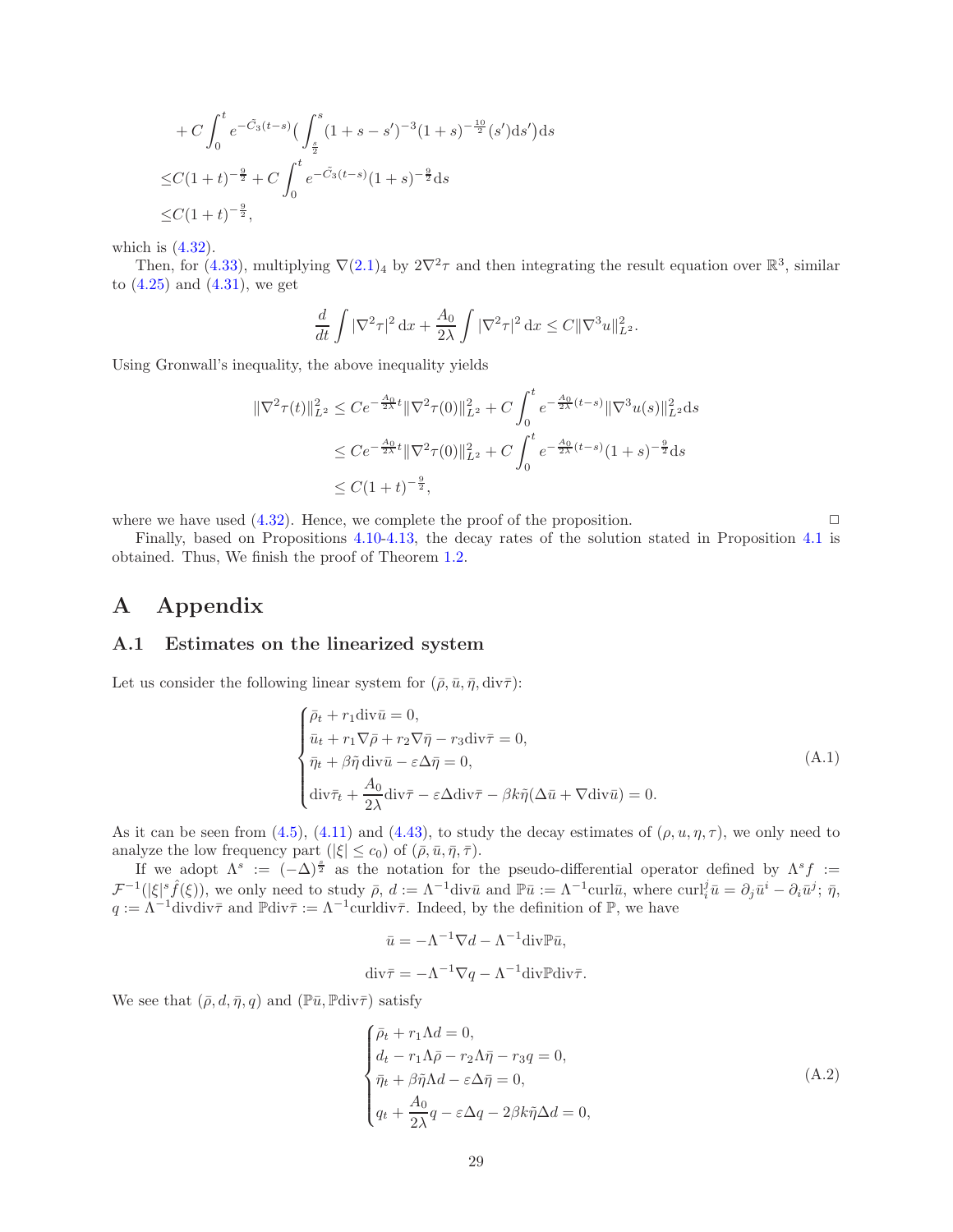and

<span id="page-29-0"></span>
$$
\begin{cases} \mathbb{P}\bar{u}_t - r_3 \mathbb{P} \text{div}\bar{\tau} = 0, \\ \mathbb{P} \text{div}\bar{\tau}_t + \frac{A_0}{2\lambda} \mathbb{P} \text{div}\bar{\tau} - \varepsilon \Delta \mathbb{P} \text{div}\bar{\tau} - \beta k \tilde{\eta} \Delta \mathbb{P}\bar{u} = 0. \end{cases}
$$
(A.3)

Applying Fourier transform to the linearized system  $(A.2)$  and  $(A.3)$ , we arrive at

<span id="page-29-1"></span>
$$
\begin{cases}\n\hat{\rho}_t + r_1|\xi|\hat{d} = 0, \\
\hat{d}_t - r_1|\xi|\hat{\rho} - r_2|\xi|\hat{\eta} - r_3\hat{q} = 0, \\
\hat{\eta}_t + \beta\hat{\eta}|\xi|\hat{d} + \varepsilon|\xi|^2\hat{\eta} = 0, \\
\hat{q}_t + \frac{A_0}{2\lambda}\hat{q} + \varepsilon|\xi|^2\hat{q} + 2\beta k \tilde{\eta}|\xi|^2\hat{d} = 0,\n\end{cases} (A.4)
$$

and

<span id="page-29-6"></span>
$$
\begin{cases} \widehat{\mathbb{P}u}_{t} - r_{3} \widehat{\mathbb{P} \text{div}\tau} = 0, \\ \widehat{\mathbb{P} \text{div}\tau}_{t} + \frac{A_{0}}{2\lambda} \widehat{\mathbb{P} \text{div}\tau} + \varepsilon |\xi|^{2} \widehat{\mathbb{P} \text{div}\tau} + \beta k \tilde{\eta} |\xi|^{2} \widehat{\mathbb{P}u} = 0. \end{cases}
$$
(A.5)

### **A.1.1** Estimates on  $(\hat{\bar{\rho}}, \hat{d}, \hat{\bar{\eta}}, \hat{q})$ .

We introduce the following corrected modes different from those in [\[47\]](#page-36-0):

<span id="page-29-4"></span>
$$
\hat{\mathbf{a}} = \hat{\rho} + \frac{2\lambda}{A_0} r_3 r_1 |\xi| \left[\frac{A_0}{2\lambda} + (\varepsilon - 2\beta k \tilde{\eta} \frac{2\lambda}{A_0} r_3)|\xi|^2\right]^{-1} \hat{q},\tag{A.6}
$$

$$
\hat{\mathbf{o}} = \hat{d} + \frac{2\lambda}{A_0} r_3 \hat{q},\tag{A.7}
$$

<span id="page-29-5"></span>
$$
\hat{\mathbf{z}} = \hat{\eta} + \frac{2\lambda}{A_0} r_3 \beta \tilde{\eta} |\xi| \left[ \frac{A_0}{2\lambda} + (\varepsilon - 2\beta k \tilde{\eta} \frac{2\lambda}{A_0} r_3) |\xi|^2 \right]^{-1} \hat{q},\tag{A.8}
$$

$$
\hat{\mathbf{q}} = \hat{q}.\tag{A.9}
$$

Then the system  $(A.4)$  can be rewritten as

<span id="page-29-2"></span>
$$
\begin{cases}\n\hat{\mathbf{a}}_t + r_1|\xi|\hat{\mathbf{o}} = -\frac{4\lambda}{A_0} r_3 r_1 \beta k \tilde{\eta} A_1 |\xi|^3 \hat{\mathbf{o}}, \\
\hat{\mathbf{o}}_t + \frac{4\lambda}{A_0} r_3 \beta k \tilde{\eta} |\xi|^2 \hat{\mathbf{o}} - r_1 |\xi|\hat{\mathbf{a}} - r_2 |\xi|\hat{\mathbf{z}} = \frac{2\lambda}{A_0} r_3 \left(\frac{4\lambda}{A_0} r_3 \beta k \tilde{\eta} - \varepsilon - (r_2 \beta \tilde{\eta} + r_1^2) A_1\right) |\xi|^2 \hat{\mathbf{q}}, \\
\hat{\mathbf{z}}_t + \beta \tilde{\eta} |\xi|\hat{\mathbf{o}} + \varepsilon |\xi|^2 \hat{\mathbf{z}} = \varepsilon \frac{2\lambda}{A_0} r_3 \beta \tilde{\eta} A_1 |\xi|^3 \hat{\mathbf{q}} - \frac{4\lambda}{A_0} r_3 \beta^2 k \tilde{\eta}^2 A_1 |\xi|^3 \hat{\mathbf{o}}, \\
\hat{\mathbf{q}}_t + \left[\frac{A_0}{2\lambda} + (\varepsilon - 2\beta k \tilde{\eta} \frac{2\lambda}{A_0} r_3) |\xi|^2 \right] \hat{\mathbf{q}} = -2\beta k \tilde{\eta} |\xi|^2 \hat{\mathbf{o}},\n\end{cases} (A.10)
$$

where the coefficient  $A_1$  is defined by

<span id="page-29-3"></span>
$$
A_1 = \left[\frac{A_0}{2\lambda} + (\varepsilon - 2\beta k \tilde{\eta} \frac{2\lambda}{A_0} r_3)|\xi|^2\right]^{-1}.
$$

From the corrected modes, it is not hard to find that the estimates of  $(\hat{a}, \hat{o}, \hat{z}, \hat{q})$  can be easily translated into the estimates of  $(\hat{\rho}, \hat{d}, \hat{\eta}, \hat{q})$  for small  $|\xi|$ . Next, let us turn to study the estimates of  $(\hat{\mathbf{a}}, \hat{\mathbf{o}}, \hat{\mathbf{z}}, \hat{\mathbf{q}})$ . From [\(A.10\)](#page-29-2), we easily obtain

$$
\frac{1}{2}\frac{d}{dt}(|\hat{\mathbf{a}}|^2 + |\hat{\mathbf{o}}|^2 + \frac{r_2}{\beta\tilde{\eta}}|\hat{\mathbf{z}}|^2) + \frac{r_2\varepsilon}{\beta\tilde{\eta}}|\xi|^2|\hat{\mathbf{z}}|^2 + \frac{4\lambda}{A_0}r_3\beta k\tilde{\eta}|\xi|^2|\hat{\mathbf{o}}|^2
$$
\n
$$
= -\frac{4\lambda}{A_0}r_3r_1\beta k\tilde{\eta}A_1|\xi|^3\text{Re}(\hat{\mathbf{o}}\,\tilde{\hat{\mathbf{a}}}) + \frac{2\lambda}{A_0}r_3\left(\frac{4\lambda}{A_0}r_3\beta k\tilde{\eta} - \varepsilon - (r_2\beta\tilde{\eta} + r_1^2)A_1\right)|\xi|^2\text{Re}(\hat{\mathbf{q}}\,\tilde{\mathbf{o}})
$$
\n(A.11)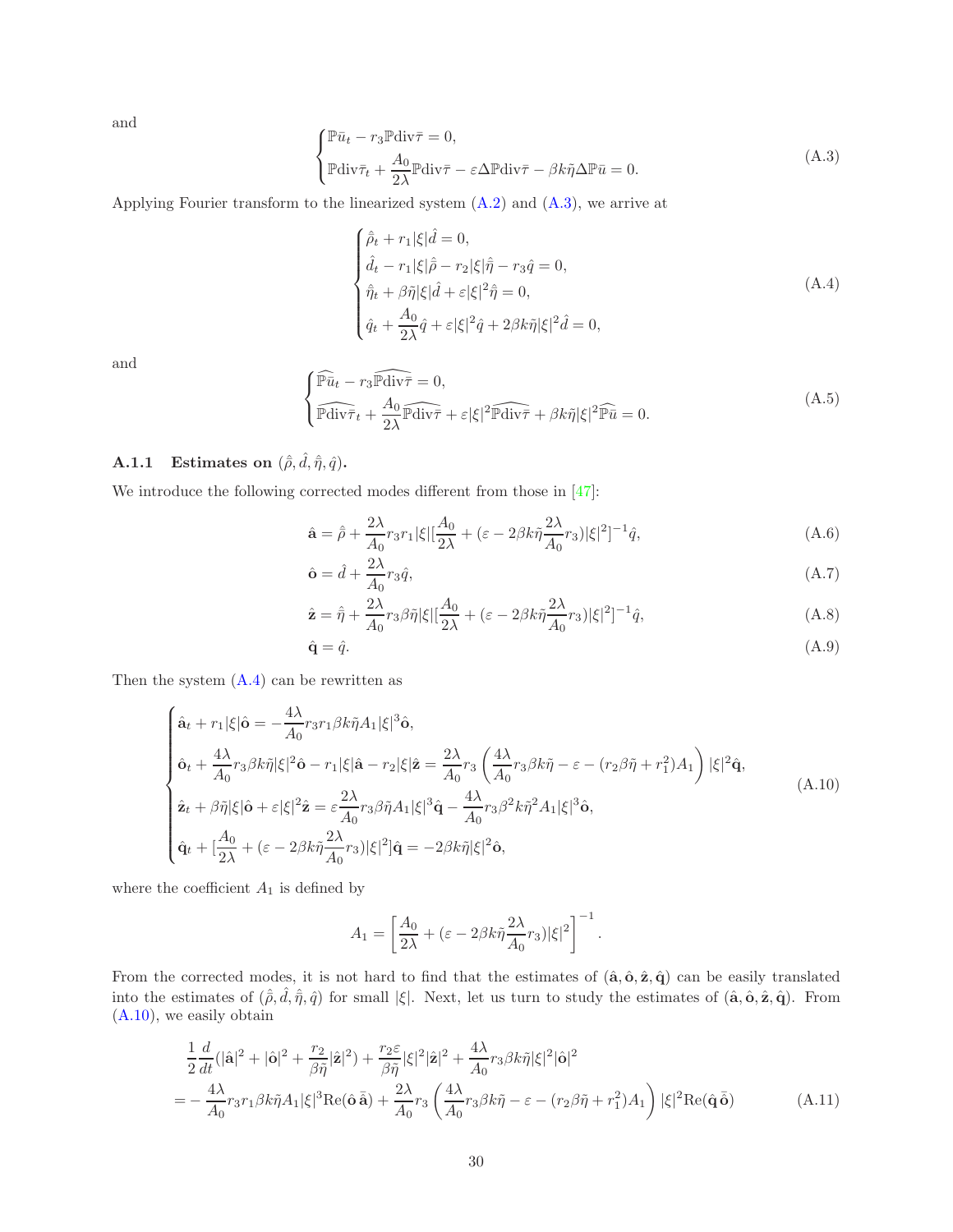<span id="page-30-0"></span>
$$
+\frac{r_2\varepsilon}{\beta\tilde\eta}\frac{2\lambda}{A_0}r_3\beta\tilde\eta A_1|\xi|^3\mathrm{Re}(\hat{\mathbf{q}}\,\bar{\hat{\mathbf{z}}})-\frac{r_2}{\beta\tilde\eta}\frac{4\lambda}{A_0}r_3\beta^2k\tilde\eta^2A_1|\xi|^3\mathrm{Re}(\hat{\mathbf{o}}\,\bar{\hat{\mathbf{z}}}).
$$

Multiplying  $(A.10)<sub>1</sub>$  and  $(A.10)<sub>2</sub>$  by  $\overline{o}$  and  $\overline{a}$ , respectively, yields

$$
\frac{d}{dt}\text{Re}(\tilde{\mathbf{a}}\,\hat{\mathbf{o}}) + r_1|\xi||\hat{\mathbf{o}}|^2 - r_1|\xi||\hat{\mathbf{a}}|^2 - r_2|\xi|\text{Re}(\hat{\mathbf{z}}\,\tilde{\mathbf{a}})
$$
\n
$$
= -\frac{4\lambda}{A_0}r_3r_1\beta k\tilde{\eta}A_1|\xi|^3|\hat{\mathbf{o}}|^2 + \frac{2\lambda}{A_0}r_3\left(\frac{4\lambda}{A_0}r_3\beta k\tilde{\eta} - \varepsilon - (r_2\beta\tilde{\eta} + r_1^2)A_1\right)|\xi|^2\text{Re}(\hat{\mathbf{q}}\,\tilde{\mathbf{a}}) - \frac{4\lambda}{A_0}r_3\beta k\tilde{\eta}|\xi|^2\text{Re}(\hat{\mathbf{o}}\,\tilde{\mathbf{a}}).
$$
\n(A.12)

Combined with [\(A.11\)](#page-29-3) and  $-\tilde{\epsilon}|\xi|\times(A.12)$  $-\tilde{\epsilon}|\xi|\times(A.12)$ , it holds that

$$
\frac{1}{2}\frac{d}{dt}\left(|\hat{\mathbf{a}}|^2+|\hat{\mathbf{o}}|^2+\frac{r_2}{\beta\tilde{\eta}}|\hat{\mathbf{z}}|^2-2\tilde{\epsilon}|\xi|\text{Re}(\bar{\hat{\mathbf{a}}}\hat{\mathbf{o}})\right)+r_1\tilde{\epsilon}|\xi|^2|\hat{\mathbf{a}}|^2+\frac{r_2\epsilon}{\beta\tilde{\eta}}|\xi|^2|\hat{\mathbf{z}}|^2+(\frac{4\lambda}{A_0}r_3\beta k\tilde{\eta}-\tilde{\epsilon}r_1)|\xi|^2|\hat{\mathbf{o}}|^2
$$
\n
$$
=\frac{2\lambda}{A_0}r_3\left(\frac{4\lambda}{A_0}r_3\beta k\tilde{\eta}-\varepsilon-(r_2\beta\tilde{\eta}+r_1^2)A_1\right)|\xi|^2\text{Re}(\hat{\mathbf{q}}\,\tilde{\mathbf{o}})-\tilde{\epsilon}r_2|\xi|^2\text{Re}(\hat{\mathbf{z}}\,\tilde{\mathbf{a}})
$$
\n
$$
+\tilde{\epsilon}\frac{4\lambda}{A_0}r_3r_1\beta k\tilde{\eta}A_1|\xi|^4|\hat{\mathbf{o}}|^2-\tilde{\epsilon}\frac{2\lambda}{A_0}r_3\left(\frac{4\lambda}{A_0}r_3\beta k\tilde{\eta}-\varepsilon-(r_2\beta\tilde{\eta}+r_1^2)A_1\right)|\xi|^3\text{Re}(\hat{\mathbf{q}}\,\tilde{\mathbf{a}})
$$
\n
$$
+\tilde{\epsilon}\frac{4\lambda}{A_0}r_3\beta k\tilde{\eta}|\xi|^3\text{Re}(\hat{\mathbf{o}}\,\tilde{\mathbf{a}})-\frac{4\lambda}{A_0}r_3r_1\beta k\tilde{\eta}A_1|\xi|^3\text{Re}(\hat{\mathbf{o}}\,\tilde{\mathbf{a}})+\frac{r_2\epsilon}{\beta\tilde{\eta}}\frac{2\lambda}{A_0}r_3\beta\tilde{\eta}A_1|\xi|^3\text{Re}(\hat{\mathbf{q}}\,\tilde{\mathbf{z}})
$$
\n
$$
-\frac{r_2}{\beta\tilde{\eta}}\frac{4\lambda}{A_0}r_3\beta^2 k\tilde{\eta}^2A_1|\xi|^3\text{Re}(\hat{\mathbf{o}}\,\tilde{\math
$$

It is natural to derive the estimates for those terms on the right-hand side of [\(A.13\)](#page-30-1). First, the first two terms can be controlled by

<span id="page-30-2"></span>
$$
\frac{\lambda}{A_0} r_3 \beta k \tilde{\eta} |\xi|^2 |\hat{\mathbf{o}}|^2 + \frac{A_0}{4\lambda r_3 \beta k \tilde{\eta}} A_2^2 |\xi|^2 ||\hat{\mathbf{q}}|^2 + \frac{\tilde{\epsilon} r_1}{2} |\xi|^2 |\hat{\mathbf{a}}|^2 + \frac{\tilde{\epsilon} r_2^2}{2r_1} |\xi|^2 ||\hat{\mathbf{z}}|^2,\tag{A.14}
$$

where

<span id="page-30-1"></span>
$$
A_2 = \frac{2\lambda}{A_0} r_3 \left( \frac{4\lambda}{A_0} r_3 \beta k \tilde{\eta} - \varepsilon - (r_2 \beta \tilde{\eta} + r_1^2) A_1 \right).
$$

Similarly, we can drive the bound of the last term.

<span id="page-30-4"></span><span id="page-30-3"></span>
$$
|II_1| \le C|\xi|^3|(\hat{\mathbf{a}}, \hat{\mathbf{z}})||(\hat{\mathbf{q}}, \hat{\mathbf{o}})| + C|\xi|^4|\hat{\mathbf{o}}|^2. \tag{A.15}
$$

Substituting  $(A.14)$  and  $(A.15)$  into  $(A.13)$  yields

$$
\frac{1}{2}\frac{d}{dt}\left(|\hat{\mathbf{a}}|^2+|\hat{\mathbf{o}}|^2+\frac{r_2}{\beta\tilde{\eta}}|\hat{\mathbf{z}}|^2-2\tilde{\epsilon}|\xi|\text{Re}(\bar{\hat{\mathbf{a}}}\,\hat{\mathbf{o}})\right) \n+\frac{r_1\tilde{\epsilon}}{2}|\xi|^2|\hat{\mathbf{a}}|^2+(\frac{r_2\epsilon}{\beta\tilde{\eta}}-\frac{\tilde{\epsilon}r_2^2}{2r_1})|\xi|^2|\hat{\mathbf{z}}|^2+(\frac{3\lambda}{A_0}r_3\beta k\tilde{\eta}-\tilde{\epsilon}r_1)|\xi|^2|\hat{\mathbf{o}}|^2 \n\leq \frac{A_0}{4\lambda r_3\beta k\tilde{\eta}}A_2^2|\xi|^2||\hat{\mathbf{q}}|^2+C|\xi|^3|(\hat{\mathbf{a}},\hat{\mathbf{z}})||(\hat{\mathbf{q}},\hat{\mathbf{o}})|+C|\xi|^4|\hat{\mathbf{o}}|^2.
$$
\n(A.16)

Now, we move on and derive the estimates of  $\hat{q}$  as follows. Multiplying  $(A.10)<sub>4</sub>$  by  $\overline{\hat{q}}$  and using Cauchy inequality, we then obtain the following inequality:

$$
\begin{split} \frac{1}{2}\frac{d}{dt}|\hat{\mathbf{q}}|^{2}+\left[\frac{A_{0}}{2\lambda}+(\varepsilon-2\beta k\tilde{\eta}\frac{2\lambda}{A_{0}}r_{3})|\xi|^{2}\right]|\hat{\mathbf{q}}|^{2} &=-2\beta k\tilde{\eta}|\xi|^{2}\mathrm{Re}(\hat{\mathbf{o}}\,\bar{\hat{\mathbf{q}}})\\ &\leq\!\frac{\lambda}{2A_{0}}r_{3}\beta k\tilde{\eta}|\xi|^{2}||\hat{\mathbf{o}}|^{2}+\frac{2A_{0}}{\lambda r_{3}}\beta k\tilde{\eta}|\xi|^{2}|\hat{\mathbf{q}}|^{2}, \end{split}
$$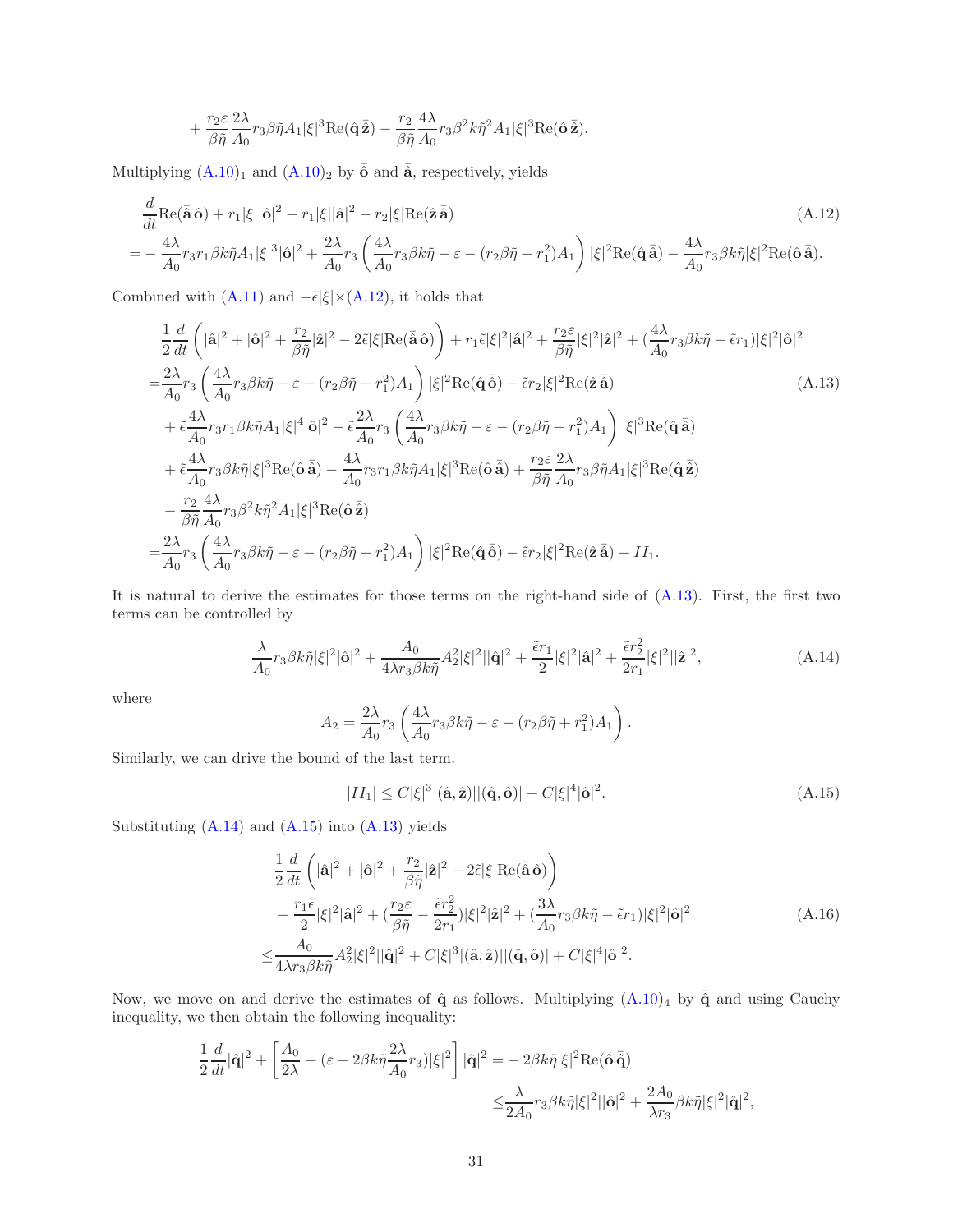which implies

$$
\frac{1}{2}\frac{d}{dt}|\hat{\mathbf{q}}|^2 + \left[\frac{A_0}{2\lambda} + (\varepsilon - 2\beta k \tilde{\eta}\frac{2\lambda}{A_0}r_3 - \frac{2A_0}{\lambda r_3}\beta k \tilde{\eta})|\xi|^2\right]|\hat{\mathbf{q}}|^2 \le \frac{\lambda}{2A_0}r_3\beta k \tilde{\eta}|\xi|^2||\hat{\mathbf{o}}|^2. \tag{A.17}
$$

Finally, combining with [\(A.16\)](#page-30-4) and [\(A.17\)](#page-31-0) yields

$$
\frac{1}{2}\frac{d}{dt}\left(|\hat{\mathbf{a}}|^2+|\hat{\mathbf{o}}|^2+\frac{r_2}{\beta\tilde{\eta}}|\hat{\mathbf{z}}|^2+|\hat{\mathbf{q}}|^2-2\tilde{\epsilon}|\xi|\text{Re}(\bar{\hat{\mathbf{a}}}\,\hat{\mathbf{o}})\right)+\frac{r_1\tilde{\epsilon}}{2}|\xi|^2|\hat{\mathbf{a}}|^2+(\frac{r_2\epsilon}{\beta\tilde{\eta}}-\frac{\tilde{\epsilon}r_2^2}{2r_1})|\xi|^2|\hat{\mathbf{z}}|^2+(\frac{2\lambda}{A_0}r_3\beta k\tilde{\eta}-\tilde{\epsilon}r_1)|\xi|^2|\hat{\mathbf{o}}|^2+\left[\frac{A_0}{2\lambda}+(\epsilon-2\beta k\tilde{\eta}\frac{2\lambda}{A_0}r_3-\frac{2A_0}{\lambda r_3}\beta k\tilde{\eta}-\frac{A_0}{4\lambda r_3\beta k\tilde{\eta}}A_2^2)|\xi|^2\right]|\hat{\mathbf{q}}|^2
$$
(A.18)  

$$
\leq C|\xi|^3|(\hat{\mathbf{a}},\hat{\mathbf{z}})||(\hat{\mathbf{q}},\hat{\mathbf{o}})|+C|\xi|^4|\hat{\mathbf{o}}|^2.
$$

Taking  $\tilde{\epsilon} := \min\{\frac{r_1 \varepsilon}{2r_2 \beta \tilde{\eta}}, \frac{\lambda r_3 \beta k \tilde{\eta}}{A_0 r_1}\}$ , and introducing the Lyapunov functional

<span id="page-31-1"></span><span id="page-31-0"></span>
$$
\mathcal{L}_{com}^2 := |\hat{\mathbf{a}}|^2 + |\hat{\mathbf{o}}|^2 + \frac{r_2}{\beta \tilde{\eta}} |\hat{\mathbf{z}}|^2 + |\hat{\mathbf{q}}|^2 - 2\tilde{\epsilon} |\xi| \text{Re}(\tilde{\mathbf{a}}\,\hat{\mathbf{o}}).
$$

It is clear that, for  $|\xi| \leq \frac{1}{\tilde{\epsilon}}$ , we have  $\mathcal{L}_{com}^2$  is equivalent to  $|\hat{\mathbf{a}}|^2 + |\hat{\mathbf{o}}|^2 + \frac{r_2}{\beta \tilde{\eta}} |\hat{\mathbf{z}}|^2 + |\hat{\mathbf{q}}|^2$ . Hence, from  $(A.18)$ , using Cauchy inequality, there exists a small positive constant  $c_1 \leq \frac{1}{\tilde{\epsilon}}$  depending only on the parameters  $\varepsilon, k, A_0, \beta, \tilde{\eta}, \lambda, \tilde{\epsilon}$  and  $r_i$   $(i = 1, 2, 3)$  such that

$$
\frac{1}{2}\frac{d}{dt}\mathcal{L}_{com}^2 + \frac{r_1\tilde{\epsilon}}{4}|\xi|^2|\hat{\mathbf{a}}|^2 + \frac{r_2\epsilon}{4\beta\tilde{\eta}}|\xi|^2|\hat{\mathbf{z}}|^2 + \frac{\lambda}{2A_0}r_3\beta k\tilde{\eta}|\xi|^2|\hat{\mathbf{o}}|^2 + \frac{A_0}{4\lambda}|\xi|^2|\hat{\mathbf{q}}|^2 \le 0.
$$

Namely, we have

<span id="page-31-2"></span>
$$
\frac{d}{dt}\mathcal{L}_{com}^2 + C_3|\xi|^2 \mathcal{L}_{com}^2 \le 0,
$$
\n(A.19)

for some positive constant  $C_3$  independent of  $|\xi|$ . Then it follows form  $(A.19)$  that for  $\xi \leq c_1$ 

<span id="page-31-3"></span> $|(\hat{\mathbf{a}}, \hat{\mathbf{o}}, \hat{\mathbf{z}}, \hat{\mathbf{q}})(t)|^2 \leq C e^{-C_3 |\xi|^2 t} |(\hat{\mathbf{a}}, \hat{\mathbf{o}}, \hat{\mathbf{z}}, \hat{\mathbf{q}})(0)|^2$  $(A.20)$ 

Recalling the relation between  $(\hat{\mathbf{a}}, \hat{\mathbf{o}}, \hat{\mathbf{z}}, \hat{\mathbf{q}})$  with  $(\hat{\rho}, \hat{d}, \hat{\eta}, \hat{q})$  in  $(A.6)-(A.9)$  $(A.6)-(A.9)$ , and thanks to  $(A.20)$ , we can easily deduce the following inequality holds.

<span id="page-31-8"></span>
$$
|(\hat{\rho}, \hat{d}, \hat{\eta}, \hat{q})(t)|^2 \le C e^{-C_3 |\xi|^2 t} |(\hat{\rho}, \hat{d}, \hat{\eta}, \hat{q})(0)|^2, \text{ for } |\xi| \le c_1.
$$
 (A.21)

### A.1.2 Estimates on  $(\widehat{\mathbb{P} \bar{u}}, \widehat{\mathbb{P} \text{div} \bar{\tau}})$

We introduce the following corrected modes:

<span id="page-31-6"></span>
$$
\hat{\mathbf{v}} = \widehat{\mathbb{P}\bar{u}} + \frac{2\lambda}{A_0} r_3 \widehat{\mathbb{P} \text{div}\tau},\tag{A.22}
$$

<span id="page-31-7"></span><span id="page-31-5"></span>
$$
\hat{\mathbf{w}} = \widehat{\mathbb{P} \text{div}\tau},\tag{A.23}
$$

Then the system  $(A.5)$  can be rewritten as

<span id="page-31-4"></span>
$$
\begin{cases}\n\hat{\mathbf{v}}_t + \frac{2\lambda}{A_0} r_3 \beta k \tilde{\eta} |\xi|^2 \hat{\mathbf{v}} + \frac{2\lambda}{A_0} r_3 (\varepsilon - \frac{2\lambda}{A_0} r_3 \beta k \tilde{\eta}) |\xi|^2 \hat{\mathbf{w}} = 0, \\
\hat{\mathbf{w}}_t + \frac{A_0}{2\lambda} \hat{\mathbf{w}} + (\varepsilon - \frac{2\lambda}{A_0} r_3 \beta k \tilde{\eta}) |\xi|^2 \hat{\mathbf{w}} + \beta k \tilde{\eta} |\xi|^2 \hat{\mathbf{v}} = 0.\n\end{cases} (A.24)
$$

Multiplying [\(A.24\)](#page-31-4) with  $\bar{\mathbf{v}}$  and  $\bar{\mathbf{w}}$  respectively and use Cauchy inequality, we have

$$
\frac{1}{2}\frac{d}{dt}|\hat{\mathbf{v}}|^2 + \frac{2\lambda}{A_0}r_3\beta k\tilde{\eta}|\xi|^2|\hat{\mathbf{v}}|^2 = -\frac{2\lambda}{A_0}r_3(\varepsilon - \frac{2\lambda}{A_0}r_3\beta k\tilde{\eta})|\xi|^2\text{Re}(\hat{\mathbf{w}}\,\bar{\hat{\mathbf{v}}})\tag{A.25}
$$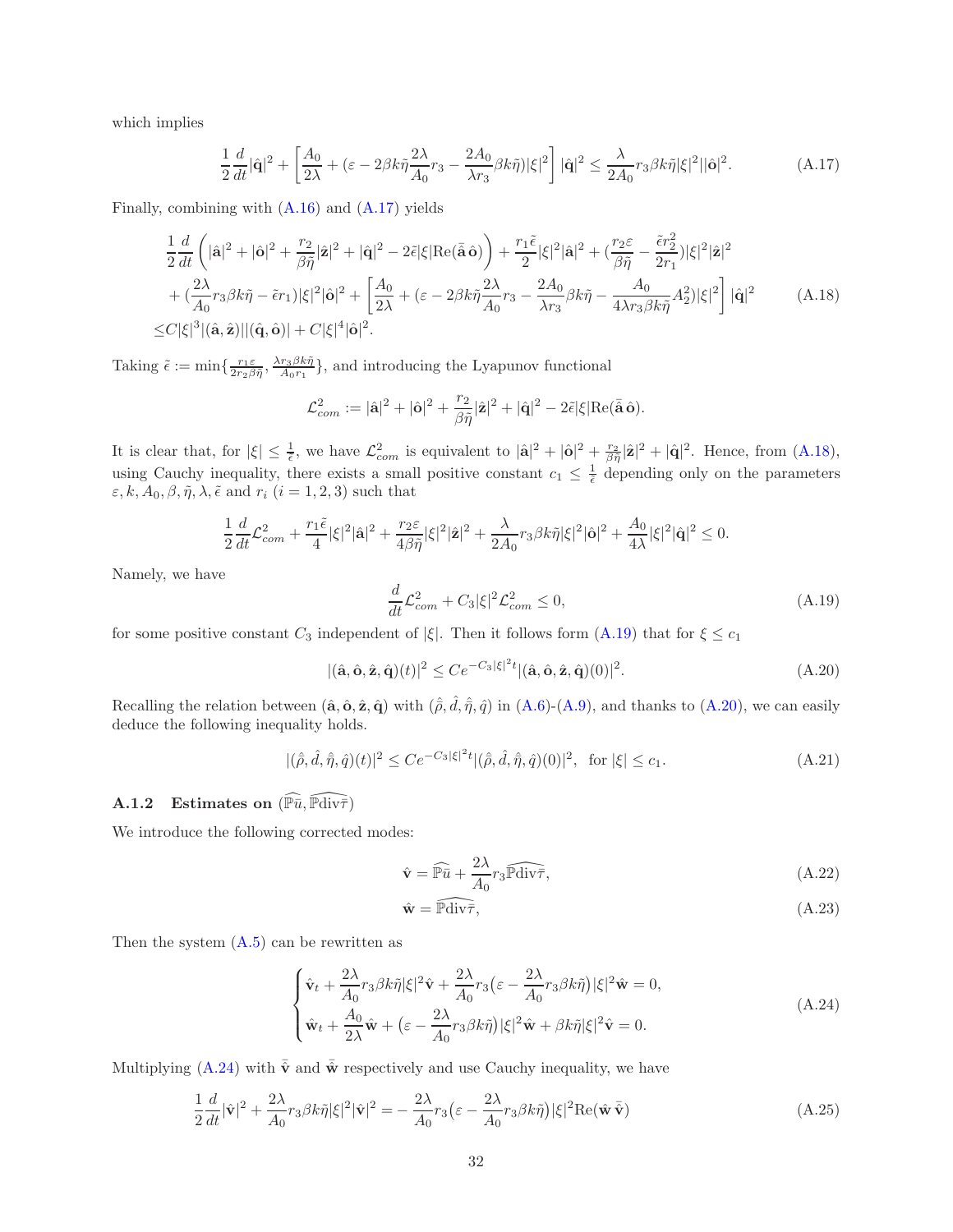<span id="page-32-2"></span><span id="page-32-1"></span>
$$
\leq \frac{\lambda}{2A_0}r_3\beta k \tilde{\eta}|\xi|^2|\hat{\mathbf{v}}|^2+\frac{2\lambda}{A_0\beta k \tilde{\eta}}r_3\big(\varepsilon-\frac{2\lambda}{A_0}r_3\beta k \tilde{\eta}\big)^2|\xi|^2|\hat{\mathbf{w}}|^2,
$$

and

$$
\frac{1}{2}\frac{d}{dt}|\hat{\mathbf{w}}|^2 + \left(\frac{A_0}{2\lambda} + (\varepsilon - \frac{2\lambda}{A_0}r_3\beta k\tilde{\eta})|\xi|^2\right)|\hat{\mathbf{w}}|^2 = -\beta k\tilde{\eta}|\xi|^2 \text{Re}(\hat{\mathbf{v}}\,\tilde{\hat{\mathbf{w}}})
$$
\n
$$
\leq \frac{A_0}{2\lambda r_3}\beta k\tilde{\eta}|\xi|^2|\hat{\mathbf{w}}|^2 + \frac{\lambda}{2A_0}r_3\beta k\tilde{\eta}|\xi|^2|\hat{\mathbf{v}}|^2.
$$
\n(A.26)

Together with [\(A.25\)](#page-31-5) and [\(A.26\)](#page-32-1), it holds that

$$
\frac{1}{2}\frac{d}{dt}(|\hat{\mathbf{v}}|^2 + |\hat{\mathbf{w}}|^2) + \frac{\lambda}{A_0}r_3\beta k\tilde{\eta}|\xi|^2|\hat{\mathbf{v}}|^2 \n+ \left[\frac{A_0}{2\lambda} + \left(\varepsilon - \frac{2\lambda}{A_0}r_3\beta k\tilde{\eta} - \frac{A_0}{2\lambda r_3}\beta k\tilde{\eta} - \frac{2\lambda}{A_0\beta k\tilde{\eta}}r_3(\varepsilon - \frac{2\lambda}{A_0}r_3\beta k\tilde{\eta})^2\right)|\xi|^2\right]|\hat{\mathbf{w}}|^2 \leq 0.
$$
\n(A.27)

By choosing  $|\xi| \le c_2$ , which makes  $\frac{A_0}{2\lambda} + \left(\varepsilon - \frac{2\lambda}{A_0} r_3 \beta k \tilde{\eta} - \frac{A_0}{2\lambda r_3} \beta k \tilde{\eta} - \frac{2\lambda}{A_0 \beta k \tilde{\eta}} r_3(\varepsilon - \frac{2\lambda}{A_0} r_3 \beta k \tilde{\eta})^2\right) |\xi|^2 \ge \frac{A_0}{4\lambda} \ge \frac{A_0}{4\lambda} |\xi|^2$ true. Then, from [\(A.27\)](#page-32-2), we have

$$
\frac{1}{2}\frac{d}{dt}(|\hat{\mathbf{v}}|^2+|\hat{\mathbf{w}}|^2)+\frac{\lambda}{A_0}r_3\beta k\tilde{\eta}|\xi|^2|\hat{\mathbf{v}}|^2+\frac{A_0}{4\lambda}|\xi|^2|\hat{\mathbf{w}}|^2\leq 0.
$$

Hence, there exists a positive constant  $C_4$  independent of  $|\xi|$  such that

<span id="page-32-3"></span>
$$
\frac{d}{dt}(|\hat{\mathbf{v}}|^2 + |\hat{\mathbf{w}}|^2) + C_4|\xi|^2(|\hat{\mathbf{v}}|^2 + |\hat{\mathbf{w}}|^2) \le 0.
$$
\n(A.28)

Thanks to [\(A.28\)](#page-32-3), we can deduce

<span id="page-32-4"></span>
$$
|(\hat{\mathbf{v}}, \hat{\mathbf{w}})(t)|^2 \le Ce^{-C_4|\xi|^2 t} |(\hat{\mathbf{v}}, \hat{\mathbf{w}})(0)|^2, \text{ for } |\xi| \le c_2.
$$
 (A.29)

Further, from the definitions [\(A.22\)](#page-31-6) and [\(A.23\)](#page-31-7), [\(A.29\)](#page-32-4) implies that, for  $|\xi| \leq c_2$ ,

<span id="page-32-5"></span>
$$
|(\widehat{\mathbb{P}u}, \widehat{\mathbb{P}div\tau})(t)|^2 \le Ce^{-C_4|\xi|^2t} |(\widehat{\mathbb{P}u}, \widehat{\mathbb{P}div\tau})(0)|^2.
$$
 (A.30)

### A.1.3 Decay estimates of the low frequency part

Taking  $c_0 = \min\{c_1, c_2\}$ , and combining with  $(A.21)$  and  $(A.30)$ , we have the following proposition.

**Proposition A.1** It holds that, for  $|\xi| \leq c_0$ ,

<span id="page-32-6"></span>
$$
|(\hat{\rho}, \hat{d}, \hat{\eta}, \hat{q})(\xi, t)|^2 \leq C e^{-2C_5|\xi|^2 t} |(\hat{\rho}, \hat{d}, \hat{\eta}, \hat{q})(\xi, 0)|^2
$$

and

$$
|(\widehat{\mathbb{P} \bar u},\widehat{\mathbb{P} \text{div} \bar \tau})(\xi,t)|^2\leq Ce^{-2C_5|\xi|^2t}|(\widehat{\mathbb{P} \bar u},\widehat{\mathbb{P} \text{div} \bar \tau})(\xi,0)|^2,
$$

for some positive constant  $C_5$  independent of  $\xi.$ 

<span id="page-32-0"></span>For the low frequency part, we have the following decay estimates for solutions to the linearized problem  $(A.1), (2.3).$  $(A.1), (2.3).$  $(A.1), (2.3).$  $(A.1), (2.3).$ 

Proposition A.2 It holds that

$$
\|\partial_x^m(\bar{\rho}, \bar{u}, \bar{\eta}, \mathrm{div}\bar{\tau})^L(t)\|_{L^2} \le C(1+t)^{-\frac{3}{4}-\frac{|m|}{2}} \|(\bar{\rho}, \bar{u}, \bar{\eta}, \mathrm{div}\bar{\tau})^L(0)\|_{L^1},
$$

and

$$
\|\partial_x^m(\bar{\rho}, \bar{u}, \bar{\eta}, \text{div}\bar{\tau})^L(t)\|_{L^2} \le C(1+t)^{-\frac{|m|}{2}} \|(\bar{\rho}, \bar{u}, \bar{\eta}, \text{div}\bar{\tau})^L(0)\|_{L^2}
$$

for any  $|m| > 0$ .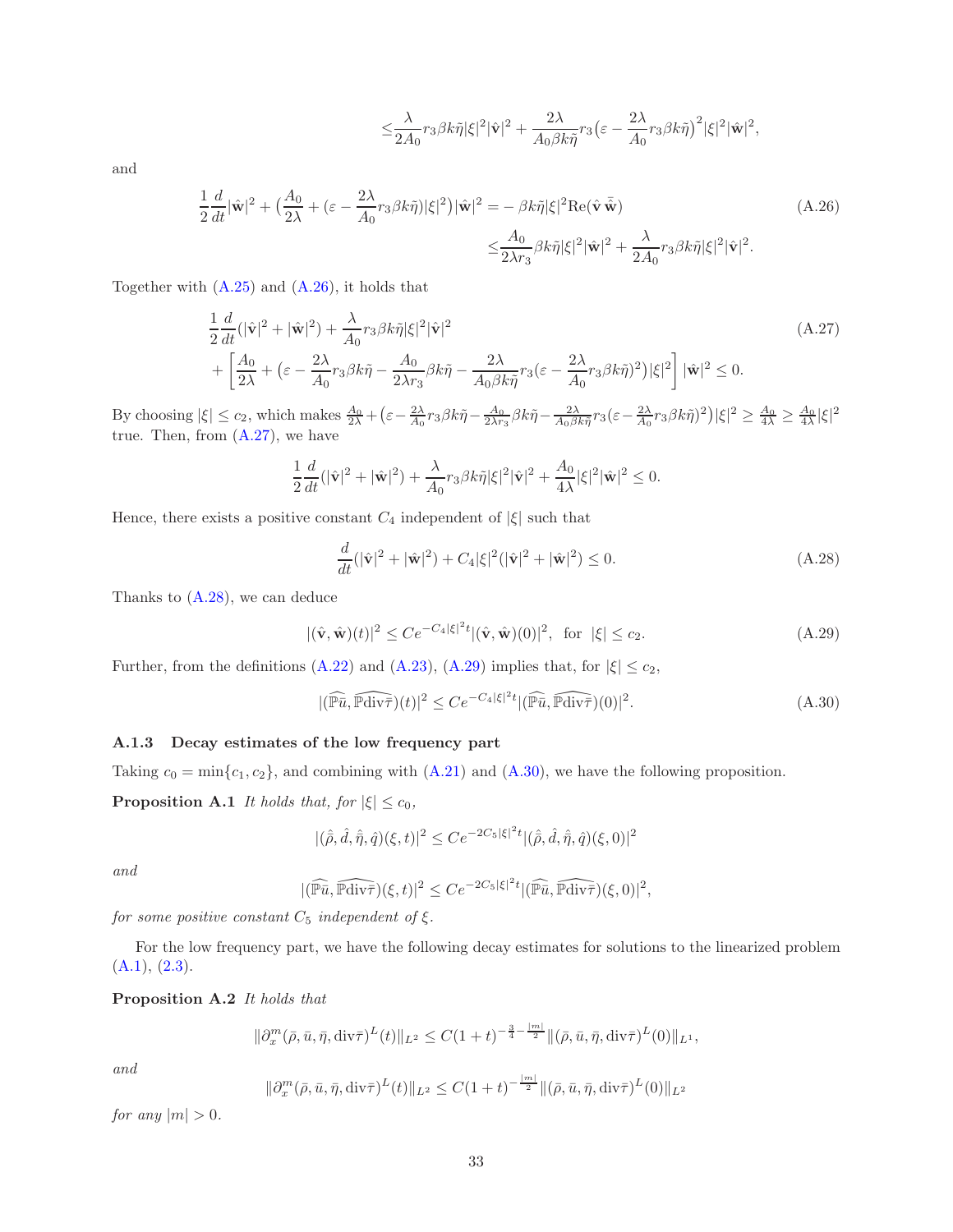**Proof.** By using Plancherel's theorem and Proposition [A.1,](#page-32-6) we have

$$
\|\partial_x^m(\bar{\rho}, d, \bar{\eta}, q)^L(t)\|_{L^2} = \|(\mathrm{i}\xi)^m(\hat{\rho}, \hat{d}, \hat{\eta}, \hat{q})\|_{L^2_{\xi}(|\xi| \le c_0)}
$$
\n
$$
\leq \left(\int_{|\xi| \le c_0} |\xi|^{2|m|} |(\hat{\rho}, \hat{d}, \hat{\eta}, \hat{q})(\xi, t)|^2 \mathrm{d}\xi\right)^{\frac{1}{2}}
$$
\n
$$
\leq C \left(\int_{|\xi| \le c_0} e^{2C_5|\xi|^2} |\xi|^{2|m|} e^{-2C_5|\xi|^2(1+t)} |(\hat{\rho}, \hat{d}, \hat{\eta}, \hat{q})(\xi, 0)|^2 \mathrm{d}\xi\right)^{\frac{1}{2}}
$$
\n
$$
\leq C \left(\int_{|\beta| \le c_0 \sqrt{1+t}} |\beta|^{2|m|} (1+t)^{-|m|-\frac{3}{2}} e^{-2C_5|\beta|^2} |(\hat{\rho}, \hat{d}, \hat{\eta}, \hat{q})(\xi, 0)|^2 \mathrm{d}\beta\right)^{\frac{1}{2}}
$$
\n
$$
\leq C(1+t)^{-\frac{3}{4}-\frac{|m|}{2}} \|(\hat{\rho}, \hat{d}, \hat{\eta}, \hat{q})(0)\|_{L^\infty}
$$
\n
$$
\leq C(1+t)^{-\frac{3}{4}-\frac{|m|}{2}} \|(\bar{\rho}, d, \bar{\eta}, q)(0)\|_{L^1}.
$$
\n(A.31)

Moreover, we can also deduce

$$
\|\partial_x^m(\bar{\rho}, d, \bar{\eta}, q)^L(t)\|_{L^2} \le C(1+t)^{-\frac{|m|}{2}} \|(\bar{\rho}, d, \bar{\eta}, q)(0)\|_{L^2}.
$$

By similar calculations, we can get

$$
\|\partial_x^m(\mathbb{P}\bar{u},\mathbb{P} \text{div}\bar{\tau})^L(t)\|_{L^2} \leq C(1+t)^{-\frac{3}{4}-\frac{|m|}{2}} \|(\mathbb{P}\bar{u},\mathbb{P} \text{div}\bar{\tau})(0)\|_{L^1}.
$$

and

$$
\|\partial_x^m(\mathbb{P}\bar{u},\mathbb{P}\text{div}\bar{\tau})^L(t)\|_{L^2}\leq C(1+t)^{-\frac{|m|}{2}}\|(\mathbb{P}\bar{u},\mathbb{P}\text{div}\bar{\tau})(0)\|_{L^2}.
$$

Then, we finish the proof of Proposition [A.2.](#page-32-0)  $\Box$ 

#### A.2 Some useful inequalities

Let  $0 \leq \varphi_0(\xi) \leq 1$  be a function in  $C_0^{\infty}(\mathbb{R}^3)$  such that

$$
\varphi_0(\xi) = \begin{cases} 1, & |\xi| \le \frac{c_0}{2}, \\ 0, & |\xi| \ge c_0, \end{cases}
$$

where  $c_0$  is a positive constant. Based on the Fourier transform, we can define a low and high frequency decomposition  $(f^L(x), f^h(x))$  for a function  $f(x)$  as follows

<span id="page-33-2"></span>
$$
f^{L}(x) = \mathcal{F}^{-1}(\varphi_{0}(\xi)\hat{f}(\xi)), \text{ and } f^{h}(x) = f(x) - f^{L}(x). \tag{A.32}
$$

<span id="page-33-1"></span>The following lemma can be obtained directly from the definition [\(A.32\)](#page-33-2) and Plancherel's theorem.

**Lemma A.3** ([\[38\]](#page-35-18)) If  $f \in H^m(\mathbb{R}^3)(m \geq 2)$  is divided into two parts  $(f^L, f^h)$  by the low and high frequency decomposition [\(A.32\)](#page-33-2). It holds that

$$
c_0^{m_1-m_2} \|\nabla^{m_2} f^h\|_{L^2(\mathbb{R}^3)} \le \|\nabla^{m_1} f\|_{L^2(\mathbb{R}^3)},
$$

for any integers  $m_1$  and  $m_2$  with  $m_2 \le m_1 \le m$ .

Finally, the following elementary inequality will also be used.

**Lemma A.4** ([\[15\]](#page-34-16)) If  $a > 1$  and  $b \in [0, a]$ , then it holds that

$$
\int_0^t (1+t-s)^{-a}(1+s)^{-b}ds \le C(a,b)(1+t)^{-b}.
$$

<span id="page-33-0"></span>**Lemma A.5** ([\[14,](#page-34-17) [41\]](#page-36-13)) Let  $m \geq 1$  be an integer, then we have

$$
\|\nabla^m(fg)\|_{L^p(\mathbb{R}^n)} \leq C\|f\|_{L^{p_1}(\mathbb{R}^n)}\|\nabla^m g\|_{L^{p_2}(\mathbb{R}^n)} + C\|\nabla^m f\|_{L^{p_3}(\mathbb{R}^n)}\|g\|_{L^{p_4}(\mathbb{R}^n)},
$$

where  $1 \le p, p_i \le +\infty$ ,  $(i = 1, 2, 3, 4)$  and

$$
\frac{1}{p} = \frac{1}{p_1} + \frac{1}{p_2} = \frac{1}{p_3} + \frac{1}{p_4}.
$$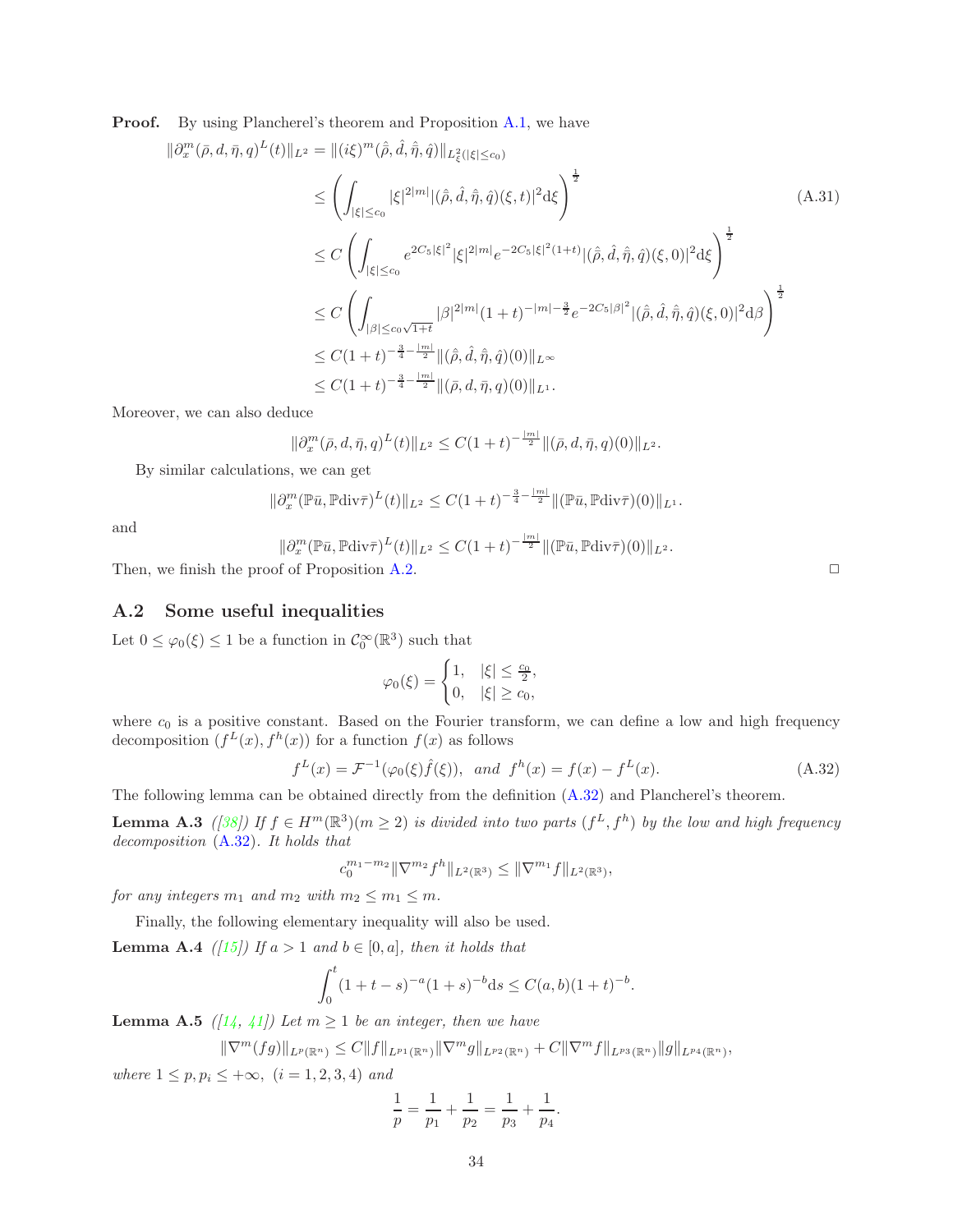# Acknowledgement

W. Wang was supported by the National Natural Science Foundation of China  $\#$  11871341. H. Wen was partially supported by the National Natural Science Foundation of China # 12071152.

# <span id="page-34-9"></span>References

- <span id="page-34-2"></span>[1] J. W. Barrett and S. Boyaval, *Existence and approximation of a (regularized) Oldroyd–B model*, Math. Models Methods Appl. Sci., 21 (2011), 1783-1837.
- [2] J. W. Barrett and E. Süli, *Existence of global weak solutions to compressible isentropic finitely extensible* nonlinear bead-spring chain models for dilute polymers, Math. Models Methods Appl. Sci., 26 (2016), 469-568.
- <span id="page-34-1"></span>[3] J. W. Barrett, Y. Lu and E. Süli, *Existence of large-data finite-energy global weak solutions to a com*pressible Oldroyd-B model, Comm. Math. Sci., 15 (2017), 1265-1323.
- <span id="page-34-11"></span>[4] M. Bathory, M. Bulíček, J. Málek, Large data existence theory for three-dimensional unsteady flows of rate-type viscoelastic fluids with stress diffusion. Adv. Nonlinear Anal., 10 (2021), no. 1, 501–521.
- <span id="page-34-5"></span><span id="page-34-3"></span>[5] A.V. Bhave, R.C. Armstrong, R.A. Brown, Kinetic theory and rheology of dilute, nonhomogeneous polymer solutions, J. Chem. Phys., 95 (1991), 2988–3000.
- [6] A.V. Bhave, R.K. Menon, R.C. Armstrong, R.A. Brown, A constitutive equation for liquid-crystalline polymer solutions, J. Rheol., 37(3) (1993), 413–441.
- <span id="page-34-0"></span>[7] C. Le Bris and T. Lelièvre, Micro-macro models for viscoelastic fluids: modelling, mathematics and numerics, Science China Mathematics, 55 (2012), 353-384.
- <span id="page-34-15"></span>[8] M. Bulíček, E. Feireisl and J. Málek, On a class of compressible viscoelastic rate-type fluids with stress– diffusion, Nonlinearity, 32 (2019), 4665-4681.
- <span id="page-34-7"></span><span id="page-34-6"></span>[9] M. E. Cates, S. M. Fielding, Rheology of giant micelles, Adv. Phys., 55 (2006), 799–879.
- [10] L. Chupin, S. Martin, Viscoelastic flows in a rough channel: Amultiscale analysis, Ann. I.H.Poincar´e-AN, 34 (2017), 483–508.
- <span id="page-34-10"></span>[11] P. Constantin and M. Kliegl, Note on global regularity for two-dimensional Oldroyd–B fluids with diffusive stress, Arch. Ration. Mech. Anal., 206 (2012), 725-740.
- <span id="page-34-14"></span>[12] P. Constantin, J.H. Wu, J.F. Zhao, Y. Zhu, High Reynolds number and high Weissenberg number Oldroyd-B model with dissipation, J. Evol. Equ., https://doi.org/10.1007/s00028-020-00616-8, 2020.
- <span id="page-34-17"></span><span id="page-34-8"></span>[13] J. K. G. Dhont, W. J. Briels, Gradient and vorticity banding, Rheol. Acta, 47(3) (2008), 257–281.
- [14] R. J. Duan, L. Z. Ruan and C. J. Zhu, Optimal decay rates to conservation laws with diffusion-type terms of regularity-gain and regularity-loss, Math. Models Meth. Appl. Sci., 22 (2012), 1250012.
- <span id="page-34-16"></span>[15] R. J. Duan, S. Ukai, T. Yang and H. J. Zhao, Optimal convergence rates for the compressible Navier-Stokes equations with potential forces, Math. Models Methods Appl. Sci., 17 (2007), 737-758.
- <span id="page-34-13"></span>[16] T. M. Elgindi and J. L. Liu, Global well-posedness to the generalized Oldroyd type models in  $\mathbb{R}^3$ , J. Differential Equations, 259 (2015), 1958-1966.
- <span id="page-34-12"></span>[17] T. M. Elgindi and F. Rousset, Global regularity for some Oldroyd-B type models, Comm. Pure Appl. Math., 68 (2015), 2005-2021.
- <span id="page-34-4"></span>[18] D. Y. Fang, M. Hieber and R. Z. Zi, Global existence results for Oldroyd-B Fluids in exterior domains:The case of non-small coupling parameters, Math. Ann., 357 (2013), 687-709.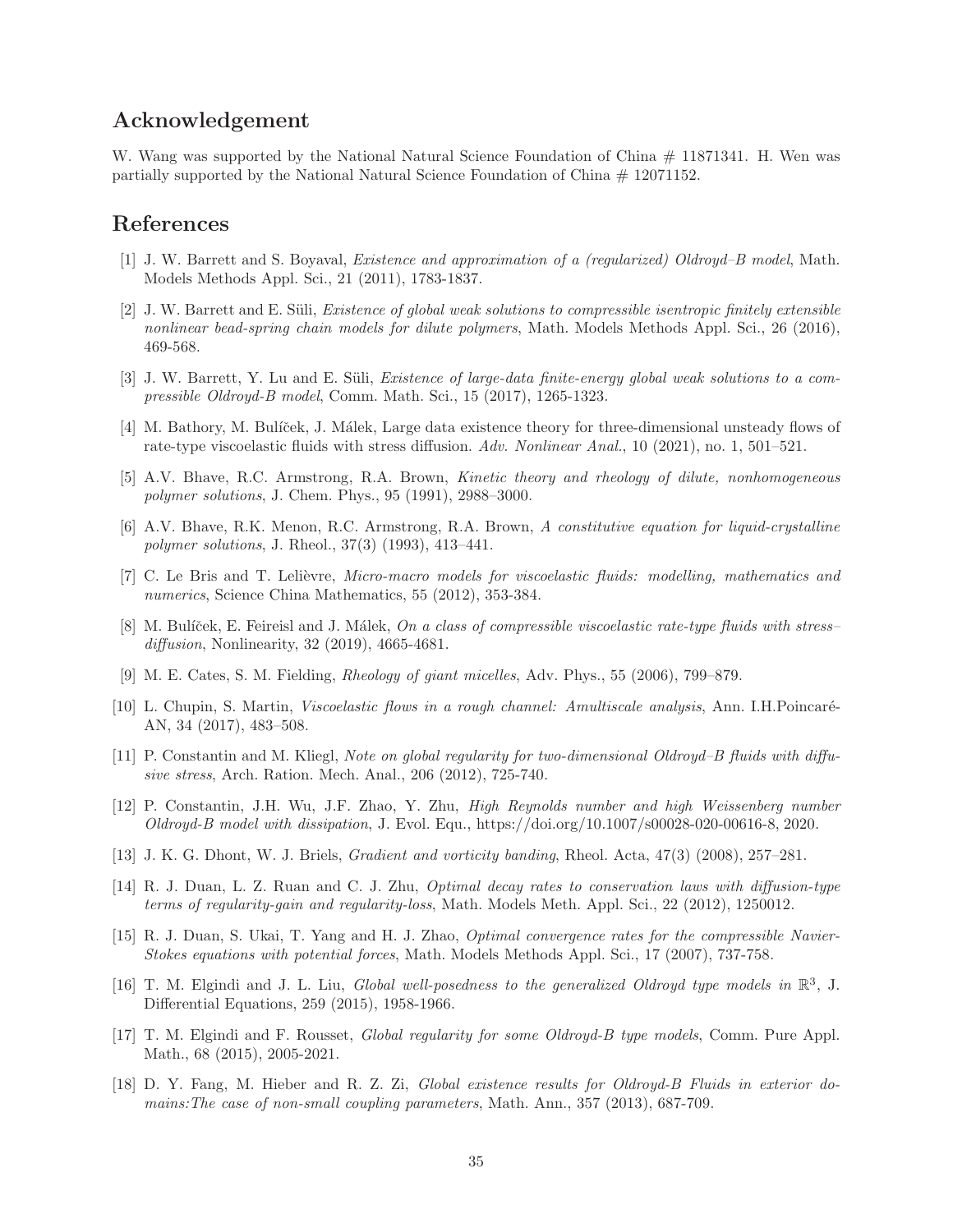- <span id="page-35-16"></span><span id="page-35-12"></span>[19] D. Y. Fang and R. Z. Zi, Strong solutions of 3D compressible Oldroyd-B fluids, Math. Meth. Appl. Sci., 36 (2013), 1423-1439.
- [20] D. Y. Fang and R. Z. Zi, Incompressible limit of Oldroyd-B fluids in the whole space, J. Differential Equations, 256 (2014), 2559-2602.
- <span id="page-35-17"></span><span id="page-35-1"></span>[21] E. Fernández-Cara, F. Guillén and R. R. Ortega, Some theoretical results concerning non-Newtonian fluids of the Oldroyd kind, Ann. Scuola Norm. Sup. Pisa, 26 (1998), 1-29.
- <span id="page-35-0"></span>[22] C. Guillopé, Z. Salloum and R. Talhouk, Regular flows of weakly compressible viscoelastic fluids and the incompressible limit, Discrete Contin. Dyn. Syst. Ser. B, 14 (2010), 1001-1028.
- [23] C. Guillopé and J. C. Saut, Existence results for the flow of viscoelastic fluids with a differential constitutive law, Nonlinear Anal., 15 (1990), 849-869.
- <span id="page-35-4"></span><span id="page-35-2"></span>[24] M. Hieber, Y. Naito and Y. Shibata, *Global existence results for Oldroyd-B fluids in exterior domains*, J. Differential Equations, 252 (2012), 2617-2629.
- [25] M. Hieber, H.Y. Wen and R. Z. Zi, Optimal decay rates for solutions to the incompressible Oldryod-B model in  $\mathbb{R}^3$ , Nonlinearity, 32 (2019), 833-852.
- <span id="page-35-13"></span><span id="page-35-7"></span>[26] X.P. Hu, F.H. Lin, Global solutions of two-dimensional incompressible viscoelastic flows with discontinuous initial data, Comm. Pure Appl. Math., LXIX (2016) 0372–0404.
- [27] X. P. Hu and D. H. Wang, Strong solutions to the three-dimensional compressible viscoelastic fluids, J. Differential Equations, 252 (2012), 4027-4067.
- <span id="page-35-14"></span><span id="page-35-8"></span>[28] X. P. Hu and G. C. Wu, Global existence and optimal decay rates for three-dimensional compressible viscoelastic flows, SIAM J. Math. Anal., 45 (2013), 2815-2833.
- [29] X.P. Hu, H. Wu, Long-time behavior and weak-strong uniqueness for incompressible viscoelastic flows, Discrete Continuous Dyn. Syst., 35(2015), 3437–3461.
- <span id="page-35-20"></span>[30] B. Y. Huang, S. J. Ding and H. Y. Wen, Local classical solutions of compressible Navier-Stokes-Smoluchowski equations with vacuum, Discrete Contin. Dyn. Syst. Ser. S, 9 (2016), 1717-1752.
- <span id="page-35-5"></span>[31] J. R. Huang, Y. H. Wang, H. Y. Wen and R. Z. Zi, Optimal time-decay estimates for an Oldroyd-B model with zero viscosity, submitted, 2021.
- <span id="page-35-10"></span>[32] A.W. El-Kareh, L.G. Leal, Existence of solutions for all Deborah numbers for a non-Newtonian model modified to include diffusion, J. Non-Newton. Fluid Mech., 33 (1989), 257–287.
- <span id="page-35-9"></span>[33] B.S. Lai, J.Y. Lin, C.Y. Wang, Forward self-similar solutions to the viscoelastic Navier-Stokes equation with damping, SIAM J. Math. Anal., 49(1) (2017), 501–529.
- <span id="page-35-15"></span>[34] Z. Lei, Global existence of classical solutions for some Oldroyd-B model via the incompressible limit, Chinese Ann. Math. Ser. B, 27 (2006), 565-580.
- <span id="page-35-6"></span>[35] F.H. Lin, C. Liu and P. Zhang, On hydrohynamics of viscoelastic fluids, Comm. Pure Appl. Math., 58 (2005), 1437–1471.
- <span id="page-35-3"></span>[36] P. L. Lions and N. Masmoudi, Global solutions for some Oldroyd models of non-Newtonian flows, Chin. Ann. Math. Ser. B, 21 (2000), 131-146.
- <span id="page-35-11"></span>[37] A.J. Liu, G.H. Fredrickson, Free energy functionals for semiflexible polymer solutions and blends, Macromolecules, 26(11) (1993), 2817–2824.
- <span id="page-35-18"></span>[38] S. L. Liu, Y. Lu and H. Y. Wen, On the Cauchy problem for a compressible Oldroyd-B model without stress diffusion, submitted, 2020.
- <span id="page-35-19"></span>[39] Y. Lu and M. Pokorn´y, Global existence of large data weak solutions for a simplified compressible Oldroyd-B model without stress diffusion, Anal. Theory Appl., 36 (2020), no. 3, 348-372.